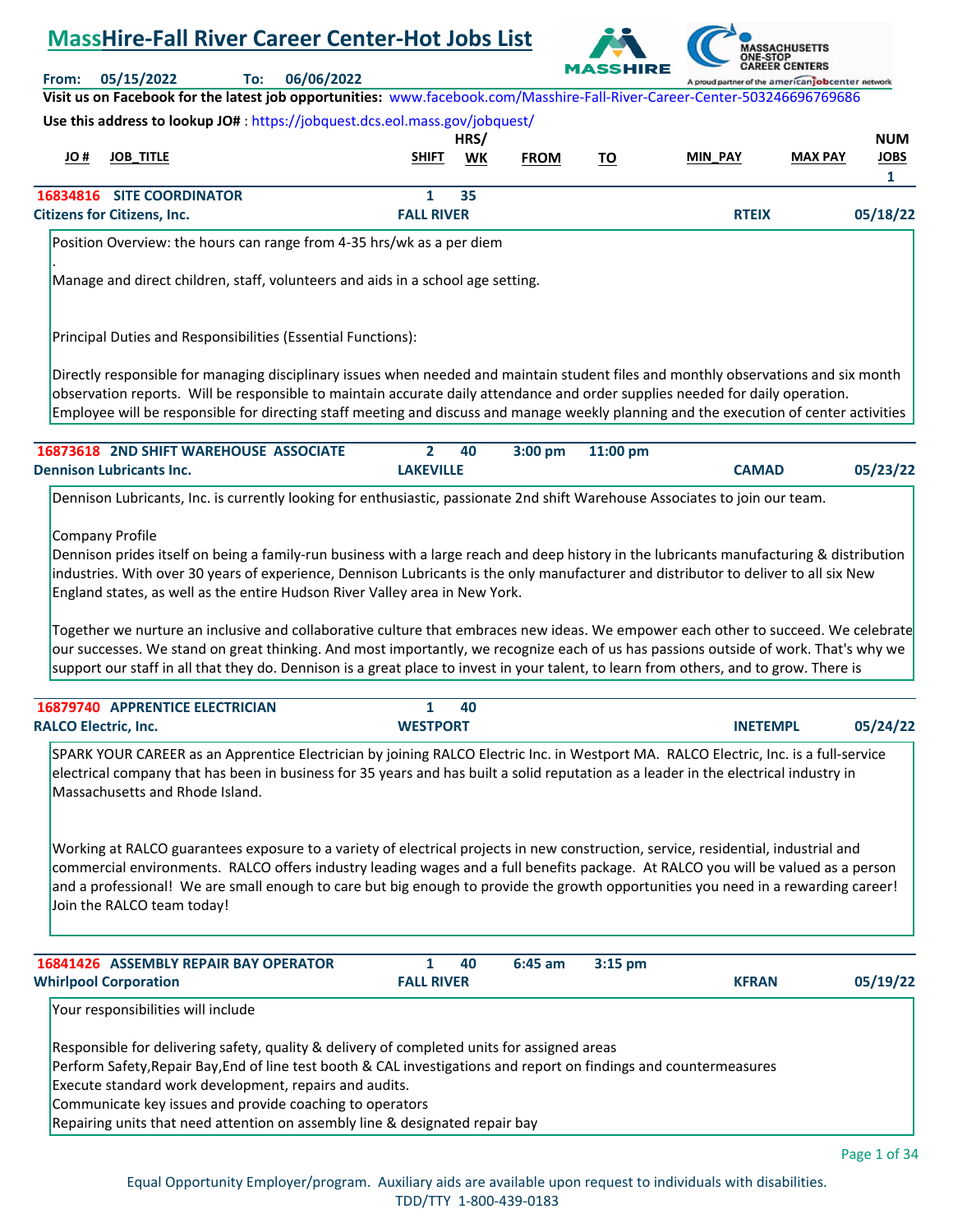|                    | Use this address to lookup JO#: https://jobquest.dcs.eol.mass.gov/jobquest/                                                                                                                                                                                                                                                                                                                                                                                                                                                                                                                                                                                                                                                                                                                                                                                                          |                   | HRS/ |             |           |                 |                | <b>NUM</b>  |
|--------------------|--------------------------------------------------------------------------------------------------------------------------------------------------------------------------------------------------------------------------------------------------------------------------------------------------------------------------------------------------------------------------------------------------------------------------------------------------------------------------------------------------------------------------------------------------------------------------------------------------------------------------------------------------------------------------------------------------------------------------------------------------------------------------------------------------------------------------------------------------------------------------------------|-------------------|------|-------------|-----------|-----------------|----------------|-------------|
| H OL               | <b>JOB TITLE</b>                                                                                                                                                                                                                                                                                                                                                                                                                                                                                                                                                                                                                                                                                                                                                                                                                                                                     | SHIFT             | WK   | <b>FROM</b> | <u>TO</u> | MIN PAY         | <b>MAX PAY</b> | <b>JOBS</b> |
|                    | Ability to lift up to 50 pounds on occasion<br>Successfully implement WCM Methodologies (Tags, improvement ideas, Quick Kaizen, SOP, OPL creation and adherence)<br>Minimum requirements                                                                                                                                                                                                                                                                                                                                                                                                                                                                                                                                                                                                                                                                                             |                   |      |             |           | 20.50           |                | 1           |
| <b>Chick Fil A</b> | 16824735 ASSISTANT DIRECTOR OF TALENT & ENGAGEME 1                                                                                                                                                                                                                                                                                                                                                                                                                                                                                                                                                                                                                                                                                                                                                                                                                                   | <b>FALL RIVER</b> | 40   |             |           | <b>KFRAN</b>    |                | 05/16/22    |
|                    | The Assistant Director of Talent & Engagement (ADTE) will be responsible for partnering with the Operator to build, grow and nurture<br>our people. The ADTE reports directly to the Operator and works with other members of the leadership team to coach/develop each<br>other and team members and identify top-tier talent. ADTE must be an ambassador for our brand/culture and build relationships with<br>the Chick-fil-A Fall River leadership team and team members. Must assist with executing operational excellence in the FOH/ and BOH.<br>This individual will foster team unity and delivers the highest quality of professionalism and work ethic. This individual must have a<br>passion for service, excellence, and people. It's fast paced and exciting!<br>Must have stellar customer service skills, and be willing to work days, nights, Saturdays if needed. |                   |      |             |           |                 |                |             |
|                    | 16892959 ASSISTANT MANAGER - FAMOUS FOOTWEAR                                                                                                                                                                                                                                                                                                                                                                                                                                                                                                                                                                                                                                                                                                                                                                                                                                         | 1                 | 40   |             |           |                 |                |             |
| Caleres, Inc.      |                                                                                                                                                                                                                                                                                                                                                                                                                                                                                                                                                                                                                                                                                                                                                                                                                                                                                      | <b>SEEKONK</b>    |      |             |           | <b>INETEMPL</b> |                | 05/26/22    |
|                    | Responsibilities<br>As an Assistant Sales Manager, you are:<br>16923253 ASSISTANT MANAGER, TALENT ACQUISITION                                                                                                                                                                                                                                                                                                                                                                                                                                                                                                                                                                                                                                                                                                                                                                        | $\mathbf{1}$      | 40   |             |           |                 |                |             |
|                    | <b>Innovative Defense Technologies</b>                                                                                                                                                                                                                                                                                                                                                                                                                                                                                                                                                                                                                                                                                                                                                                                                                                               | <b>FALL RIVER</b> |      |             |           | <b>INETEMPL</b> |                | 06/01/22    |
| Description        |                                                                                                                                                                                                                                                                                                                                                                                                                                                                                                                                                                                                                                                                                                                                                                                                                                                                                      |                   |      |             |           |                 |                |             |
| Overview:          | Background information:<br>Innovative Defense Technologies (IDT), provider of automated software testing, data analysis, and cybersecurity solutions for complex,<br>mission-critical systems in the US Department of Defense (DOD), is seeking Assistant Manager, Talent Acquisition to be based in our<br>Arlington, VA; Mt. Laurel, NJ; or Fall River, MA offices.                                                                                                                                                                                                                                                                                                                                                                                                                                                                                                                |                   |      |             |           |                 |                |             |
|                    | <b>16834809 ASSISTANT SITE COORDINATOR</b>                                                                                                                                                                                                                                                                                                                                                                                                                                                                                                                                                                                                                                                                                                                                                                                                                                           | $\mathbf{1}$      | 35   |             |           |                 |                |             |
|                    | <b>Citizens for Citizens, Inc.</b>                                                                                                                                                                                                                                                                                                                                                                                                                                                                                                                                                                                                                                                                                                                                                                                                                                                   | <b>FALL RIVER</b> |      |             |           | <b>RTEIX</b>    |                | 05/18/22    |
|                    | Position Overview:<br>Assists Site Coordinator in the management and direction of children, staff, volunteers and aids in a.<br>school age setting.<br>Principal Duties and Responsibilities (Essential Functions):<br>Assists Site Coordinator in the following duties: managing disciplinary issues when needed. Maintain<br>student files, monthly observations and six month observation reports. Will be responsible to maintain<br>accurate daily attendance and order supplies needed for daily operation. Employee will be responsible for<br>directing staff meeting and discuss and manage weekly planning and the execution of center activities and<br>general functioning of the program. Responsible to manage and oversee snack and meal sessions. Meet<br>on a regular basis to discuss and review program operations with the Director/School Age Site Supervisor.  |                   |      |             |           |                 |                |             |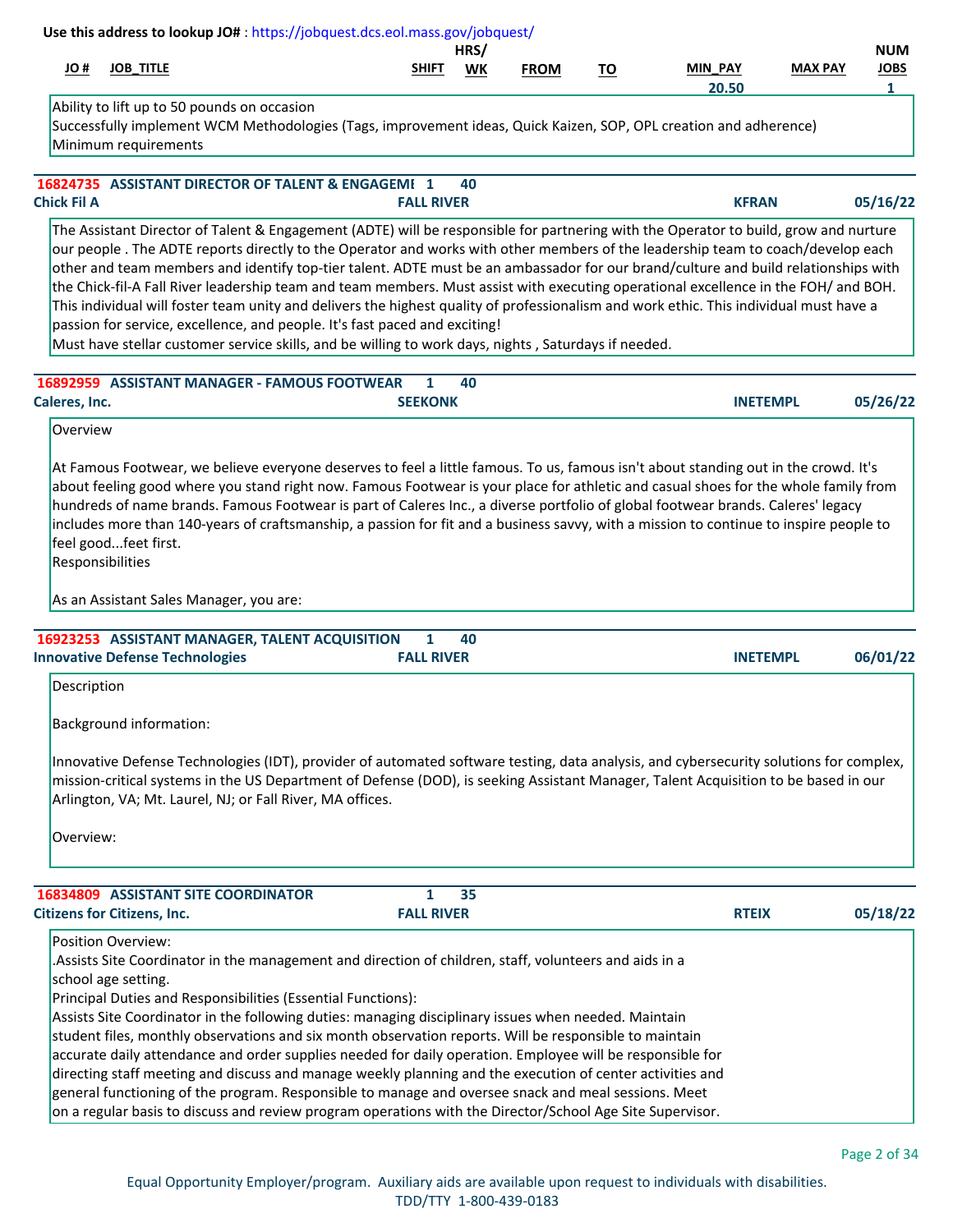|             |                                 | Use this address to lookup JO#: https://jobquest.dcs.eol.mass.gov/jobquest/ |      |             |    |                |                 |             |
|-------------|---------------------------------|-----------------------------------------------------------------------------|------|-------------|----|----------------|-----------------|-------------|
|             |                                 |                                                                             | HRS/ |             |    |                |                 | <b>NUM</b>  |
| # JO        | <b>JOB TITLE</b>                | <b>SHIFT</b>                                                                | WK   | <b>FROM</b> | то | <b>MIN PAY</b> | <b>MAX PAY</b>  | <b>JOBS</b> |
|             |                                 |                                                                             |      |             |    |                |                 |             |
|             |                                 | 16875055 ASSISTANT TEACHER AT PALMER RIVER-220002 1                         | 40   |             |    |                |                 |             |
|             | <b>KinderCare Education LLC</b> | <b>REHOBOTH</b>                                                             |      |             |    |                | <b>INETEMPL</b> | 05/23/22    |
| Description |                                 |                                                                             |      |             |    |                |                 |             |

## KinderCare Education is the nation's leader in early childhood education. We nourish curiosity through purposeful experiences to create a future full of lifelong learners. From our National Support Center, to the classrooms where learning comes to life, we're united by a passion to create a world of learning, joy and adventure for more than 161,000 children ages six-weeks through 12 years every day.

Our Teachers bring warmth, patience, and understanding to the classroom every day, encouraging children to learn and grow. They inspire children to be lifelong learners using our nationally recognized curriculum that promotes social, physical, verbal, and cognitive development. Our Teachers are committed to making their center successful and know that creating meaningful relationships with children, families, and their team play a crucial role in that success.

| <b>16824717 BACK OF HOUSE</b> | 40                |              |          |
|-------------------------------|-------------------|--------------|----------|
| <b>Chick Fil A</b>            | <b>FALL RIVER</b> | <b>KFRAN</b> | 05/16/22 |

At Chick-fil-A, the Team Member role is more than just a job, it's an opportunity. In addition to working directly for an independent Operator, team members gain life experience that goes far beyond just serving a great product in a friendly environment. Chick-fil-A is a great opportunity for people of all ages and backgrounds, and no experience is necessary. As a BOH Team Member, you will support the kitchen team, assemble food & drink orders quickly and accurately, and ensure each guest leaves with a smile. We are looking for friendly, enthusiastic people who enjoy serving customers. We will teach you everything else you need to know! Employer is looking to fill both full and part time positions. Training will be on June 17, along with orientation.

| 16874994 BACK TO SCHOOL TEACHER AT DES-220002M3 1 |                | 40 |                 |          |
|---------------------------------------------------|----------------|----|-----------------|----------|
| <b>KinderCare Education LLC</b>                   | <b>DIGHTON</b> |    | <b>INETEMPL</b> | 05/23/22 |

### Description

KinderCare Education is the nation's leader in early childhood education. We nourish curiosity through purposeful experiences to create a future full of lifelong learners. From our National Support Center, to the classrooms where learning comes to life, we're united by a passion to create a world of learning, joy and adventure for more than 161,000 children ages six-weeks through 12 years every day.

Our Teachers bring warmth, patience, and understanding to the classroom every day, encouraging children to learn and grow. They inspire children to be lifelong learners using our nationally recognized curriculum that promotes social, physical, verbal, and cognitive development. Our Teachers are committed to making their center successful and know that creating meaningful relationships with children, families, and their team play a crucial role in that success.

| <b>16912777 BACKEND - SOFTWARE ENGINEER</b> | -40               |                             |
|---------------------------------------------|-------------------|-----------------------------|
| <b>Innovative Defense Technologies</b>      | <b>FALL RIVER</b> | 05/31/22<br><b>INETEMPL</b> |

bDescription/b

br br strongBackground information:/strong

brInnovative Defense Technologies (IDT), provider of automated software testing, data analysis, and cybersecurity solutions for complex, mission-critical systems in the US Department of Defense (DOD), is seeking a Backend Software Engineer to be based in our MA, NJ, VA offices. br

br

strongOverview:/strong

brWe are looking for a Backend Software Engineer to help build our enterprise virtualization and data analysis micro-service platform. The engineer will interpret the use cases and requirements generated by business and software leads to design and implement various applications and capabilities using a mix of Java, Python, and/or C++. It should be noted that while this job description is geared toward

| 16912773 BUSINESS DEVELOPMENT SR. MANAGER\/DIRE 1 | 40                |                 |          |
|---------------------------------------------------|-------------------|-----------------|----------|
| <b>Innovative Defense Technologies</b>            | <b>FALL RIVER</b> | <b>INETEMPL</b> | 05/31/22 |
| Description                                       |                   |                 |          |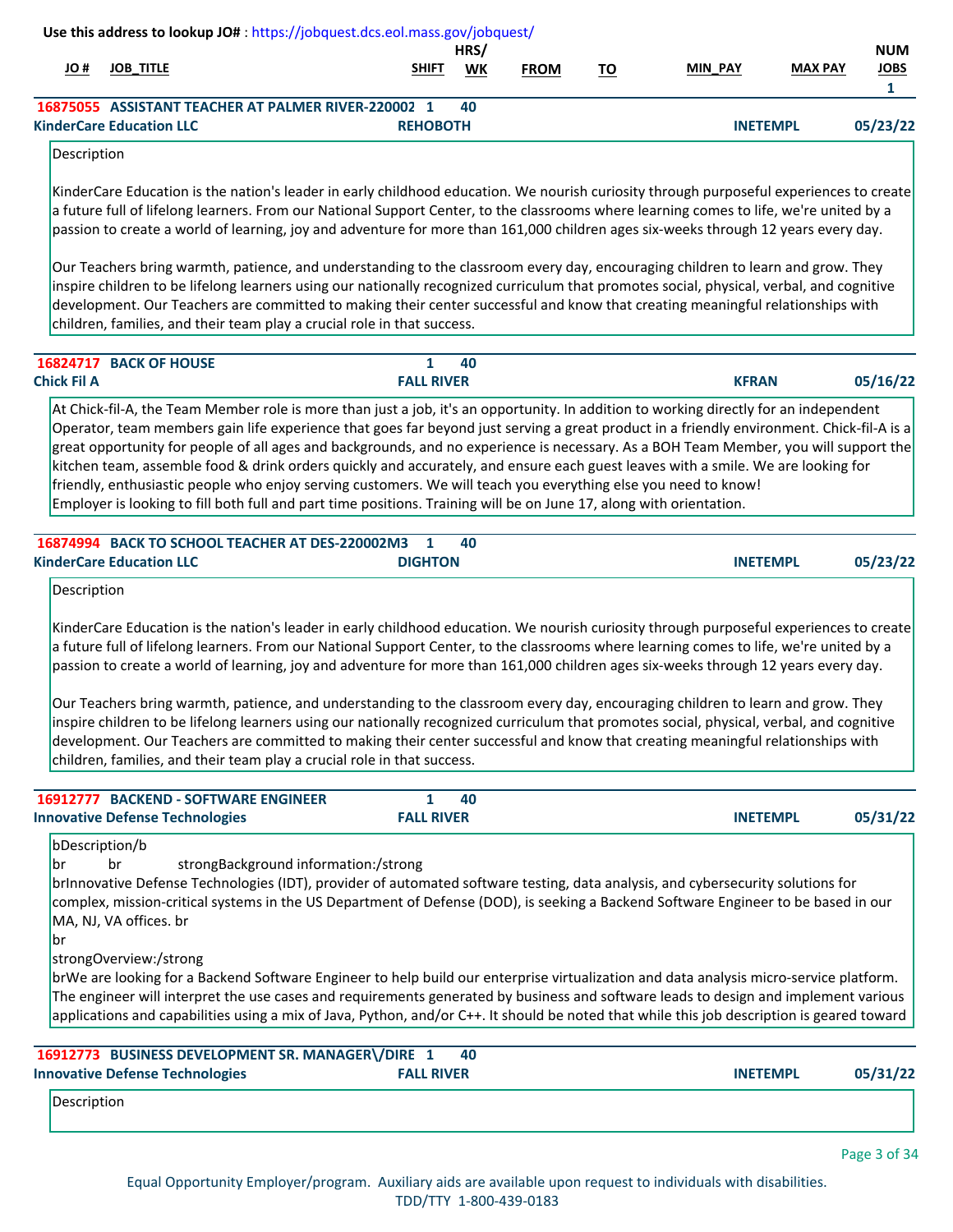|                           |                                                                           | Use this address to lookup JO#: https://jobquest.dcs.eol.mass.gov/jobquest/                                                                                                                                                                                                                                                                                                                                                                                                                                                                                                                                                                                                  |                        | HRS/      |             |           |                 |                | <b>NUM</b>  |
|---------------------------|---------------------------------------------------------------------------|------------------------------------------------------------------------------------------------------------------------------------------------------------------------------------------------------------------------------------------------------------------------------------------------------------------------------------------------------------------------------------------------------------------------------------------------------------------------------------------------------------------------------------------------------------------------------------------------------------------------------------------------------------------------------|------------------------|-----------|-------------|-----------|-----------------|----------------|-------------|
| H OL                      | <b>JOB TITLE</b>                                                          |                                                                                                                                                                                                                                                                                                                                                                                                                                                                                                                                                                                                                                                                              | SHIFT                  | <b>WK</b> | <b>FROM</b> | <u>TO</u> | <b>MIN PAY</b>  | <b>MAX PAY</b> | <b>JOBS</b> |
|                           | Background information:                                                   | Innovative Defense Technologies (IDT), provider of automated software testing, data analysis, and cybersecurity solutions for complex,<br>mission-critical systems in the US Department of Defense (DOD), is seeking a Director / Sr. Manager, Business Development to be based<br>in our Arlington, VA; Mt Laurel, NJ; and Fall River, MA offices.                                                                                                                                                                                                                                                                                                                          |                        |           |             |           |                 |                | 1           |
| Overview:                 |                                                                           | IDT is in search of a Director / Sr. Manager, Business Development who will be responsible for identifying, qualifying and pursuing new<br>business opportunities within the U.S. Defense and adjacent markets. This individual will support strategic growth and lead the                                                                                                                                                                                                                                                                                                                                                                                                   |                        |           |             |           |                 |                |             |
|                           | 16851008 CABINET ASSEMBLER<br><b>JS INTERNATIONAL</b>                     |                                                                                                                                                                                                                                                                                                                                                                                                                                                                                                                                                                                                                                                                              | 1<br><b>FALL RIVER</b> | 40        |             |           | <b>KFRAN</b>    |                | 05/20/22    |
|                           | High school or equivalent (Preferred)<br>line and building full cabinets. | Kitchen Cabinet Assembler that must have experience operating table saws, drill press and router. We're looking for someone who is a<br>self-motivated team worker with cabinet/wood fixtures assembly experience. Most of the work will involve working on the assembly<br>Must be able to work in a warehouse production setting environment, flexible to work overtime when needed!<br>We offer a competitive wage based on production.                                                                                                                                                                                                                                   |                        |           |             |           |                 |                |             |
| <b>City of Fall River</b> |                                                                           | <b>16851425 CDL - WATER MAINTENANCE WORKER</b>                                                                                                                                                                                                                                                                                                                                                                                                                                                                                                                                                                                                                               | 1<br><b>FALL RIVER</b> | 40        |             |           | <b>ABORG</b>    |                | 05/20/22    |
|                           | <b>JOB DESCRIPTION:</b>                                                   | Water Maintenance Worker I - 22B CDL and Backhoe, 22B - \$1,482.21-\$1,607.96 biweekly<br>Under the direction of the Chief Water Service Worker as delegated by the Mayor to the City Administrator to the Administrator of<br>Public Utilities to the Director of Water Distribution and Maintenance, to the Supervisor of Water Distribution and Maintenance, to<br>perform and/or supervise work in the construction maintenance and operation of water systems and/or sewer systems; to perform                                                                                                                                                                          |                        |           |             |           |                 |                |             |
|                           | 16828728 CDL DRIVER-DF2752                                                |                                                                                                                                                                                                                                                                                                                                                                                                                                                                                                                                                                                                                                                                              | 1                      | 40        |             |           |                 |                |             |
|                           | <b>Gulfside Supply, Inc.</b>                                              |                                                                                                                                                                                                                                                                                                                                                                                                                                                                                                                                                                                                                                                                              | <b>ASSONET</b>         |           |             |           | <b>INETEMPL</b> |                | 05/17/22    |
| <b>CDL DRIVER</b>         |                                                                           | *** Competitive SIGN-ON BONUSES Available and HOME EVERY NIGHT!**                                                                                                                                                                                                                                                                                                                                                                                                                                                                                                                                                                                                            |                        |           |             |           |                 |                |             |
|                           | Job Summary:                                                              | The CDL Driver is responsible for safely driving the most efficient route to the job site, while observing and obeying all traffic laws and<br>safety regulations as well as company policies/procedures. Assists in loading and/or securing materials on trucks daily. Assists in<br>verifying materials and quantities for accuracy. Unload or assists in unloading materials by using piggybacks and/or by hand. Leads,<br>instructs, and supervises others while on job sites. Driver is responsible for securing returning loads prior to leaving the job site. Reports<br>any maintenance deficiencies to the Warehouse Manager immediately. Other duties as assigned. |                        |           |             |           |                 |                |             |
|                           | <b>American Renal Associates</b>                                          | 16850899 CHARGE REGISTERED NURSE - SIGN-ON BONUS 1                                                                                                                                                                                                                                                                                                                                                                                                                                                                                                                                                                                                                           | <b>FALL RIVER</b>      | 40        |             |           | <b>INETEMPL</b> |                | 05/20/22    |
| Description               |                                                                           |                                                                                                                                                                                                                                                                                                                                                                                                                                                                                                                                                                                                                                                                              |                        |           |             |           |                 |                |             |
|                           | <b>Charge Registered Nurse</b>                                            | Our Registered Nurses are on the front line of patient care, improving the quality of life of every patient. Our Charge Nurses function as<br>the hemodialysis team leader and provide day to day direction and supervision to assigned direct patient care staff. Dialysis experience<br>preferred. Applicant must have graduated from an accredited school of nursing. Current state license required. Sign on bonus                                                                                                                                                                                                                                                       |                        |           |             |           |                 |                |             |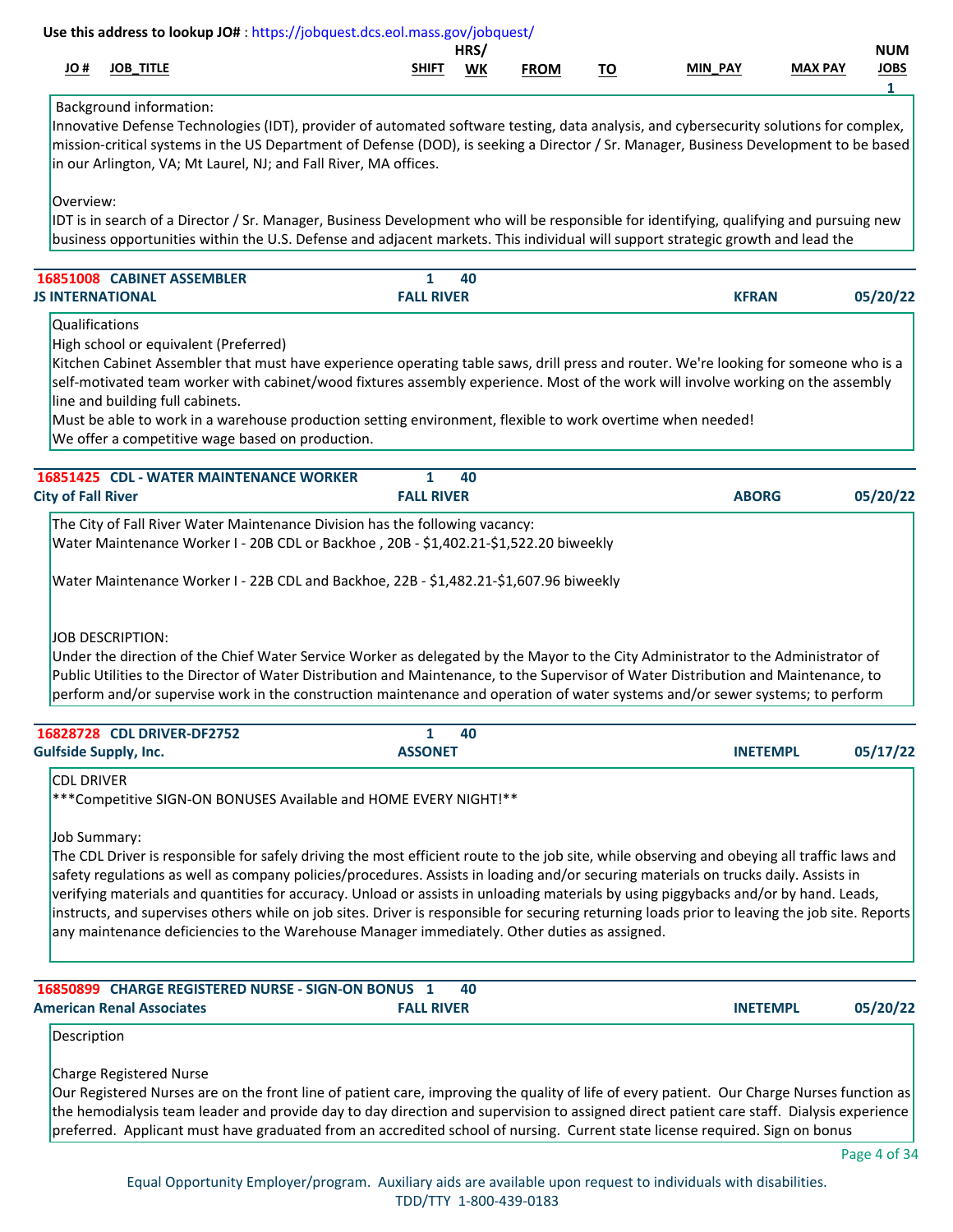|                              |                                                                             | Use this address to lookup JO#: https://jobquest.dcs.eol.mass.gov/jobquest/                                                                                                                                                                                                                                                                                                                                                                                                                                                                                                                                                                                                                                                                                                                                                                                                                                                                                                                                                                                                                                       |                                   |            |             |           |                 |                | <b>NUM</b>       |
|------------------------------|-----------------------------------------------------------------------------|-------------------------------------------------------------------------------------------------------------------------------------------------------------------------------------------------------------------------------------------------------------------------------------------------------------------------------------------------------------------------------------------------------------------------------------------------------------------------------------------------------------------------------------------------------------------------------------------------------------------------------------------------------------------------------------------------------------------------------------------------------------------------------------------------------------------------------------------------------------------------------------------------------------------------------------------------------------------------------------------------------------------------------------------------------------------------------------------------------------------|-----------------------------------|------------|-------------|-----------|-----------------|----------------|------------------|
| # OL                         | <b>JOB_TITLE</b>                                                            |                                                                                                                                                                                                                                                                                                                                                                                                                                                                                                                                                                                                                                                                                                                                                                                                                                                                                                                                                                                                                                                                                                                   | <b>SHIFT</b>                      | HRS/<br>WK | <b>FROM</b> | <u>TO</u> | MIN PAY         | <b>MAX PAY</b> | <b>JOBS</b><br>1 |
| available.                   | Why Choose American Renal Associates:                                       | We offer starting salaries above the industry average and we do not cap salaries.<br>Our annual raises are significantly above the industry average.                                                                                                                                                                                                                                                                                                                                                                                                                                                                                                                                                                                                                                                                                                                                                                                                                                                                                                                                                              |                                   |            |             |           |                 |                |                  |
| <b>AccentCare, Inc.</b>      |                                                                             | 16953468 CLINICAL SUPERVISOR FT \$15K BONUS                                                                                                                                                                                                                                                                                                                                                                                                                                                                                                                                                                                                                                                                                                                                                                                                                                                                                                                                                                                                                                                                       | $\mathbf{1}$<br><b>FALL RIVER</b> | 40         |             |           | <b>INETEMPL</b> |                | 06/04/22         |
| Description<br>Bonus - \$15K |                                                                             | AccentCare is looking for passionate clinicians committed to delivering exceptional care in the home.<br>We are committed to quality patient outcomes-delivering evidence-based care in the home-andproviding comprehensive training to<br>further develop our staff along with continuing education and promotional opportunities.<br>Come join the AccentCare team and Make A Difference every day.<br>Position: Clinical Supervisor (CS) Fall River, MA and surrounding towns                                                                                                                                                                                                                                                                                                                                                                                                                                                                                                                                                                                                                                  |                                   |            |             |           |                 |                |                  |
|                              | Reports to: Director Patient Care Services<br>Job Description/Requirements: |                                                                                                                                                                                                                                                                                                                                                                                                                                                                                                                                                                                                                                                                                                                                                                                                                                                                                                                                                                                                                                                                                                                   |                                   |            |             |           |                 |                |                  |
| <b>AccentCare, Inc.</b>      |                                                                             | 16905538 CLINICAL SUPERVISOR FT \$20K BONUS                                                                                                                                                                                                                                                                                                                                                                                                                                                                                                                                                                                                                                                                                                                                                                                                                                                                                                                                                                                                                                                                       | $\mathbf{1}$<br><b>FALL RIVER</b> | 40         |             |           | <b>INETEMPL</b> |                | 05/28/22         |
| Bonus - \$20K                | Reports to: Director Patient Care Services<br>Job Description/Requirements: | Come join the AccentCare team and Make A Difference every day.<br>Position: Clinical Supervisor (CS) Fall River, MA and surrounding towns                                                                                                                                                                                                                                                                                                                                                                                                                                                                                                                                                                                                                                                                                                                                                                                                                                                                                                                                                                         |                                   |            |             |           |                 |                |                  |
| <b>BayCoast Bank</b>         |                                                                             | <b>16922576 COMMERCIAL LINES CSR LICENSED</b>                                                                                                                                                                                                                                                                                                                                                                                                                                                                                                                                                                                                                                                                                                                                                                                                                                                                                                                                                                                                                                                                     | 1<br><b>SWANSEA</b>               | 40         |             |           | <b>INETEMPL</b> |                | 06/01/22         |
|                              | PARTNERS INSURANCE GROUP LLC                                                | Commercial Lines Customer Service Representative<br>Are you ready for a change and an exciting opportunity? Come work with Partners Insurance Group LLC as a Commercial Lines<br>Customer Service Rep. Our team oriented approach creates a fun and friendly work environment. This environment allows for everyone<br>to excel at their strengths while having a great team as a support system in areas they need help.<br>Partners Insurance Group LLC is a wholly owned subsidiary of BayCoast Bank. Partners Insurance Group and BayCoast Bank are<br>committed to heavily investing into the communities we serve while providing them with exceptional customer service. Partners<br>Insurance Group LLC has 8 locations spread across South Coast, MA and RI and we're rapidly growing and creating new opportunities<br>for growth. Partners Insurance Group is a MAIA 5 Star Agency with a strong focus on your professional development. Partners Insurance<br>Group funds 100% of your continuing education not only for your insurance license but for college as well. In addition to our education |                                   |            |             |           |                 |                |                  |
| <b>BayCoast Bank</b>         | 16922571 COMMERCIAL LINES MANAGER                                           |                                                                                                                                                                                                                                                                                                                                                                                                                                                                                                                                                                                                                                                                                                                                                                                                                                                                                                                                                                                                                                                                                                                   | $\mathbf{1}$<br><b>SWANSEA</b>    | 40         |             |           | <b>INETEMPL</b> |                | 06/01/22         |
|                              | Position Title: Commercial Lines Manager<br>Team in Swansea, MA.            | Department: Partners Insurance Group LLC<br>We have an exciting opportunity for an experienced and highly motivated Commercial Lines Manager to join our Partners Insurance<br>The Commercial Lines Manager leads and manages the functions and development of our Commercial Insurance Account Management<br>Team. This role oversees the day-to-day functions of the department, coaches and mentors team members, services some of the<br>agencies strategic/key clients, and participates in the agency's Leadership Team which drives our strategic goals and initiatives.                                                                                                                                                                                                                                                                                                                                                                                                                                                                                                                                   |                                   |            |             |           |                 |                | Page 5 of 34     |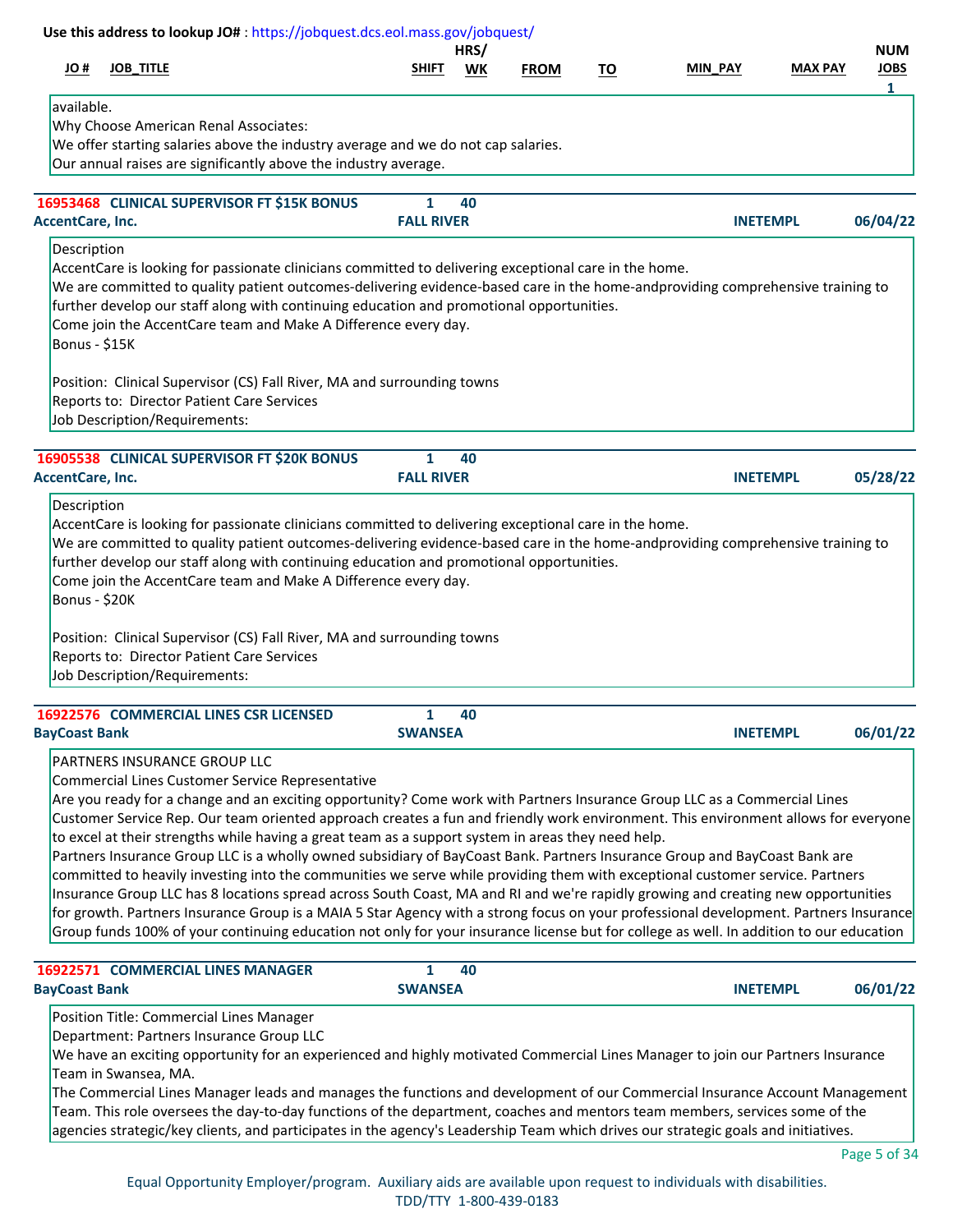**JO # JOB\_TITLE SHIFT WK MIN\_PAY MAX PAY JOBS HRS/ NUM FROM TO Use this address to lookup JO#** [: https://jobquest.dcs.eol.mass.gov/jobquest/](https://jobquest.dcs.eol.mass.gov/jobquest/)   **1** This position is responsible for managing commercial insurance activities to ensure that our Client service standards are consistently met, and for the effective implementation of our servicing, renewal and new business processes and procedures. This position reports directly to the Vice President of Commercial Lines of the company and will oversee all processes and operations

| <b>16927695 COMMERCIAL LOAN OFFICER-SOMERSET</b> |          | 40 |                 |          |
|--------------------------------------------------|----------|----|-----------------|----------|
| <b>Rockland Trust Company</b>                    | SOMERSET |    | <b>INETEMPL</b> | 06/02/22 |

#### Description

Rockland Trust Company is looking for a seasoned professional Lender to develop and maintain commercial business focusing on small and middle markets out of our Somerset location.

We offer an extensive and highly supportive branch network, competitive products and pricing and exceptionally strong local operational support to help you achieve your business development objectives.

Develops and services a wide variety of secured and unsecured loans or lines of credit, most of which involve large amounts of money and important customers.

Attend to the needs of customers seeking loans or lines of credit on terms that involve significant amounts of unsecured funds and/or credit secured by mortgages or other collateral.

Interviews applicants to develop information concerning their businesses, needs, desires, abilities, and earnings to determine whether a

| 16873470 COMMERCIAL PORTFOLIO MANAGER-SOMERSI 1 |          |  |                 |          |
|-------------------------------------------------|----------|--|-----------------|----------|
| <b>Rockland Trust Company</b>                   | SOMERSET |  | <b>INETEMPL</b> | 05/23/22 |

#### Description

Rockland Trust is currently seeking a Commercial Portfolio Manager in our Somerset location.

Position Summary: The Portfolio Manager role is credit orientated reporting on a solid-line basis to the Commercial Credit Officer. Portfolio Managers are typically assigned to and support specifically designated Lending Officers and their respective loan portfolios. Performance reviews are prepared by the Commercial Credit Officer with input from the Regional Manager and Lending Officer to whom the PM is assigned. Portfolio Manager uses their credit skills to underwrite and manage a portfolio of loans for both C&I and Real Estate. The PM works with lenders who solicit, develop and service a wide variety of commercial loans and lines of credit.

Under the direction and review of the Commercial Credit Officer, the PM is responsible for evaluating and making independent credit decisions and recommendations including but not limited to evaluating obligor risk ratings on both new and existing relationships and

| <b>16912782 COMPUTER VISION SOFTWARE ENGINEER</b> |                   | 40 |                 |          |
|---------------------------------------------------|-------------------|----|-----------------|----------|
| <b>Innovative Defense Technologies</b>            | <b>FALL RIVER</b> |    | <b>INETEMPL</b> | 05/31/22 |

Description

Background Information:

Innovative Defense Technologies (IDT), provider of automated software testing, data analysis, and cybersecurity solutions for complex, mission-critical systems in the US Department of Defense (DOD), is seeking a Computer Vision Software Engineer to be based in our Fall River office.

Overview:

The Computer Vision Software Engineer position offers an engineer the opportunity to utilize their knowledge and talents as part of a collaborative team developing AI solutions for a growing company. A few of the responsibilities include applying modern computer

| <b>16841428 CONTINUOUS IMPROVEMENT SPECIALIST</b> |                   | 40 |              |          |
|---------------------------------------------------|-------------------|----|--------------|----------|
| <b>Whirlpool Corporation</b>                      | <b>FALL RIVER</b> |    | <b>KFRAN</b> | 05/19/22 |

Your responsibilities will include

Identify, analyze and solve manufacturing process issues and equipment related problems using Word Class Manufacturing (WCM) methodology

Initiate safety, cost, quality, and productivity improvements in the manufacturing operations

Provide technical support to technicians and work teams and serve as a technical resource for the department

Determine root cause of problems and implement corrective & preventive actions utilizing methods from lean manufacturing and Six Sigma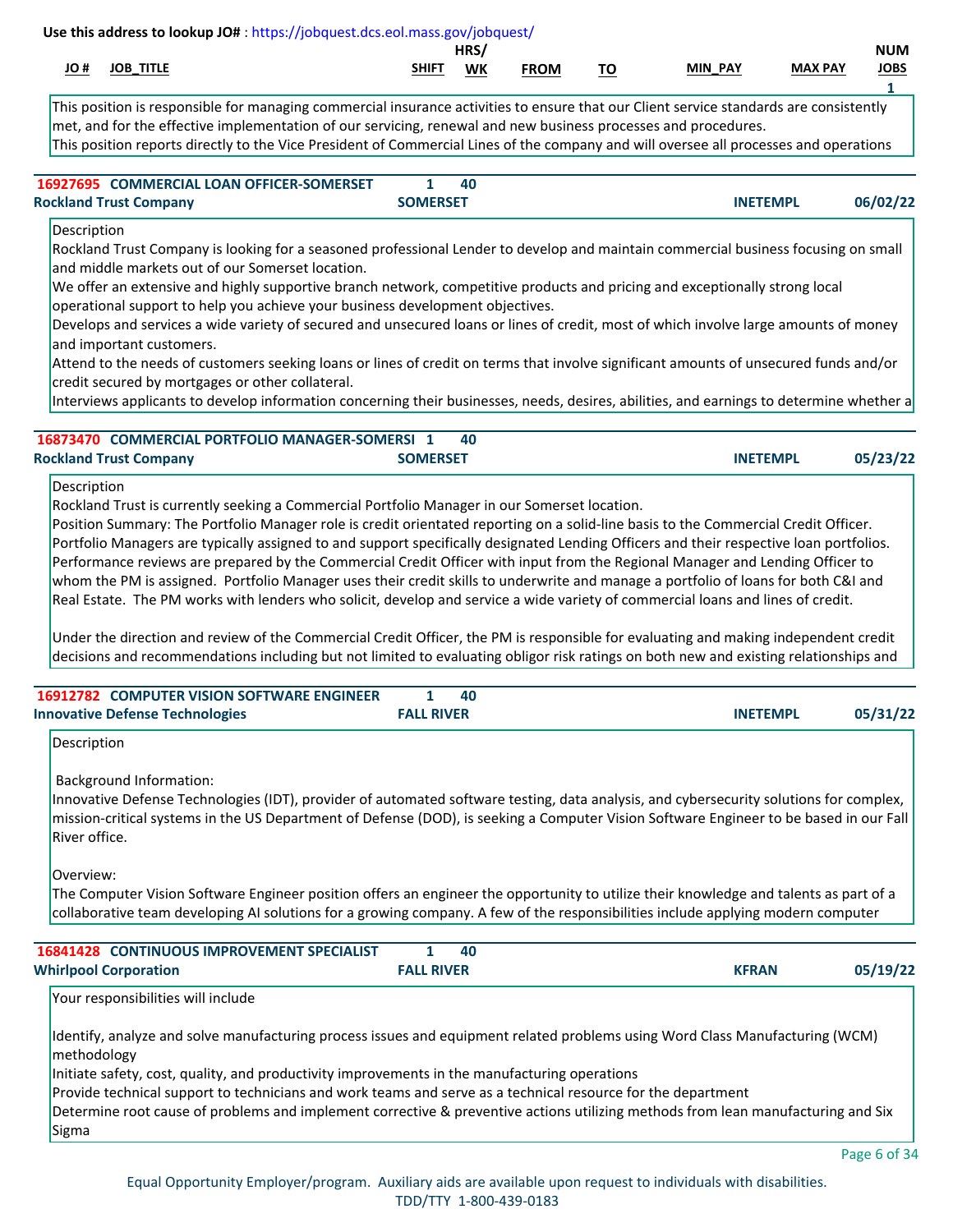| # OL                                 | Use this address to lookup JO#: https://jobquest.dcs.eol.mass.gov/jobquest/<br><b>JOB_TITLE</b>                                                                                                                                                                                                                                                                                                                                                                                                                                                                                                                                                                                                                                                          | <b>SHIFT</b>           | HRS/<br>WK | <b>FROM</b> | <u>TO</u> | MIN_PAY         | <b>MAX PAY</b> | <b>NUM</b><br><b>JOBS</b><br>1 |
|--------------------------------------|----------------------------------------------------------------------------------------------------------------------------------------------------------------------------------------------------------------------------------------------------------------------------------------------------------------------------------------------------------------------------------------------------------------------------------------------------------------------------------------------------------------------------------------------------------------------------------------------------------------------------------------------------------------------------------------------------------------------------------------------------------|------------------------|------------|-------------|-----------|-----------------|----------------|--------------------------------|
|                                      | Analyze, evaluate and document standards according to quality system requirements such as SOPs, Control Plans, and FMEAs<br>Minimum requirements                                                                                                                                                                                                                                                                                                                                                                                                                                                                                                                                                                                                         |                        |            |             |           | 27.55           |                |                                |
| 16912707 COOK                        |                                                                                                                                                                                                                                                                                                                                                                                                                                                                                                                                                                                                                                                                                                                                                          | 1                      | 40         | $10:00$ am  | 6:00 pm   |                 |                |                                |
|                                      | THE LAW OFFICE OF SAHER J MACARIUS                                                                                                                                                                                                                                                                                                                                                                                                                                                                                                                                                                                                                                                                                                                       | <b>SWANSEA</b>         |            |             |           | <b>INETEMPL</b> |                | 05/31/22                       |
|                                      | PREPARE, SEASON COOK FOOD                                                                                                                                                                                                                                                                                                                                                                                                                                                                                                                                                                                                                                                                                                                                |                        |            |             |           |                 |                |                                |
| 16954445 CREW<br><b>AMC Theatres</b> |                                                                                                                                                                                                                                                                                                                                                                                                                                                                                                                                                                                                                                                                                                                                                          | 1                      | 40         |             |           |                 |                |                                |
| Crew                                 |                                                                                                                                                                                                                                                                                                                                                                                                                                                                                                                                                                                                                                                                                                                                                          | <b>DARTMOUTH</b>       |            |             |           | <b>INETEMPL</b> |                | 06/05/22                       |
|                                      |                                                                                                                                                                                                                                                                                                                                                                                                                                                                                                                                                                                                                                                                                                                                                          |                        |            |             |           |                 |                |                                |
|                                      | Dartmouth Mall 11                                                                                                                                                                                                                                                                                                                                                                                                                                                                                                                                                                                                                                                                                                                                        |                        |            |             |           |                 |                |                                |
|                                      | 140 N Dartmouth Mall, North Dartmouth, MA 02747                                                                                                                                                                                                                                                                                                                                                                                                                                                                                                                                                                                                                                                                                                          |                        |            |             |           |                 |                |                                |
| <b>Job Summary</b>                   | Deliver superior service while connecting with our guests and supporting efforts to achieve AMC's financial goals.                                                                                                                                                                                                                                                                                                                                                                                                                                                                                                                                                                                                                                       |                        |            |             |           |                 |                |                                |
| Job Description                      |                                                                                                                                                                                                                                                                                                                                                                                                                                                                                                                                                                                                                                                                                                                                                          |                        |            |             |           |                 |                |                                |
| <b>JS INTERNATIONAL</b>              | 16851025 CUSTOMER SERVICE REP                                                                                                                                                                                                                                                                                                                                                                                                                                                                                                                                                                                                                                                                                                                            | 1<br><b>FALL RIVER</b> | 40         | 8:30 am     | 5:00 pm   | <b>KFRAN</b>    |                | 05/20/22                       |
| concerns<br>opportunities            | customer needs and concerns<br>Handle difficult customer calls in a courteous and professional manner<br>Correctly enter information into our Customer Relationship Management (CRM) system according to the customer's needs and/or<br>Correcting errors and organizing information in a manner that will optimize swift and accurate capturing.<br>Communicate company policies and provide creative approaches to resolve customer issues such as billing errors or service                                                                                                                                                                                                                                                                           |                        |            |             |           |                 |                |                                |
|                                      | 16912664 DATA TEST ENGINEER                                                                                                                                                                                                                                                                                                                                                                                                                                                                                                                                                                                                                                                                                                                              | 1                      | 40         |             |           |                 |                |                                |
|                                      | <b>Ocean Spray Cranberries, Inc.</b>                                                                                                                                                                                                                                                                                                                                                                                                                                                                                                                                                                                                                                                                                                                     | <b>LAKEVILLE</b>       |            |             |           | <b>INETEMPL</b> |                | 05/31/22                       |
|                                      | Ocean Spray is looking for a talented Data Test Engineer with an obsession for quality - a builder with a strength in testing - to join our<br>amazing Data Team. This role will work across initiatives, supporting various functional areas of the business, to ensure that the<br>solutions we build are of the highest quality and reliability. This will include data quality validations<br>This is a hybrid development/testing role which includes analyzing, building, and optimizing the balance between manual tests and<br>automated tests to ensure data quality, accuracy, and availability.<br>Position location: We're all about flexibility! This will be a hybrid role based out of our corporate headquarters in Lakeville, MA or our |                        |            |             |           |                 |                |                                |
|                                      | Seaport Boston, MA location with Mondays & Fridays remote.                                                                                                                                                                                                                                                                                                                                                                                                                                                                                                                                                                                                                                                                                               |                        |            |             |           |                 |                |                                |
|                                      | A Day in The Life:                                                                                                                                                                                                                                                                                                                                                                                                                                                                                                                                                                                                                                                                                                                                       |                        |            |             |           |                 |                |                                |
|                                      | 16912783 DEPUTY ENGINEERING PROGRAM MANAGER<br><b>Innovative Defense Technologies</b>                                                                                                                                                                                                                                                                                                                                                                                                                                                                                                                                                                                                                                                                    | 1<br><b>FALL RIVER</b> | 40         |             |           | <b>INETEMPL</b> |                | 05/31/22                       |
| Description                          |                                                                                                                                                                                                                                                                                                                                                                                                                                                                                                                                                                                                                                                                                                                                                          |                        |            |             |           |                 |                |                                |
|                                      | <b>Background Information:</b><br>Innovative Defense Technologies (IDT), provider of automated software testing, data analysis, DevSecOps, and cybersecurity solutions                                                                                                                                                                                                                                                                                                                                                                                                                                                                                                                                                                                   |                        |            |             |           |                 |                |                                |
|                                      |                                                                                                                                                                                                                                                                                                                                                                                                                                                                                                                                                                                                                                                                                                                                                          |                        |            |             |           |                 |                |                                |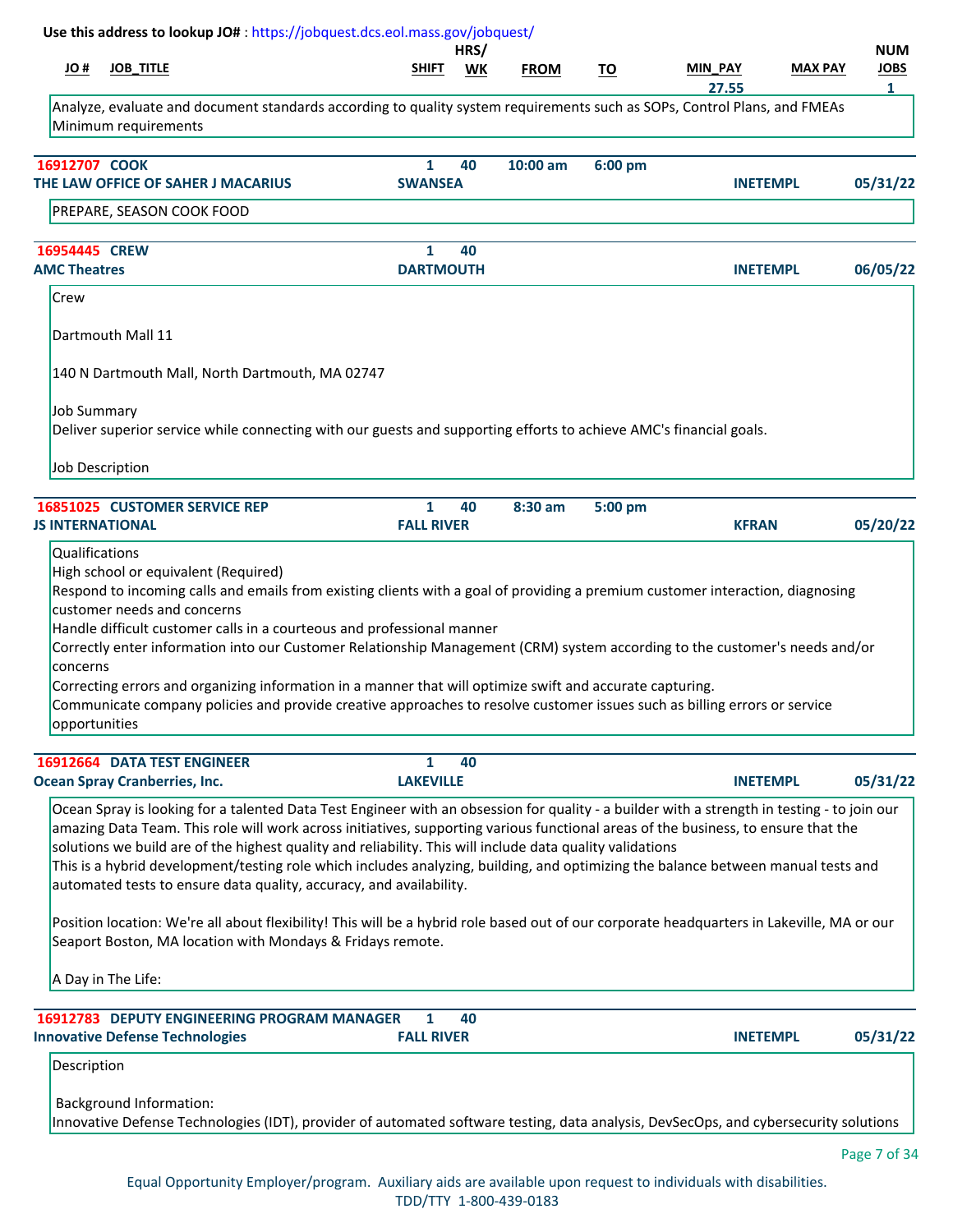|            |              |              | HRS, |      |           |                          |                | <b>NUM</b>  |
|------------|--------------|--------------|------|------|-----------|--------------------------|----------------|-------------|
| <u>JO#</u> | TITLE<br>JOB | <b>SHIFT</b> | WK   | FROM | т г<br>'' | <b>PAY</b><br><b>MIN</b> | <b>MAX PAY</b> | <b>JOBS</b> |
|            |              |              |      |      |           |                          |                |             |

for complex, mission-critical systems in the US Department of Defense (DOD), is seeking a Deputy Engineering Program Manager (EPM).

Overview:

The Deputy EPM will support the EPM to lead the programmatics and management of a dynamic team in our Software Engineering Product and Technology Center. Project areas include all facets of the development and delivery of ATRT Enterprise Platform (AEP) software solutions. The successful candidate will support the delivery of on-time and on-budget solutions which meet or exceed

| 16850730 DISHWASHER              | 40                |                 |          |
|----------------------------------|-------------------|-----------------|----------|
| <b>Tailgate Development, LLC</b> | <b>FALL RIVER</b> | <b>INETEMPL</b> | 05/20/22 |

Wash and sanitize dishes, pots, pans, trays, containers by hand. Clean kitchen areas, cabinets, equipment, floors, grease traps, exhaust hoods, and filters. Place cleaned items in storage areas, restock food items to cooking areas, take trash to dumpster, and clean inside of cabinets and trash containers. Must be able to bend and lift thirty pounds.

| <b>DOMESTIC FREIGHT MANAGER</b><br>16851017 | -40               |              |          |
|---------------------------------------------|-------------------|--------------|----------|
| <b>JS INTERNATIONAL</b>                     | <b>FALL RIVER</b> | <b>KFRAN</b> | 05/20/22 |
| <b>Qualifications</b>                       |                   |              |          |

Logistics: 1 year (Preferred)

Come work at JSI Cabinetry, a leading company in the kitchen cabinet wholesale industry in the Fall River, MA area. We are looking to hire an experienced Warehouse Manager to help us keep growing. If you're hard-working and dedicated, JSI Cabinetry is an ideal place to get ahead. Apply today!

Manage and oversee all inbound and outbound domestic LTL carriers

Manage and oversee all inbound and outbound domestic truckload carriers

Manage JSI?s dedicated fleet (routes, schedule, etc.)

Manage company's spend vs budget for all domestic freight carriers.

| 16841099 ENGINEERING CO-OP-2022 - 575 | 40             |                 |          |
|---------------------------------------|----------------|-----------------|----------|
| <b>Ashland, LLC</b>                   | <b>ASSONET</b> | <b>INETEMPL</b> | 05/19/22 |

ISP Freetown Fine Chemicals Inc

Are you the kind of person that is always thinking, sketching, seeking, and adjusting? Who needs to understand how things work and then figure out how they can work better? Are you a passionate, tenacious, solver who loves to work with others who share your drive? Are you positive, constructive, and ingenious?

Are you always solving?

Then wed like to meet you and bet youd like to meet us.

Ashland LLC has an exciting opportunity for aChemical Engineering Co-opto join ourgroup at ourFreetown, MA plant. This is a very

| 16947620 ENGINEERING INTERN, NATURAL GAS DISTRIBU 1 |                   |                 |          |
|-----------------------------------------------------|-------------------|-----------------|----------|
| <b>N.E. Gas Company Corp</b>                        | <b>FALL RIVER</b> | <b>INETEMPL</b> | 06/03/22 |

Our purpose is sustaining energy and water for life, and it is demonstrated in everything we do as a business, and as an employee team. At Liberty, we hire passionate people who care about doing the right thing for our customers. We are entrepreneurial, creative, and outcome-focused. Here, your natural talent and achievements will flourish in an inclusive environment of teamwork, trust and continuous learning. We are always pursuing excellence to exceed our ambitions goals, rewarding both the goal outcome and how we achieve it.

Purpose

This position will aid the engineering team in the development of main line replacement, and new business projects. The incumbent will be asked to help with developing project documentation such as project cost estimates, material lists, labor estimates, project mapping,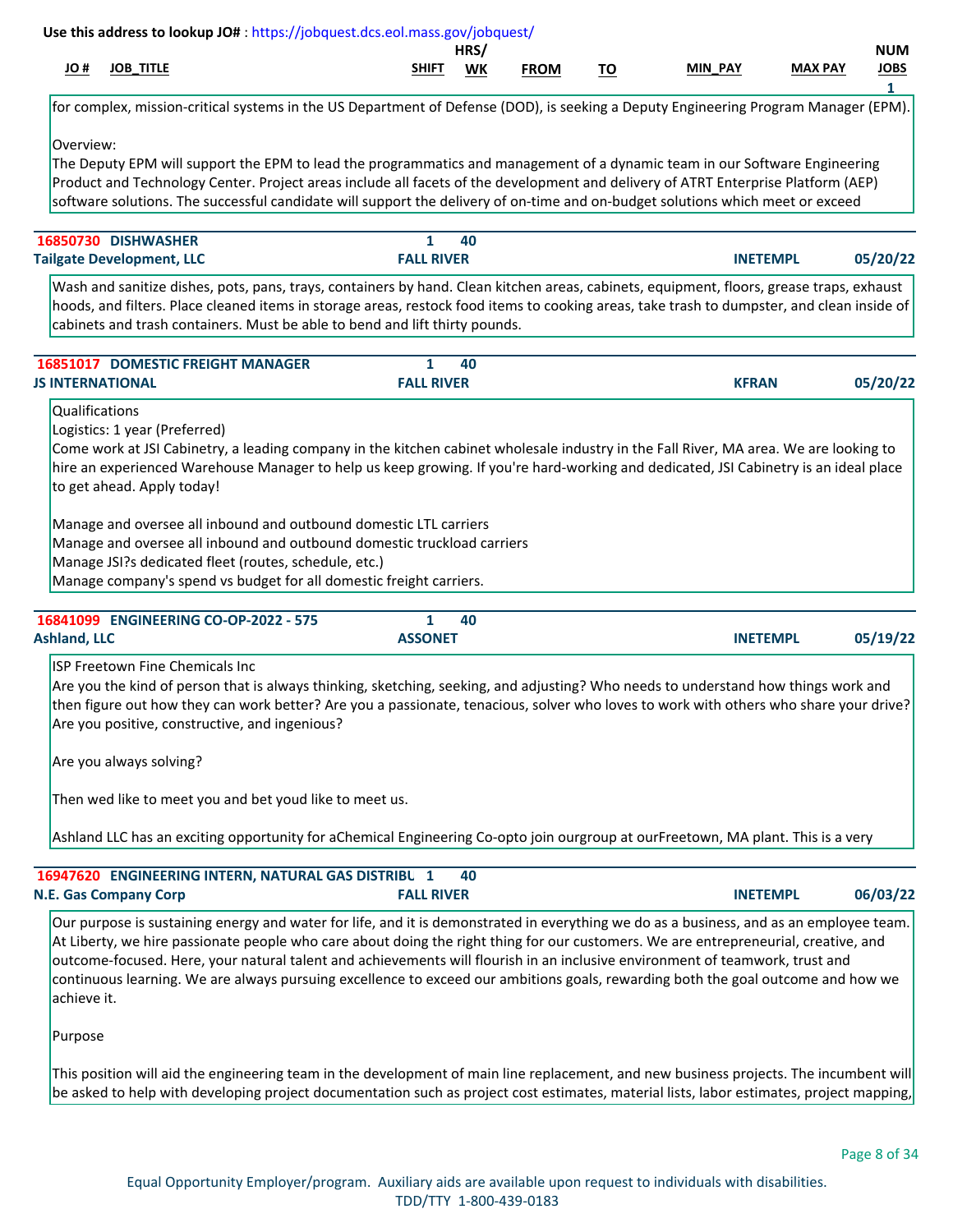# **JO # JOB\_TITLE SHIFT WK MIN\_PAY MAX PAY JOBS HRS/ NUM FROM Use this address to lookup JO#** [: https://jobquest.dcs.eol.mass.gov/jobquest/](https://jobquest.dcs.eol.mass.gov/jobquest/)   **0.00 0.00 1 16824610 ENTRY LEVEL OFFICE WORKER** 1 **05/16/22 40** Job Description: Entry Level Positions Great Opportunity for New Grads, Individuals Changing Careers or Looking to Advance Careers. Willing to train right individual, opportunities for growth. Responsible for: Comunicating with Cleints and Staff: In-Person, Over the Phone, and Email. **SSTAR Inc. FALL RIVER RTEIX 16923290 1 FOOD SERVICE SUPERVISOR 06/01/22 40** Vision General Are you looking for a career with premium benefits and the potential for growth? At Trinity Services Group, we have created something special, a better place to work and grow. Many employees start just expecting a paycheck but end up with a rewarding career. We provide exceptional training and a clear career path. **Trinity Services Group DARTMOUTH INETEMPL**

We also offer a \$250 bonus for completing our Rookie's Fast Track Program within the first 60 days! Acerca de Esta Posicion

The Food Service Supervisor is responsible for the supervision of inmate labor as well as team members assisting with the food service

| <b>16923293 FOOD SERVICE SUPERVISOR</b> | 40               |                 |          |
|-----------------------------------------|------------------|-----------------|----------|
| <b>Trinity Services Group</b>           | <b>DARTMOUTH</b> | <b>INETEMPL</b> | 06/01/22 |
| <b>Wage Rate</b>                        |                  |                 |          |

\$21.00/hour Overview

Are you looking for a career with premium benefits and the potential for growth? At Trinity Services Group, we have created something special, a better place to work and grow. Many employees start just expecting a paycheck but end up with a rewarding career. We provide exceptional training and a clear career path.

We also offer a \$250 bonus for completing our Rookie's Fast Track Program within the first 60 days!

| <b>16841415 FORKLIFT OPERATOR</b> |                   | 40 |              |          |
|-----------------------------------|-------------------|----|--------------|----------|
| <b>Whirlpool Corporation</b>      | <b>FALL RIVER</b> |    | <b>KFRAN</b> | 05/19/22 |

Whirlpool is currently seeking a qualified candidate for a Forklift Operator. This position is located at our Fall River, MA site. This role will provide material support in various different departments by utilizing forklift, pallet jack, order picker, etc., to move products around Responsibilities Will Include

Maintains inventory by identifying, labeling, and placing materials and supplies in stock; recording location of inventory. Locates materials and supplies by pulling and verifying materials and supplies listed on production orders. Keeping a well-maintained and updated account of stock and inventory

Handling returns by completing technical documentation and other required communication

Receives credit-return material and supplies from production by verifying materials and supplies code and lot number and quantity; placing materials in stock.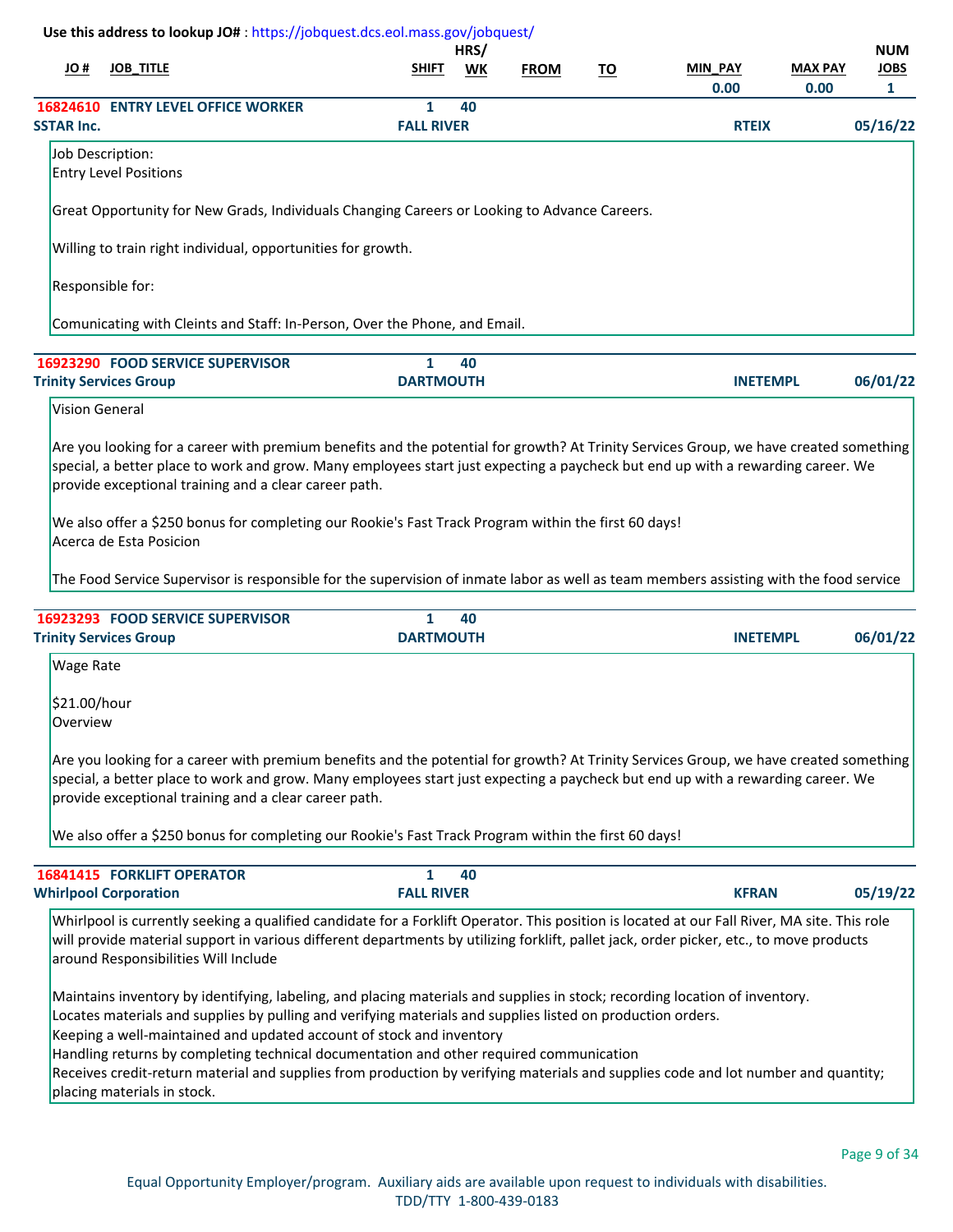| JO#                | <b>JOB TITLE</b>        | <b>SHIFT</b>      | HRS/<br>WK | <b>FROM</b> | то | <b>MIN_PAY</b> | <b>MAX PAY</b> | <b>NUM</b><br><b>JOBS</b><br>20 |
|--------------------|-------------------------|-------------------|------------|-------------|----|----------------|----------------|---------------------------------|
|                    | 16824725 FRONT OF HOUSE |                   | 40         |             |    |                |                |                                 |
| <b>Chick Fil A</b> |                         | <b>FALL RIVER</b> |            |             |    | <b>KFRAN</b>   |                | 05/16/22                        |

As a FOH Team Member, you will welcome & greet guests, take and prepare customer orders in either the front counter or drive-thru, maintain cleanliness in the counter and dining room, observe health and sanitation guidelines, and ensure each guest leaves with a smile! We are looking for friendly, enthusiastic people who enjoy serving customers. We will teach you everything else you need to know! Successful Team Members will conduct themselves in a positive attitude and truthful character demonstrating 2nd mile service to every guest who visits our restaurant.

At Chick-fil-A, the team member role is more than just a job, it?s an opportunity. Team members gain life experience that goes far beyond just serving a great product in a friendly and fun environment. Chick-fil-A is an opportunity for people of all ages and backgrounds. We are looking for both full-time and part-time team members. Team members must be available a variety of weekdays and on both Friday and Saturday. We are looking for hard-working, team-oriented, friendly and honest people. Perks of being a

| <b>16912795 FRONTEND SOFTWARE ENGINEER</b> |                   | 40 |                 |          |
|--------------------------------------------|-------------------|----|-----------------|----------|
| <b>Innovative Defense Technologies</b>     | <b>FALL RIVER</b> |    | <b>INETEMPL</b> | 05/31/22 |

bDescription/b

br br strongBackground Information:/strong

brInnovative Defense Technologies (IDT), provider of automated software testing, data analysis, and cybersecurity solutions for complex, mission-critical systems for the US Department of Defense (DOD) and commercial customers, is seeking a Frontend Software Engineer to be based in our Fall River, MA, Mt. Laurel, NJ, or Arlington, VA offices. They will work with senior leadership and a fast-paced team of mission-focused engineers to solve some of our customers' toughest challenges. Initiative, creativity, reliability, and efficient teamwork will be required to successfully deliver innovative solutions in this dynamic customer space.br strong

brOverview:/strong

brWe are looking for a Frontend Software Engineer to improve our customers' user experience with our web-based enterprise-level

| <b>16912788 FRONTEND SOFTWARE ENGINEER</b> |                   | -40 |                 |          |
|--------------------------------------------|-------------------|-----|-----------------|----------|
| <b>Innovative Defense Technologies</b>     | <b>FALL RIVER</b> |     | <b>INETEMPL</b> | 05/31/22 |

Description

Background information:

Innovative Defense Technologies (IDT), provider of automated software testing, data analysis, and cybersecurity solutions for complex, mission-critical systems in the US Department of Defense (DOD), is seeking a Software Engineer to be based in any office.

Overview:

We are looking for junior- to mid-level Frontend Software Engineers to be critical members of the AEP Test Execution team to drive the design and implementation of the software components that enable the execution of both automated and manual tests within the ATRT Enterprise Platform (AEP). The engineer will collaborate with other User Experience and Interface (UI/UX) designers and

| <b>16927605 GENERATOR TECHNICIAN</b> | 40              |                             |
|--------------------------------------|-----------------|-----------------------------|
| <b>RALCO Electric, Inc.</b>          | <b>WESTPORT</b> | 06/02/22<br><b>INETEMPI</b> |

SPARK YOUR CAREER as a Generator Technician by joining RALCO Electric Inc. in Westport MA. RALCO Electric, Inc. is a full-service electrical company that has been in business for 35 years and has built a solid reputation as a leader in the electrical industry in Massachusetts and Rhode Island.

Working at RALCO guarantees exposure to a variety of electrical projects in new construction, service, residential, industrial and commercial environments. RALCO offers industry leading wages (pay scales with experience) and a full benefits package. At RALCO you will be valued as a person and a professional! We are small enough to care but big enough to provide the growth opportunities you need in a rewarding career! Join the RALCO team today!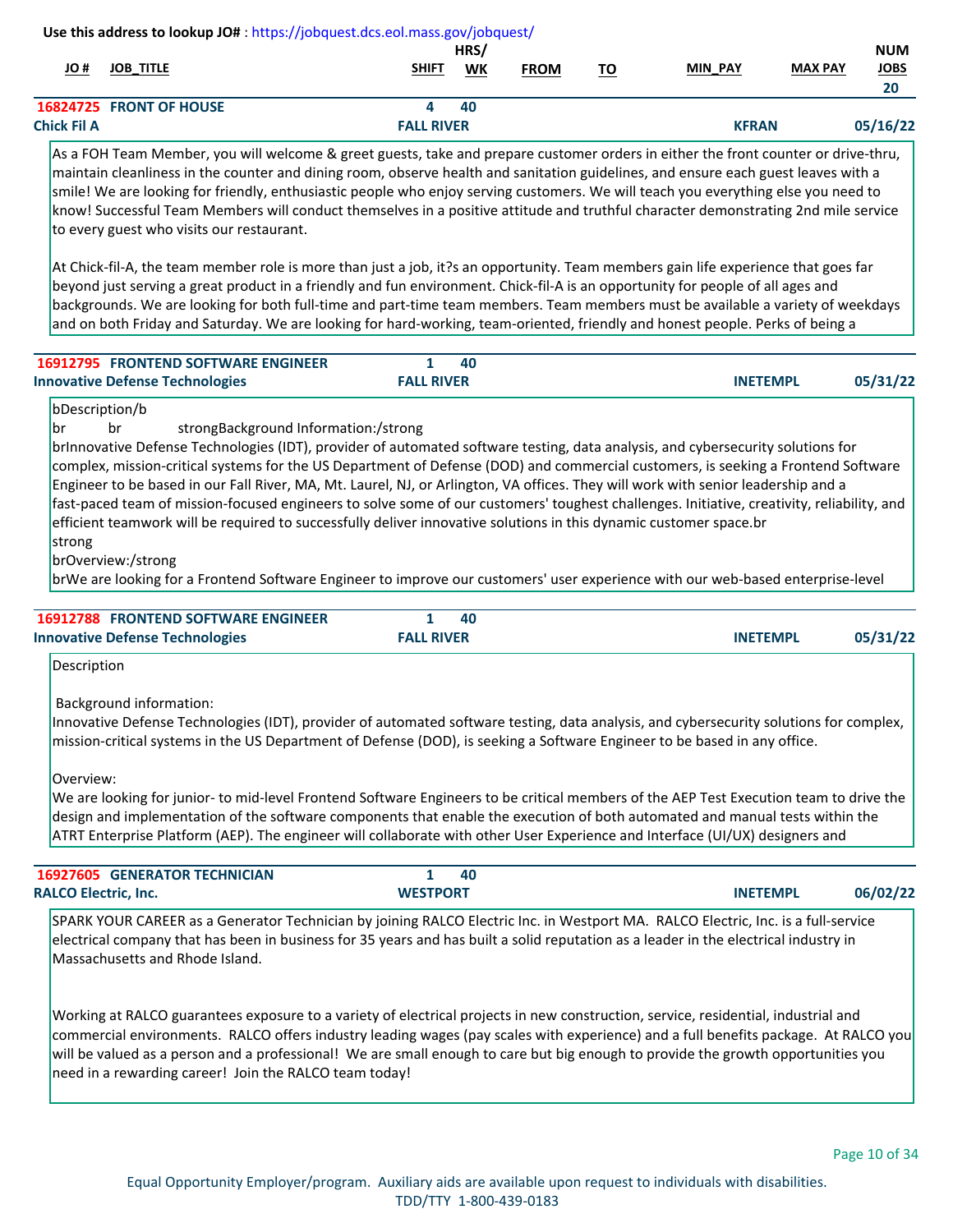| JO#                  | <b>JOB_TITLE</b>                                                                                                                                                                                                                                                                                                                                                                                                                                                                                                                                                                                                                                                                                                                                                                                                                                                                             | SHIFT                  | HRS/<br>WK | <b>FROM</b> | <u>TO</u> | MIN_PAY         | <b>MAX PAY</b> | <b>NUM</b><br><b>JOBS</b> |
|----------------------|----------------------------------------------------------------------------------------------------------------------------------------------------------------------------------------------------------------------------------------------------------------------------------------------------------------------------------------------------------------------------------------------------------------------------------------------------------------------------------------------------------------------------------------------------------------------------------------------------------------------------------------------------------------------------------------------------------------------------------------------------------------------------------------------------------------------------------------------------------------------------------------------|------------------------|------------|-------------|-----------|-----------------|----------------|---------------------------|
|                      | 16834803 GROUP ASSISTANT                                                                                                                                                                                                                                                                                                                                                                                                                                                                                                                                                                                                                                                                                                                                                                                                                                                                     | 1                      | 40         |             |           |                 |                | 1                         |
|                      | <b>Citizens for Citizens, Inc.</b>                                                                                                                                                                                                                                                                                                                                                                                                                                                                                                                                                                                                                                                                                                                                                                                                                                                           | <b>FALL RIVER</b>      |            |             |           | <b>RTEIX</b>    |                | 05/18/22                  |
|                      | Position Overview:                                                                                                                                                                                                                                                                                                                                                                                                                                                                                                                                                                                                                                                                                                                                                                                                                                                                           |                        |            |             |           |                 |                |                           |
|                      | Under the direct supervision of a program group leader, group assistant provides:<br>Direct care and supervision of school-age children (5-13 years of age)                                                                                                                                                                                                                                                                                                                                                                                                                                                                                                                                                                                                                                                                                                                                  |                        |            |             |           |                 |                |                           |
|                      | Principal Duties and Responsibilities (Essential Functions):                                                                                                                                                                                                                                                                                                                                                                                                                                                                                                                                                                                                                                                                                                                                                                                                                                 |                        |            |             |           |                 |                |                           |
|                      | Assist with the direct care of children in group (1:1 or small group)                                                                                                                                                                                                                                                                                                                                                                                                                                                                                                                                                                                                                                                                                                                                                                                                                        |                        |            |             |           |                 |                |                           |
|                      | Prepare craft and sport supplies for group (only if children are assisting)                                                                                                                                                                                                                                                                                                                                                                                                                                                                                                                                                                                                                                                                                                                                                                                                                  |                        |            |             |           |                 |                |                           |
|                      | 16834794 GROUP LEADER                                                                                                                                                                                                                                                                                                                                                                                                                                                                                                                                                                                                                                                                                                                                                                                                                                                                        | $\mathbf{1}$           | 40         |             |           |                 |                |                           |
|                      | <b>Citizens for Citizens, Inc.</b>                                                                                                                                                                                                                                                                                                                                                                                                                                                                                                                                                                                                                                                                                                                                                                                                                                                           | <b>FALL RIVER</b>      |            |             |           | <b>RTEIX</b>    |                | 05/18/22                  |
|                      | <b>Position Overview:</b>                                                                                                                                                                                                                                                                                                                                                                                                                                                                                                                                                                                                                                                                                                                                                                                                                                                                    |                        |            |             |           |                 |                |                           |
|                      | Complete and submit weekly activity plans<br>Execute planned center activities under the direction of the supervisory staff<br>Complete monthly anecdotal records and annual reports of enrollees<br>Assist in general meal and snack duties                                                                                                                                                                                                                                                                                                                                                                                                                                                                                                                                                                                                                                                 |                        |            |             |           |                 |                |                           |
|                      | 16834756 HOMEMAKING AND COMPANIONSHIP<br><b>BAYADA Home Health Care, Inc.</b>                                                                                                                                                                                                                                                                                                                                                                                                                                                                                                                                                                                                                                                                                                                                                                                                                | 1<br><b>FALL RIVER</b> | 40         |             |           | <b>INETEMPL</b> |                | 05/18/22                  |
| Weekly pay!          | Would you like to help seniors in your community?<br>You can become someone's HERO today with BAYADA Home Health Care.<br>We have Flexible scheduling, part-time hours, full-time hours and Mother's hours available!!<br>For decades the BAYADA team has risen up in difficult times to provide home care with Compassion, Excellence and Reliability to those<br>in need. We stand strong with our field staff and give them the tools they need to provide respect and dignity to those who need help<br>the most. Now more than ever do people need YOUR help at home. Join us and become a Hero on the Homefront! We offer both<br>part-time and full-time hours along with flexible scheduling and PAID Personal Caregiver Training for those who are interested in<br>becoming certified caregivers.<br>BAYADA offers Homemakers, Companions, Home Health Aides - HHA and Caregivers: |                        |            |             |           |                 |                |                           |
|                      | 16913301 HOSPICE REGISTERED NURSE- PART TIME WEEK 1                                                                                                                                                                                                                                                                                                                                                                                                                                                                                                                                                                                                                                                                                                                                                                                                                                          |                        | 20         |             |           |                 |                |                           |
|                      | <b>Amedisys Holding, LLC</b>                                                                                                                                                                                                                                                                                                                                                                                                                                                                                                                                                                                                                                                                                                                                                                                                                                                                 | <b>FALL RIVER</b>      |            |             |           | <b>INETEMPL</b> |                | 05/31/22                  |
| every day.<br>needs. | Caregiving is Our Calling<br>At Amedisys whether we're caring for patients directly or supporting those who do, each of us is a caregiver at heart. Every team<br>member contributes to our mission of providing exceptional, clinically distinct care in the home to thousands of patients and families<br>In hospice, you'll be a true advocate for patients at the end of life while maintaining autonomy and independence to support their                                                                                                                                                                                                                                                                                                                                                                                                                                               |                        |            |             |           |                 |                |                           |
|                      |                                                                                                                                                                                                                                                                                                                                                                                                                                                                                                                                                                                                                                                                                                                                                                                                                                                                                              |                        |            |             |           |                 |                |                           |

day and pursue your goals for the future, join our team.

What You Will Do

Schedule: Weekend 8A-6P Sat and Sun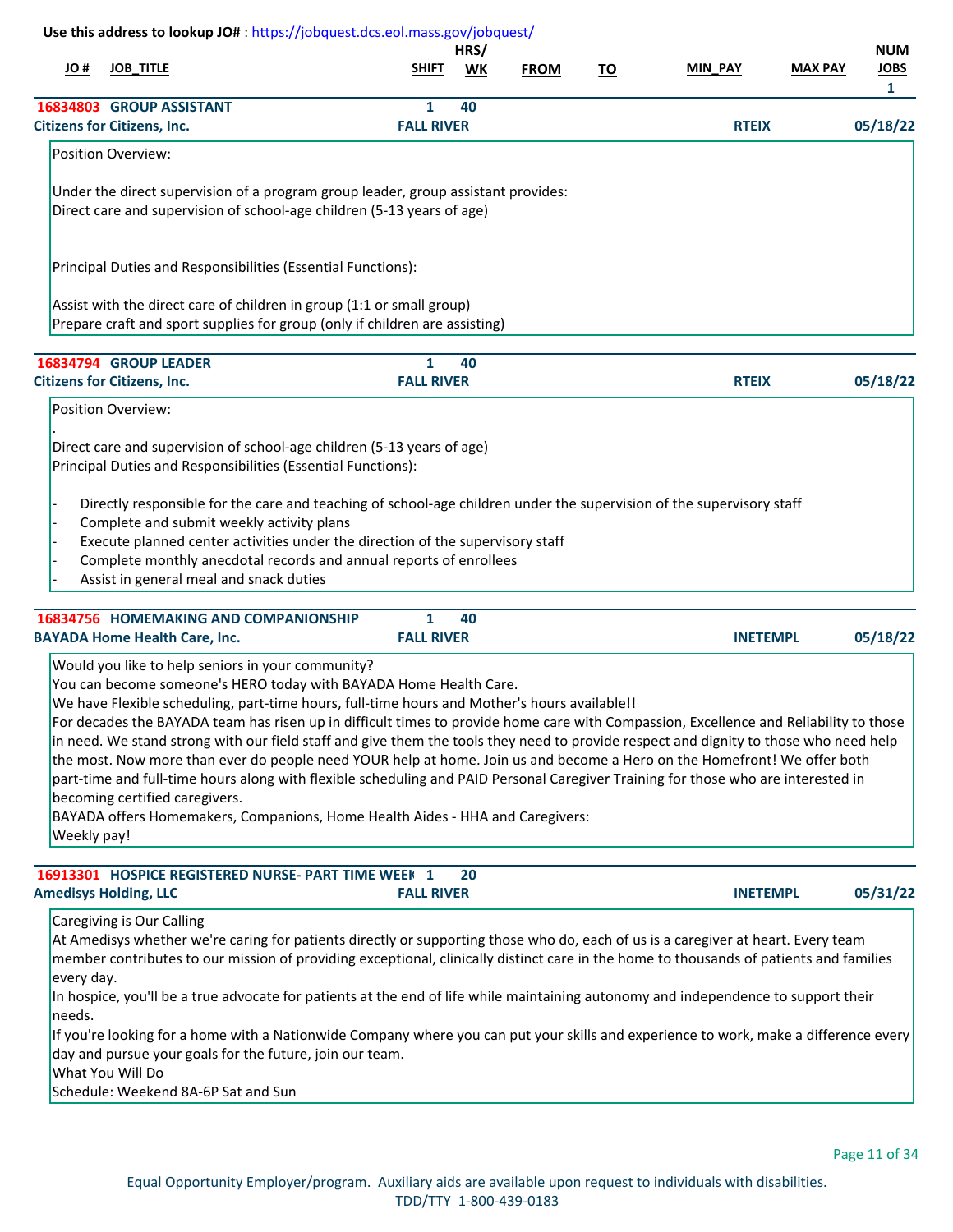|                       |                              | Use this address to lookup JO#: https://jobquest.dcs.eol.mass.gov/jobquest/                                                                                                                                                                                                                                                                                                                                       |                   |      |             |    |                 |                |             |
|-----------------------|------------------------------|-------------------------------------------------------------------------------------------------------------------------------------------------------------------------------------------------------------------------------------------------------------------------------------------------------------------------------------------------------------------------------------------------------------------|-------------------|------|-------------|----|-----------------|----------------|-------------|
|                       |                              |                                                                                                                                                                                                                                                                                                                                                                                                                   |                   | HRS/ |             |    |                 |                | <b>NUM</b>  |
| H OL                  | <b>JOB TITLE</b>             |                                                                                                                                                                                                                                                                                                                                                                                                                   | <b>SHIFT</b>      | WK   | <b>FROM</b> | TO | <b>MIN PAY</b>  | <b>MAX PAY</b> | <b>JOBS</b> |
|                       |                              |                                                                                                                                                                                                                                                                                                                                                                                                                   |                   |      |             |    |                 |                |             |
|                       |                              | <b>16913300 HOSPICE REGISTERED NURSE PRN</b>                                                                                                                                                                                                                                                                                                                                                                      |                   | 40   |             |    |                 |                |             |
|                       | <b>Amedisys Holding, LLC</b> |                                                                                                                                                                                                                                                                                                                                                                                                                   | <b>FALL RIVER</b> |      |             |    | <b>INETEMPL</b> |                | 05/31/22    |
| every day.<br>Ineeds. | Caregiving is Our Calling    | At Amedisys whether we're caring for patients directly or supporting those who do, each of us is a caregiver at heart. Every team<br>member contributes to our mission of providing exceptional, clinically distinct care in the home to thousands of patients and families<br>In hospice, you'll be a true advocate for patients at the end of life while maintaining autonomy and independence to support their |                   |      |             |    |                 |                |             |

If you're looking for a home with a Nationwide Company where you can put your skills and experience to work, make a difference every day and pursue your goals for the future, join our team.

What You Will Do

| 16880355 HR ASSISTANT                        | $\mathbf{1}$<br>40 |                 |          |
|----------------------------------------------|--------------------|-----------------|----------|
| A.I.S., Inc.                                 | <b>DARTMOUTH</b>   | <b>INETEMPL</b> | 05/24/22 |
| <b>HR Assistant</b>                          |                    |                 |          |
| Department:                                  |                    |                 |          |
| Corporate - G&A                              |                    |                 |          |
| Location:                                    |                    |                 |          |
| Dartmouth, MA                                |                    |                 |          |
|                                              |                    |                 |          |
|                                              |                    |                 |          |
|                                              |                    |                 |          |
|                                              |                    |                 |          |
|                                              |                    |                 |          |
| <b>16892904 IN STORE MERCHANDISE SCANNER</b> | 20<br>1            |                 |          |
| <b>Field Audit Service Team, LLC</b>         | <b>FALL RIVER</b>  | <b>INETEMPL</b> | 05/26/22 |
| Location                                     |                    |                 |          |
| Fall River MA                                |                    |                 |          |
|                                              |                    |                 |          |
| Position Id<br>IN-4470671910                 |                    |                 |          |
|                                              |                    |                 |          |
| Job Type<br>Part-Time Regular                |                    |                 |          |

| <b>16922584 INSURANCE PRODUCER</b> |                | 40 |                 |          |
|------------------------------------|----------------|----|-----------------|----------|
| <b>BayCoast Bank</b>               | <b>SWANSEA</b> |    | <b>INETEMPL</b> | 06/01/22 |

Are you ready for a change and an exciting opportunity? Come work with Partners Insurance Group LLC as an Insurance Producer. Our team oriented approach creates a fun and friendly work environment. This environment allows for everyone to excel at their strengths while having a great team as a support system in areas they need help.

Partners Insurance Group LLC is a wholly owned subsidiary of BayCoast Bank. Partners Insurance Group and BayCoast Bank are committed to heavily investing into the communities we serve while providing them with exceptional customer service. Partners Insurance Group LLC has 8 locations spread across South Coast, MA and RI and we're rapidly growing and creating new opportunities for growth. Partners Insurance Group is a MAIA 5 Star Agency with a strong focus on your professional development. Partners Insurance Group funds 100% of your continuing education not only for your insurance license but for college as well. In addition to our education benefits we have a very lucrative benefits plan that is almost unrivaled in the industry.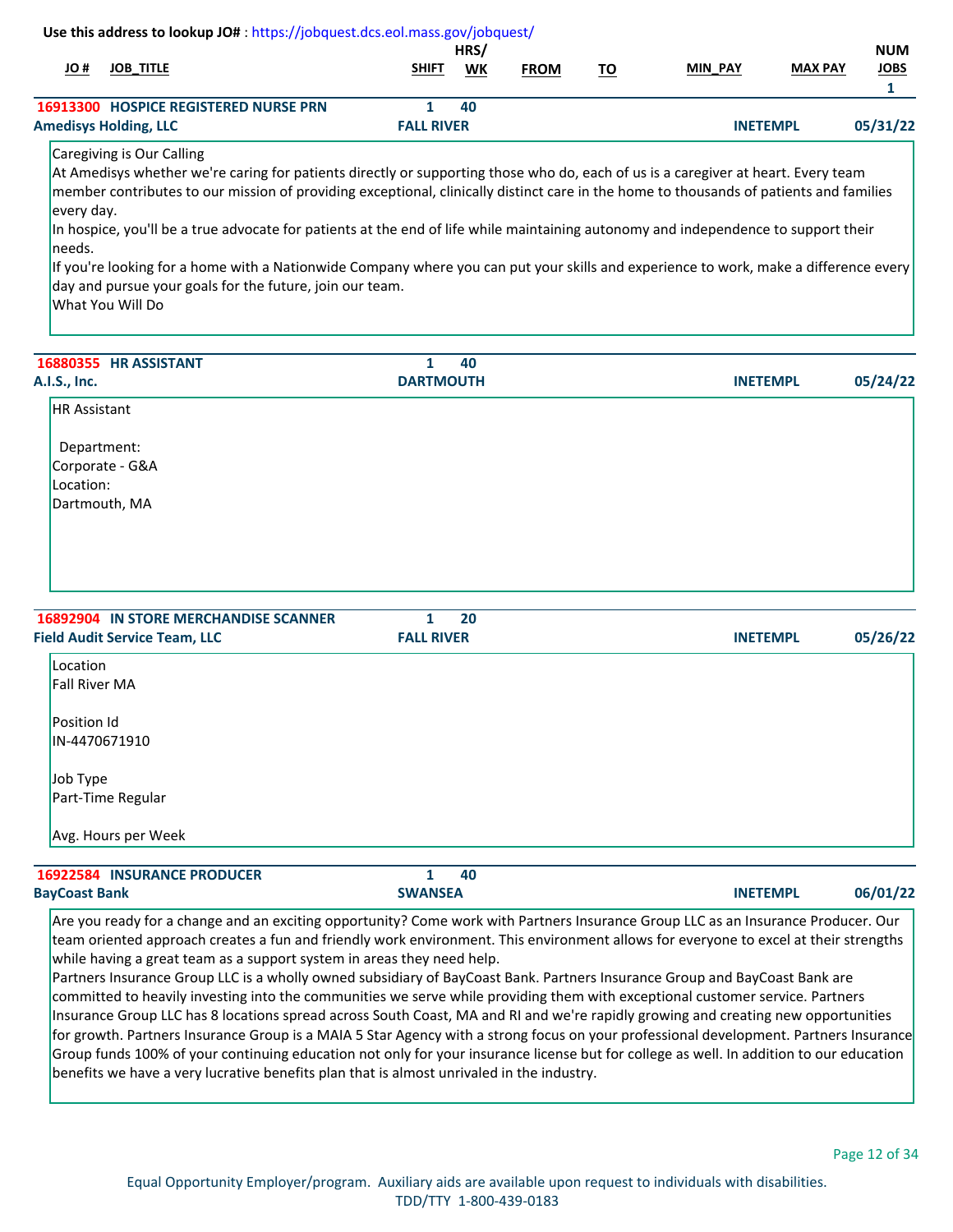| Use this address to lookup JO#: https://jobquest.dcs.eol.mass.gov/jobquest/<br><b>JOB_TITLE</b><br>H OL                                                                                                                                                                                                                                                                                                                                                                                                                                           | SHIFT                            | HRS/<br>WK | <b>FROM</b> | <u>TO</u> | MIN PAY         | <b>MAX PAY</b> | <b>NUM</b><br><b>JOBS</b><br>1 |
|---------------------------------------------------------------------------------------------------------------------------------------------------------------------------------------------------------------------------------------------------------------------------------------------------------------------------------------------------------------------------------------------------------------------------------------------------------------------------------------------------------------------------------------------------|----------------------------------|------------|-------------|-----------|-----------------|----------------|--------------------------------|
| 16912808 ISSM (INFORMATION SYSTEM SECURITY MANA 1<br><b>Innovative Defense Technologies</b>                                                                                                                                                                                                                                                                                                                                                                                                                                                       | <b>FALL RIVER</b>                | 40         |             |           | <b>INETEMPL</b> |                | 05/31/22                       |
| Description                                                                                                                                                                                                                                                                                                                                                                                                                                                                                                                                       |                                  |            |             |           |                 |                |                                |
| <b>Background Information:</b><br>Innovative Defense Technologies (IDT), provider of automated software testing, data analysis, and cybersecurity solutions for complex,<br>mission-critical systems in the US Department of Defense (DOD), is seeking an Information System Security Manager (ISSM) to support<br>its Fall River, MA office.                                                                                                                                                                                                     |                                  |            |             |           |                 |                |                                |
| Overview:<br>The ISSM will implement, manage, and support the Information System (IS) needs of the IDT office and its VMware Enterprise-equipped<br>classified lab. An active DOD security clearance is required.                                                                                                                                                                                                                                                                                                                                 |                                  |            |             |           |                 |                |                                |
| <b>16824524 JANITOR</b>                                                                                                                                                                                                                                                                                                                                                                                                                                                                                                                           | 1                                | 11         |             |           |                 |                |                                |
| A-1 Clean Team Inc.                                                                                                                                                                                                                                                                                                                                                                                                                                                                                                                               | <b>FALL RIVER</b>                |            |             |           | <b>CAMAD</b>    |                | 05/16/22                       |
| Full time cleaner needed to clean an office building in Bourne, MA Must be dependable, have a good work ethic and be able to pass a<br>drug and cori upon offer. Competitive Salary with prevailing wage.                                                                                                                                                                                                                                                                                                                                         |                                  |            |             |           |                 |                |                                |
| 16912836 JR. SOFTWARE ENGINEER                                                                                                                                                                                                                                                                                                                                                                                                                                                                                                                    | $\mathbf{1}$                     | 40         |             |           |                 |                |                                |
| <b>Innovative Defense Technologies</b>                                                                                                                                                                                                                                                                                                                                                                                                                                                                                                            | <b>FALL RIVER</b>                |            |             |           | <b>INETEMPL</b> |                | 05/31/22                       |
| Overview:<br>We are looking for junior to mid-level Software Engineers to be critical members of the AEP Test Bay as a Service team to drive the<br>design and implementation of the software components that provide collaborative access to and connectivity of virtualized systems<br>within the ATRT Enterprise Platform (AEP).<br>16922908 LEAD INTERNATIONAL OPERATIONS ANALYST<br><b>Ocean Spray Cranberries, Inc.</b>                                                                                                                     | $\mathbf{1}$<br><b>LAKEVILLE</b> | 40.        |             |           | <b>INETEMPL</b> |                | 06/01/22                       |
| Ocean Spray is looking for a Lead International Operations Analyst!                                                                                                                                                                                                                                                                                                                                                                                                                                                                               |                                  |            |             |           |                 |                |                                |
| Position location: We're all about flexibility! This will be a hybrid role based out of our corporate headquarters in Lakeville, MA with<br>Mondays & Fridays remote.                                                                                                                                                                                                                                                                                                                                                                             |                                  |            |             |           |                 |                |                                |
| A Day in The Life of a Lead International Operations Analyst:<br>'Resolve customer order exceptions in the areas of systems, pricing, credit, supply chain and transportation, balancing cost and service.<br>Proactively implement improvements across customer base to minimize exceptions in systems, pricing credit, supply chain and<br>transportation, while driving cost savings to the organization<br>Analyze data from multiple sources and proactively identify areas of opportunities for improved service levels or improved cost to |                                  |            |             |           |                 |                |                                |
| 16879743 LICENSED ELECTRICIAN - CONSTRUCTION DIVI<br><b>RALCO Electric, Inc.</b>                                                                                                                                                                                                                                                                                                                                                                                                                                                                  | 1<br><b>WESTPORT</b>             | 40         |             |           | <b>INETEMPL</b> |                | 05/24/22                       |
| SPARK YOUR CAREER as a Licensed Electrician in our construction division by joining RALCO Electric Inc. in Westport MA. RALCO<br>Electric, Inc. is a full-service electrical company that has been in business for 35 years and has built a solid reputation as a leader in the<br>electrical industry in Massachusetts and Rhode Island.                                                                                                                                                                                                         |                                  |            |             |           |                 |                |                                |
| Working at RALCO guarantees exposure to a variety of electrical projects in new construction, service, residential, industrial and                                                                                                                                                                                                                                                                                                                                                                                                                |                                  |            |             |           |                 |                |                                |

Page 13 of 34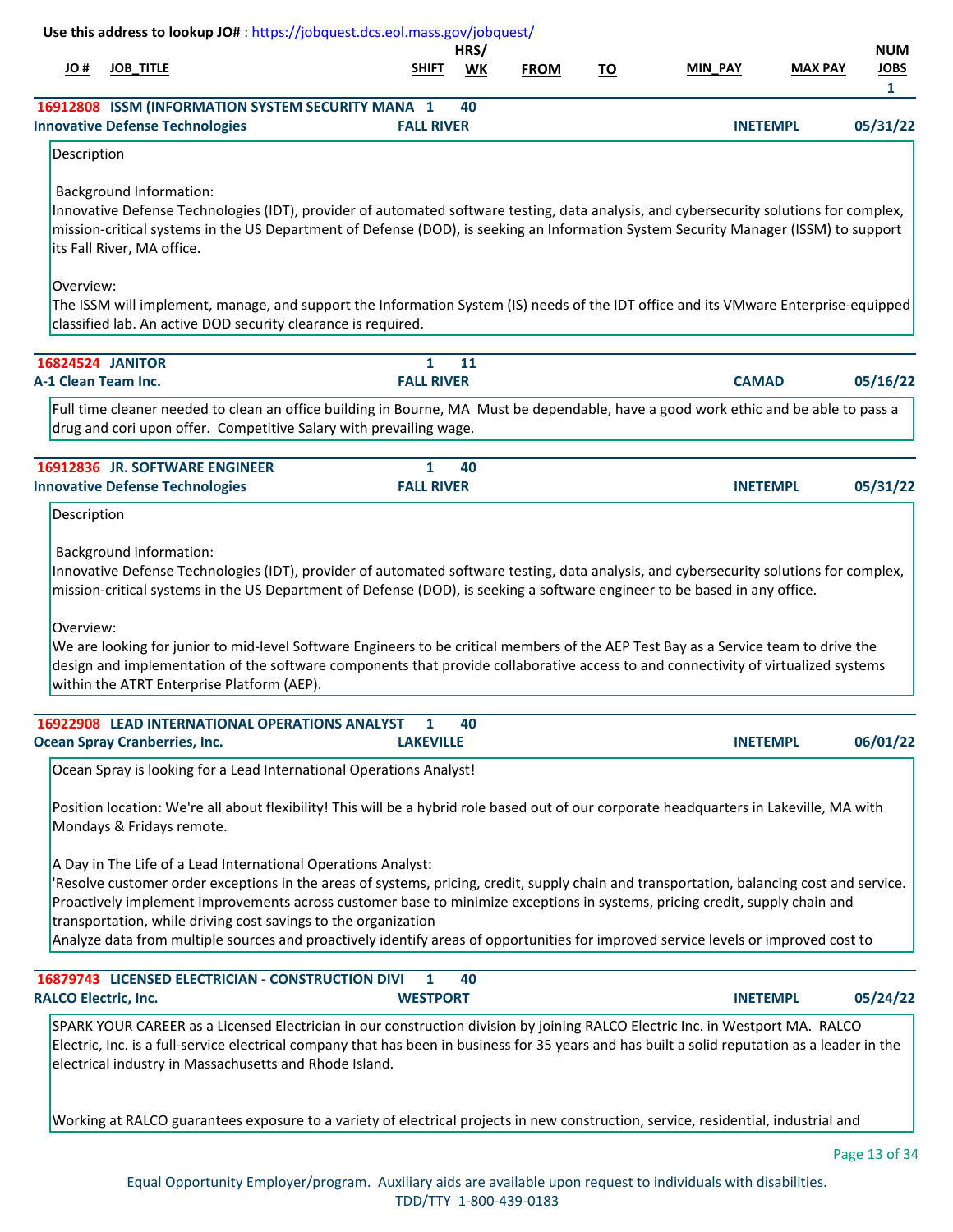**JO # JOB\_TITLE SHIFT WK MIN\_PAY MAX PAY JOBS HRS/ NUM FROM TO Use this address to lookup JO#** [: https://jobquest.dcs.eol.mass.gov/jobquest/](https://jobquest.dcs.eol.mass.gov/jobquest/)   **1** commercial environments. RALCO offers industry leading wages starting at \$40.00/hr, (pay scales with experience) and a full benefits package. At RALCO you will be valued as a person and a professional! We are small enough to care but big enough to provide the growth opportunities you need in a rewarding career! Join the RALCO team today!  **16923582 1 LOAN OFFICER 06/01/22 40** FUNCTION: Originates real estate mortgages by sourcing prospective customers and proactively solicits new residential mortgage business. Continually identifies, develops and maintains a quality network of referral sources to generate mortgage sales to meet quarterly loan quality and production goals. Visits local Realtors, builders, accountants and utilizes available lead referral sources to identify prospects to obtain their individual sales results. RESPONSIBILITIES: Conducts sales efforts to self generate residential real estate mortgage activity. Identifies prospects and originates real estate mortgages loans via the internet, phone or mail or in person at the customer's convenience. 3) Visits local Realtor's, attorneys, accountants and other centers of influence in addition to using lead referral sources to facilitate the **BayCoast Bank SWANSEA INETEMPL 16884921 MACHINE & EQUIPMENT OPERATORS - 4 WEEK 1 05/25/22 40** Mechanically Inclined Machine & Equipment Operators Needed Manufacturing experience preferred! Are you career-minded, positive & motivated to make an impact at work? Tell us about your accomplishments & what you're capable of - we want to hear from you. Do you have good hand/eye coordination? And are you detail-oriented? We make metal parts for Aerospace, Medical Devices & the Military We're a world-wide distributor in a Niche-Market! Employee Owners: Each & every one of our employees contribute to our success & you're contribution matters here at Tech-Etch. We're employee owned! That means we share our success with our employees. Everyone at Tech-Etch shares ideas, helps create process-improvements, and helps build our business. **Tech-Etch Inc. FALL RIVER INETEMPL 16928247 1 MAINTENANCE TECHNICIAN 06/02/22 40** Details: A Maintenance Technician job is available with a service client in Assonet, MA. Acts as a senior material handling technician on all equipment that is installed at a specific site location. Provides assistance and mentors lower-level employees. This role will be working from Shift: 6pm - 6am 3on/4off and 4on/3off Responsibilities: 1. Repair and maintenance of MHE including belt tracking, component adjustment/replacement, component lubrication, etc. 2. Completes preventative maintenance routines, documentation, and procedures. **Belcan LLC ASSONET INETEMPL 16841452 1 MANAGER, OPERATIONAL EXCELLENCE 05/19/22 40** At Liberty, we hire passionate people who care about doing the right thing for our customers. We are entrepreneurial, creative, and outcome-focused. Here, your natural talent and achievements will flourish in an inclusive environment of teamwork, trust and continuous learning. We are always pursuing excellence to exceed our ambitions goals, rewarding both the goal outcome and how we achieve it. Purpose **N.E. Gas Company Corp FALL RIVER INETEMPL**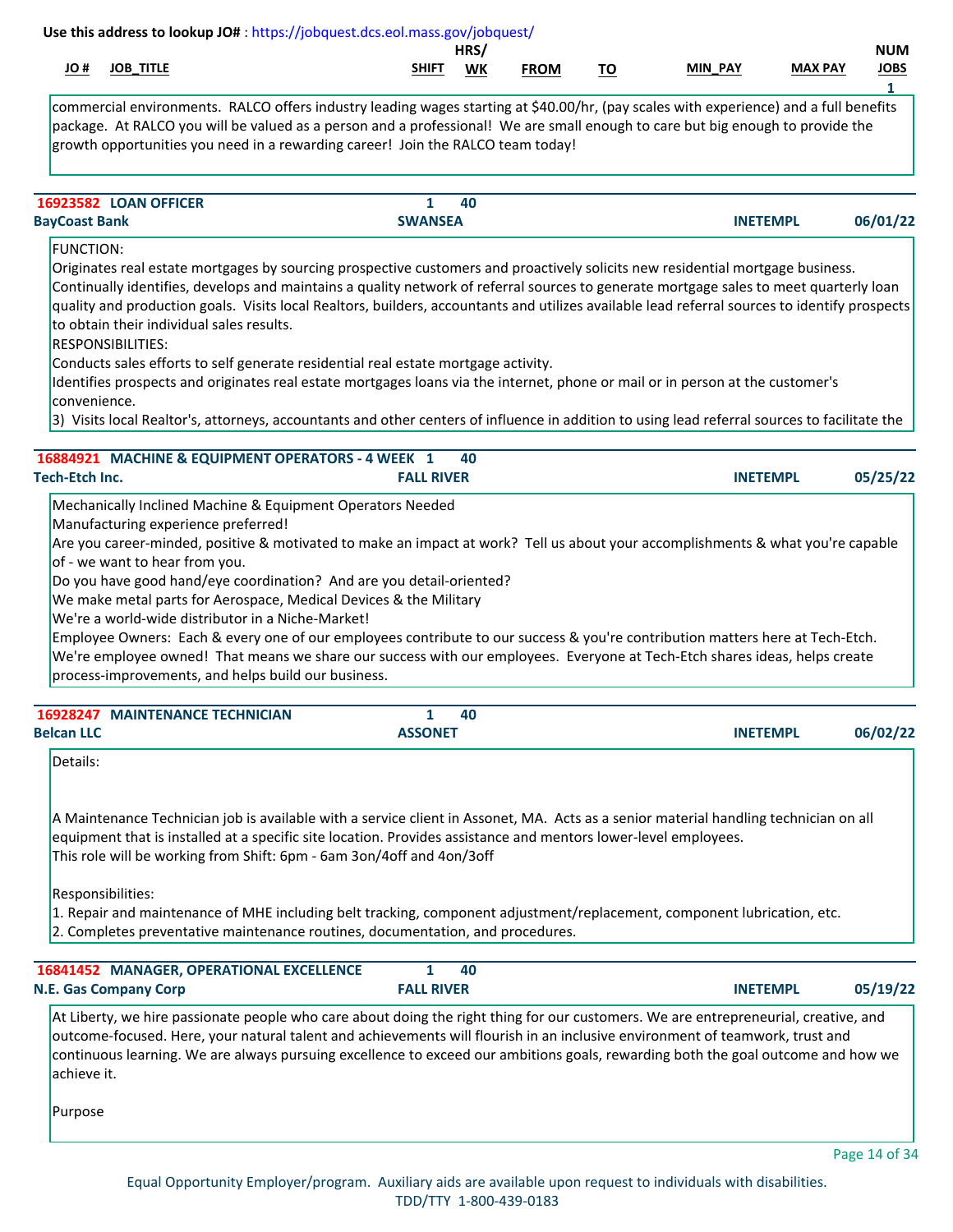| Use this address to lookup JO#: https://jobquest.dcs.eol.mass.gov/jobquest/                                                                                                                                                                                                                                                                                                                                            |                        | HRS/ |             |           |                 |                | <b>NUM</b>                  |
|------------------------------------------------------------------------------------------------------------------------------------------------------------------------------------------------------------------------------------------------------------------------------------------------------------------------------------------------------------------------------------------------------------------------|------------------------|------|-------------|-----------|-----------------|----------------|-----------------------------|
| <b>JOB_TITLE</b><br># OL                                                                                                                                                                                                                                                                                                                                                                                               | <b>SHIFT</b>           | WK   | <b>FROM</b> | <u>TO</u> | <b>MIN PAY</b>  | <b>MAX PAY</b> | <b>JOBS</b><br>$\mathbf{1}$ |
| This position is responsible for delivering Liberty's enterprise Operational Excellence strategy by leading deployments of a Lean<br>Management System in the organization. We are looking for an effective collaborator with energy, enthusiasm and a can-do attitude<br>who can empower others, gain buy-in and achieve results. It will require working with teams and leadership to build continuous               |                        |      |             |           |                 |                |                             |
| 16828582 MANAGER, OPERATIONAL EXCELLENCE                                                                                                                                                                                                                                                                                                                                                                               | 1                      | 40   |             |           |                 |                |                             |
| <b>N.E. Gas Company Corp</b>                                                                                                                                                                                                                                                                                                                                                                                           | <b>FALL RIVER</b>      |      |             |           | <b>INETEMPL</b> |                | 05/17/22                    |
| At Liberty, we hire passionate people who care about doing the right thing for our customers. We are entrepreneurial, creative, and<br>outcome-focused. Here, your natural talent and achievements will flourish in an inclusive environment of teamwork, trust and<br>continuous learning. We are always pursuing excellence to exceed our ambitions goals, rewarding both the goal outcome and how we<br>achieve it. |                        |      |             |           |                 |                |                             |
| Purpose                                                                                                                                                                                                                                                                                                                                                                                                                |                        |      |             |           |                 |                |                             |
| This position is responsible for delivering Liberty's enterprise Operational Excellence strategy by leading deployments of a Lean<br>Management System in the organization. We are looking for an effective collaborator with energy, enthusiasm and a can-do attitude<br>who can empower others, gain buy-in and achieve results. It will require working with teams and leadership to build continuous               |                        |      |             |           |                 |                |                             |
| 16827938 MANUFACTURING ASSOCIATE II                                                                                                                                                                                                                                                                                                                                                                                    | $\mathbf{1}$           | 40   |             |           |                 |                |                             |
| <b>UMass Medical School</b>                                                                                                                                                                                                                                                                                                                                                                                            | <b>FALL RIVER</b>      |      |             |           | <b>INETEMPL</b> |                | 05/17/22                    |
| <b>GENERAL SUMMARY OF POSITION:</b>                                                                                                                                                                                                                                                                                                                                                                                    |                        |      |             |           |                 |                |                             |
| 16880376 MARINE BIOLOGIST - BOSTON, MA                                                                                                                                                                                                                                                                                                                                                                                 | 1                      | 40   |             |           |                 |                |                             |
| A.I.S., Inc.                                                                                                                                                                                                                                                                                                                                                                                                           | <b>DARTMOUTH</b>       |      |             |           | <b>INETEMPL</b> |                | 05/24/22                    |
| Marine Biologist - Boston, MA                                                                                                                                                                                                                                                                                                                                                                                          |                        |      |             |           |                 |                |                             |
| Department:<br><b>Fisheries</b><br>Location:<br>Dartmouth, MA                                                                                                                                                                                                                                                                                                                                                          |                        |      |             |           |                 |                |                             |
|                                                                                                                                                                                                                                                                                                                                                                                                                        |                        |      |             |           |                 |                |                             |
| 16841418 MATERIAL HANDLER<br><b>Whirlpool Corporation</b>                                                                                                                                                                                                                                                                                                                                                              | 1<br><b>FALL RIVER</b> | 40   | 6:45 am     | 3:15 pm   | <b>KFRAN</b>    |                | 05/19/22                    |
| Work Shift: 1st (6:45am-3:15pm) overtime as needed                                                                                                                                                                                                                                                                                                                                                                     |                        |      |             |           |                 |                |                             |
| Responsibilities Will Include                                                                                                                                                                                                                                                                                                                                                                                          |                        |      |             |           |                 |                |                             |
| Maintains inventory by identifying, labeling, and placing bundles of steel in stock; recording location of inventory.<br>Locates steel by using micrometers and steel guides, verifying gauge and steel type.                                                                                                                                                                                                          |                        |      |             |           |                 |                |                             |
| Keeping a well-maintained and updated account of stock and inventory.                                                                                                                                                                                                                                                                                                                                                  |                        |      |             |           |                 |                |                             |

Equal Opportunity Employer/program. Auxiliary aids are available upon request to individuals with disabilities. TDD/TTY 1-800-439-0183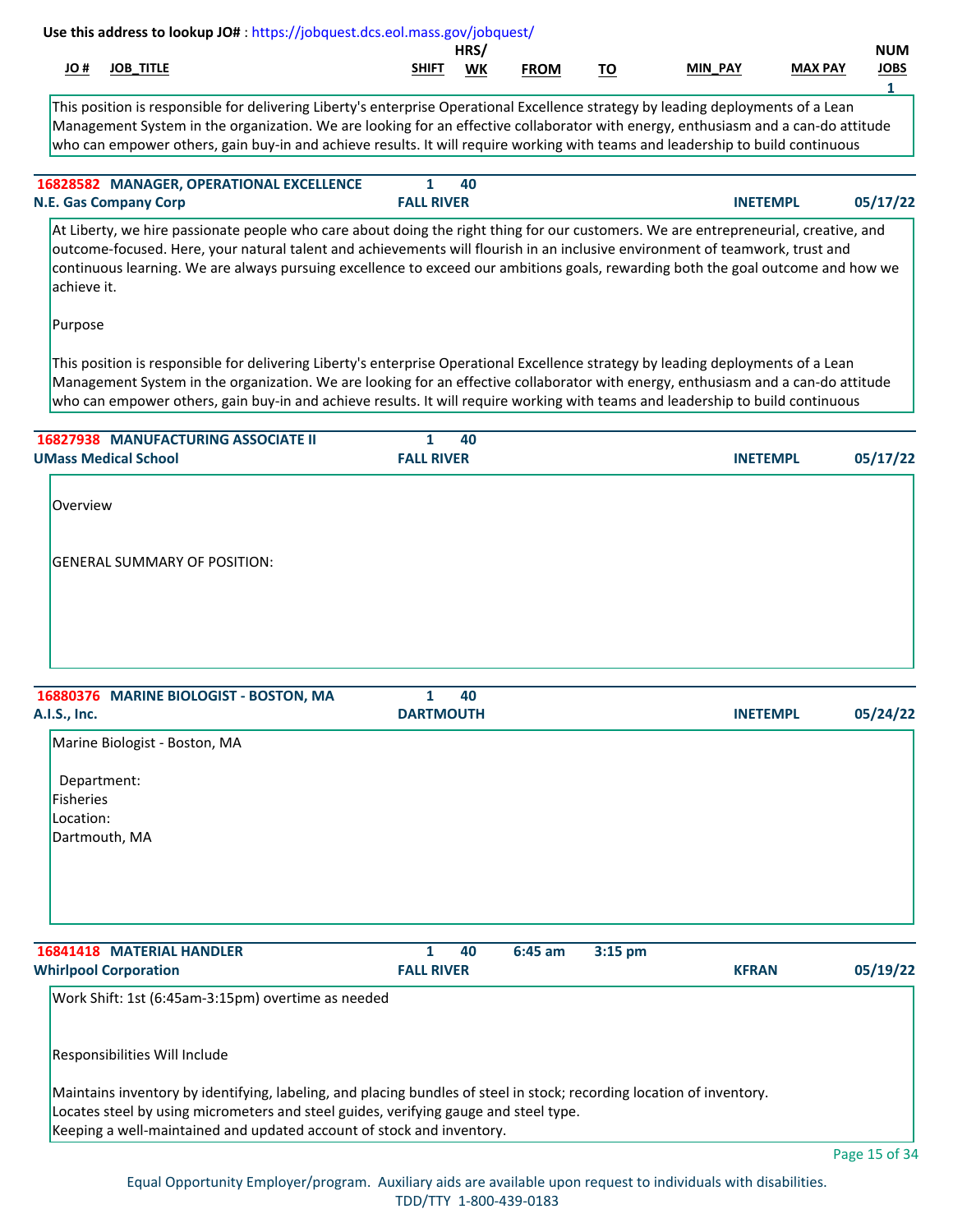|                                 | <b>JOB_TITLE</b>                                                                                                                                                                                                                                                                                                                                                                                                                                                                                                                        | <b>SHIFT</b>          | HRS/<br>WK | <b>FROM</b> | <u>TO</u> | MIN_PAY<br>19.45 | <b>MAX PAY</b>  | <b>NUM</b><br><b>JOBS</b><br>1 |
|---------------------------------|-----------------------------------------------------------------------------------------------------------------------------------------------------------------------------------------------------------------------------------------------------------------------------------------------------------------------------------------------------------------------------------------------------------------------------------------------------------------------------------------------------------------------------------------|-----------------------|------------|-------------|-----------|------------------|-----------------|--------------------------------|
|                                 | Handling returns by completing a safe assessment and other required communication.<br>Receives all documentation from steel deliveries.                                                                                                                                                                                                                                                                                                                                                                                                 |                       |            |             |           |                  |                 |                                |
|                                 | <b>16824480 MERCHANDISING SALES ASSOCIATE</b>                                                                                                                                                                                                                                                                                                                                                                                                                                                                                           | 1                     | 40         |             |           |                  |                 |                                |
|                                 | <b>Tractor Supply Company</b>                                                                                                                                                                                                                                                                                                                                                                                                                                                                                                           | <b>SWANSEA</b>        |            |             |           |                  | <b>ABORG</b>    | 05/16/22                       |
| Overview                        |                                                                                                                                                                                                                                                                                                                                                                                                                                                                                                                                         |                       |            |             |           |                  |                 |                                |
|                                 | Text TSC to 25000 to Apply                                                                                                                                                                                                                                                                                                                                                                                                                                                                                                              |                       |            |             |           |                  |                 |                                |
|                                 | This position is responsible for traveling with the Field Activity Support Team (FAST) to stores within an assigned district to own and<br>execute start to finish variable tasks such as planograms and physical inventories, as well as provide support for other tasks including<br>merchandise and fixture assembly, and the maintenance of all signage. A valid driver?s license and motor vehicle report is required. This<br>position will interact with customers and team members, while providing legendary customer service. |                       |            |             |           |                  |                 |                                |
|                                 | Responsibilities                                                                                                                                                                                                                                                                                                                                                                                                                                                                                                                        |                       |            |             |           |                  |                 |                                |
|                                 | <b>16842123 NATIONAL ACCOUNTS MANAGER</b><br><b>Ocean Spray Cranberries, Inc.</b>                                                                                                                                                                                                                                                                                                                                                                                                                                                       | 1<br><b>LAKEVILLE</b> | 40         |             |           |                  | <b>INETEMPL</b> | 05/19/22                       |
|                                 | The Sales Team is looking to add a National Account Manager to the US Grocery's growing team.                                                                                                                                                                                                                                                                                                                                                                                                                                           |                       |            |             |           |                  |                 |                                |
|                                 | Position location: We're all about flexibility! This will be a remote role.<br>Position Summary:<br>The National Business Manager has overall responsibility for the development and execution of the Publix business plan.                                                                                                                                                                                                                                                                                                             |                       |            |             |           |                  |                 |                                |
|                                 | A Day in the Life of a National Account Manager:<br>Aligns Ocean Spray initiatives and resources to help customers achieve goals.<br>Responsible for achieving sales quotas/AOP and quarterly reforecast.                                                                                                                                                                                                                                                                                                                               |                       |            |             |           |                  |                 |                                |
|                                 | 16841686 NAVIONICS PRODUCT SUPPORT SPECIALIST SUI 1                                                                                                                                                                                                                                                                                                                                                                                                                                                                                     | <b>DARTMOUTH</b>      | 40         |             |           |                  |                 |                                |
|                                 | We are looking for aProduct Support Specialist-Summer/Seasonal for our office in the greater Dartmouth area.                                                                                                                                                                                                                                                                                                                                                                                                                            |                       |            |             |           |                  | <b>INETEMPL</b> |                                |
| <b>Navionics</b><br>Who We Are: | Responsibilities<br>Are you looking for a great summer job with benefits and awesome perks? Are you a people-person who loves technology (especially<br>Garmin products!) If so, Garmin is hiring for full-time summer 2022 positions on our Marine teamwithin Product Support and we'd love<br>to hear from you!<br>Schedule options for this position include:<br>Monday-Friday 8am-5pm<br>We believe that sharing our customers passion for our products and their active lifestyles makes us the best equipped to resolve issues    |                       |            |             |           |                  |                 | 05/19/22                       |
|                                 | 16880750 NAVIONICS PRODUCT SUPPORT SPECIALIST SUI 1                                                                                                                                                                                                                                                                                                                                                                                                                                                                                     |                       | 40         |             |           |                  |                 |                                |
| <b>Navionics</b>                |                                                                                                                                                                                                                                                                                                                                                                                                                                                                                                                                         | <b>DARTMOUTH</b>      |            |             |           |                  | <b>INETEMPL</b> | 05/24/22                       |
|                                 | We are looking for aProduct Support Specialist-Summer/Seasonal for our office in the greater Dartmouth area.                                                                                                                                                                                                                                                                                                                                                                                                                            |                       |            |             |           |                  |                 |                                |
| Who We Are:                     | Responsibilities<br>Are you looking for a great summer job with benefits and awesome perks? Are you a people-person who loves technology (especially<br>Garmin products!) If so, Garmin is hiring for full-time summer 2022 positions on our Marine teamwithin Product Support and we'd love<br>to hear from you!<br>Schedule options for this position include:<br>Monday-Friday 8am-5pm                                                                                                                                               |                       |            |             |           |                  |                 |                                |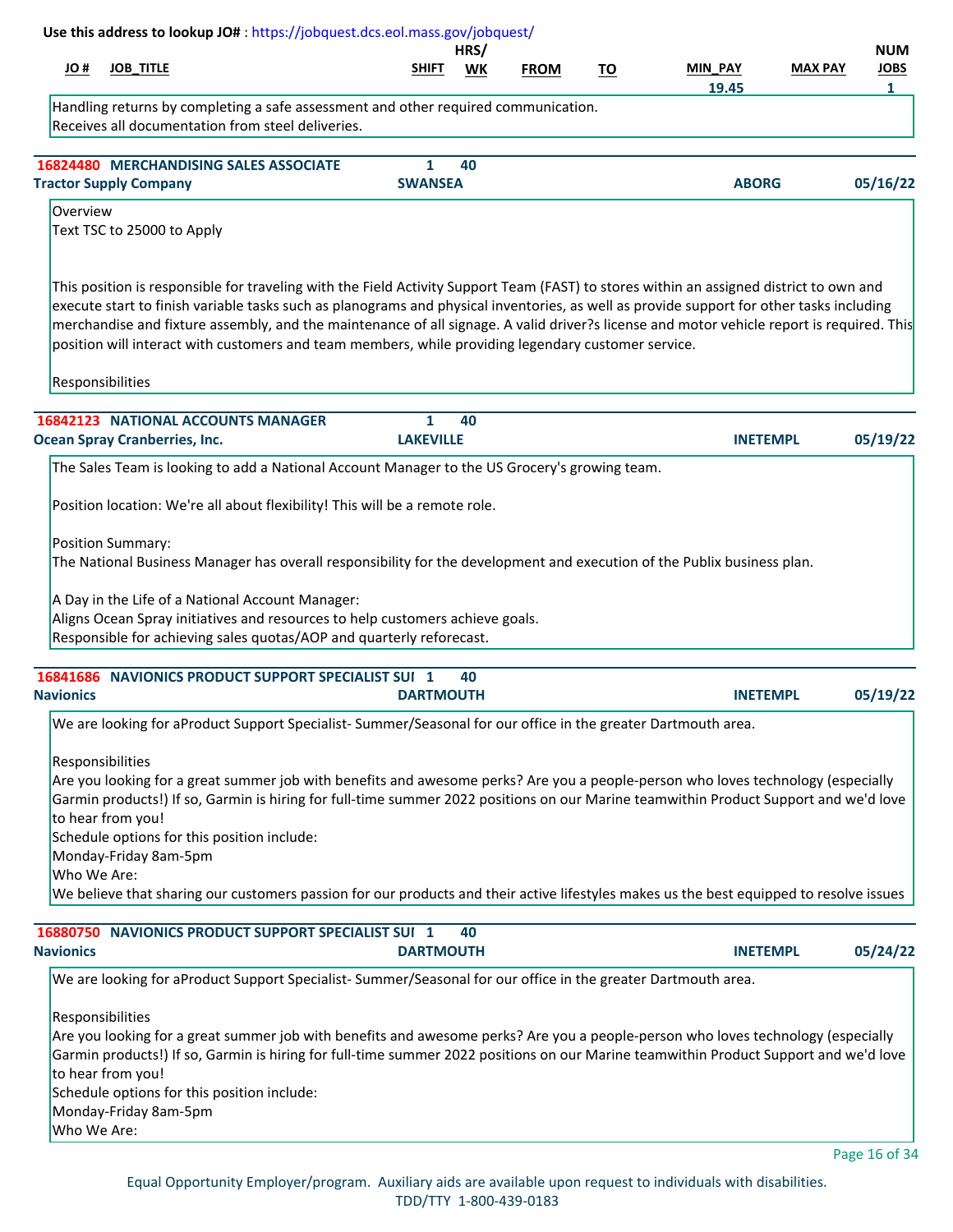|                  | <b>JOB_TITLE</b>                                                                                                                        | <b>SHIFT</b>     | HRS/<br>WK | <b>FROM</b> | <u>TO</u> | MIN_PAY         | <b>MAX PAY</b> | <b>NUM</b><br><b>JOBS</b><br>1 |
|------------------|-----------------------------------------------------------------------------------------------------------------------------------------|------------------|------------|-------------|-----------|-----------------|----------------|--------------------------------|
|                  | We believe that sharing our customers passion for our products and their active lifestyles makes us the best equipped to resolve issues |                  |            |             |           |                 |                |                                |
|                  | 16841699 NAVIONICS PRODUCT SUPPORT SPECIALIST-645 1                                                                                     |                  | 40         |             |           |                 |                |                                |
| <b>Navionics</b> |                                                                                                                                         | <b>DARTMOUTH</b> |            |             |           | <b>INETEMPL</b> |                | 05/19/22                       |
|                  | We are seeking a full-time Navionics Product Support Specialist.                                                                        |                  |            |             |           |                 |                |                                |
|                  | Responsibilities                                                                                                                        |                  |            |             |           |                 |                |                                |
| skills?          | Do you enjoy using and learning about the latest technology? Are you a natural problem solver and have excellent customer service       |                  |            |             |           |                 |                |                                |
|                  | Garmin is hiring a full-time Marine Product Support Specialist and we would love to invite you to join our fun and fast-paced team!     |                  |            |             |           |                 |                |                                |
| Who We Are:      | We believe that sharing our customers passion for our products and their active lifestyles makes us the best equipped to resolve issues |                  |            |             |           |                 |                |                                |
|                  | and enhance user experience. We accomplish this through teamwork, outstanding performance, and accomplishing what we say we             |                  |            |             |           |                 |                |                                |
| will do.         |                                                                                                                                         |                  |            |             |           |                 |                |                                |
|                  | 16880756 NAVIONICS PRODUCT SUPPORT SPECIALIST-649 1                                                                                     |                  | 40         |             |           |                 |                |                                |
| <b>Navionics</b> |                                                                                                                                         | <b>DARTMOUTH</b> |            |             |           | <b>INETEMPL</b> |                | 05/24/22                       |
|                  | We are seeking a full-time Navionics Product Support Specialist.                                                                        |                  |            |             |           |                 |                |                                |
|                  | Responsibilities                                                                                                                        |                  |            |             |           |                 |                |                                |
|                  | Do you enjoy using and learning about the latest technology? Are you a natural problem solver and have excellent customer service       |                  |            |             |           |                 |                |                                |
| skills?          |                                                                                                                                         |                  |            |             |           |                 |                |                                |
| Who We Are:      | Garmin is hiring a full-time Marine Product Support Specialist and we would love to invite you to join our fun and fast-paced team!     |                  |            |             |           |                 |                |                                |
|                  | We believe that sharing our customers passion for our products and their active lifestyles makes us the best equipped to resolve issues |                  |            |             |           |                 |                |                                |
|                  |                                                                                                                                         |                  |            |             |           |                 |                |                                |
|                  | and enhance user experience. We accomplish this through teamwork, outstanding performance, and accomplishing what we say we             |                  |            |             |           |                 |                |                                |
| will do.         |                                                                                                                                         |                  |            |             |           |                 |                |                                |
|                  | 16880360 NEW ENGLAND FISHERIES AREA COORDINATOF                                                                                         | 1                | 40         |             |           |                 |                |                                |
|                  |                                                                                                                                         | <b>DARTMOUTH</b> |            |             |           | <b>INETEMPL</b> |                |                                |
|                  | New England Fisheries Area Coordinator - Dartmouth, Ma                                                                                  |                  |            |             |           |                 |                |                                |
| Department:      |                                                                                                                                         |                  |            |             |           |                 |                |                                |
| Fisheries        |                                                                                                                                         |                  |            |             |           |                 |                |                                |
| Location:        |                                                                                                                                         |                  |            |             |           |                 |                | 05/24/22                       |
| A.I.S., Inc.     | Dartmouth, MA                                                                                                                           |                  |            |             |           |                 |                |                                |
|                  |                                                                                                                                         |                  |            |             |           |                 |                |                                |
|                  |                                                                                                                                         |                  |            |             |           |                 |                |                                |

**05/23/22** Key is currently seeking a Night Shift Manager for Key's adolescent group homes located in Fall River and Wareham to provide on-site management assistance during the overnight hours in the areas of program administration, client and family services, and staff training. Qualifications: **Key Program FALL RIVER KFRAN**

Bachelor's degree in a human service related field, strongly preferred, High School Diploma and 1- 2 years of direct care experience required. All candidates must be 21 years of age or older; have a valid driver's license with a legally registered, inspected, and insured car to provide client transports daily

Excellent verbal and written communication skills

Strength-based and goal-oriented approach with staff, clients, and fellow managers/supervisors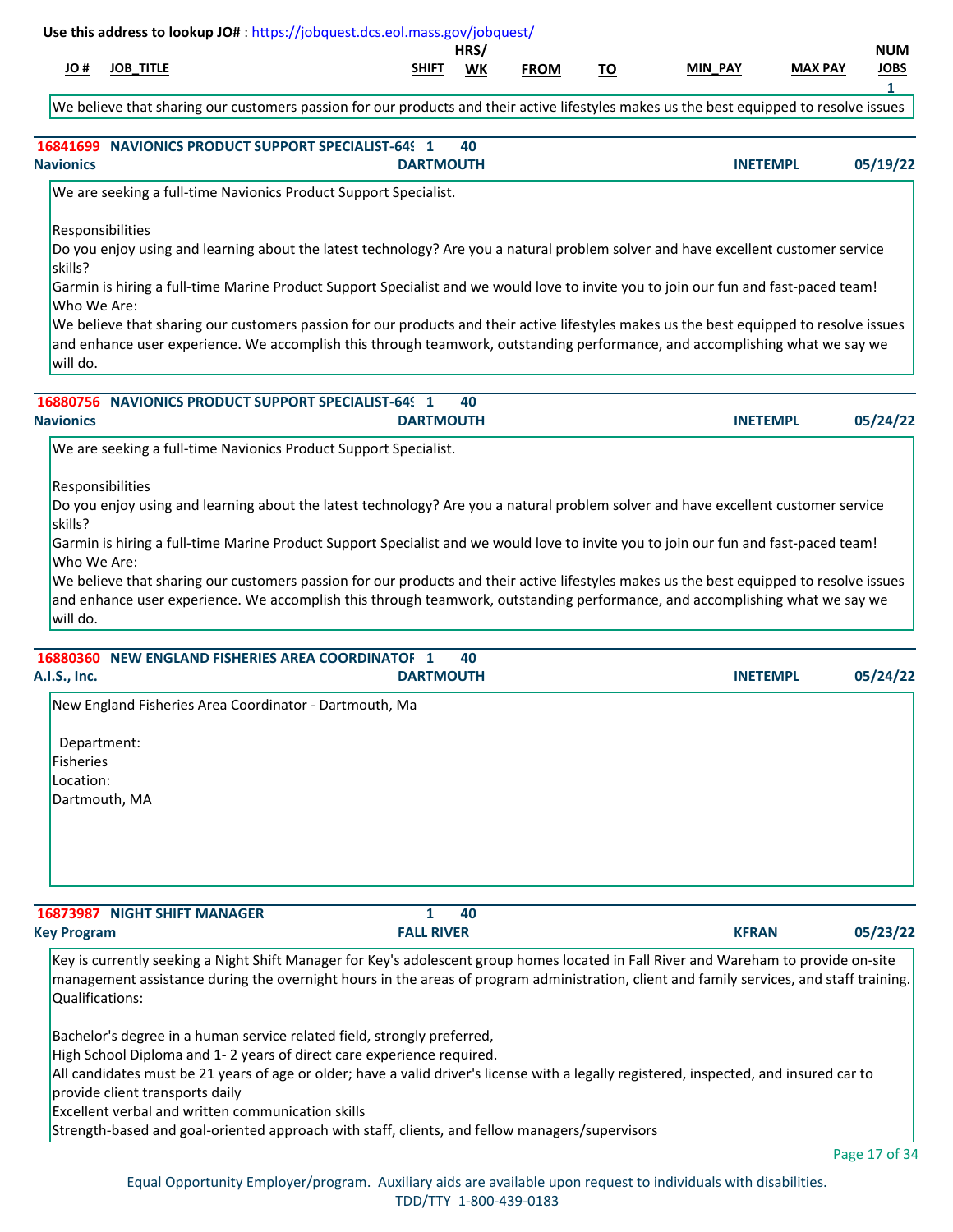|                         | Use this address to lookup JO#: https://jobquest.dcs.eol.mass.gov/jobquest/                                                                                                                                                                                                                                                                                                                                                                                                                                                                                                                                                                                                                                                                                                                                                                                                                                                                                                 |                                     | HRS/ |             |           |                         |         | <b>NUM</b>                  |
|-------------------------|-----------------------------------------------------------------------------------------------------------------------------------------------------------------------------------------------------------------------------------------------------------------------------------------------------------------------------------------------------------------------------------------------------------------------------------------------------------------------------------------------------------------------------------------------------------------------------------------------------------------------------------------------------------------------------------------------------------------------------------------------------------------------------------------------------------------------------------------------------------------------------------------------------------------------------------------------------------------------------|-------------------------------------|------|-------------|-----------|-------------------------|---------|-----------------------------|
| # OL                    | <b>JOB_TITLE</b>                                                                                                                                                                                                                                                                                                                                                                                                                                                                                                                                                                                                                                                                                                                                                                                                                                                                                                                                                            | <b>SHIFT</b>                        | WK   | <b>FROM</b> | <u>TO</u> | <b>MIN PAY</b><br>21.25 | MAX PAY | <b>JOBS</b><br>$\mathbf{1}$ |
| <b>JS INTERNATIONAL</b> | 16851006 ORDER ENTRY CLERK                                                                                                                                                                                                                                                                                                                                                                                                                                                                                                                                                                                                                                                                                                                                                                                                                                                                                                                                                  | 1<br><b>FALL RIVER</b>              | 40   | $8:30$ am   | 5:00 pm   | <b>KFRAN</b>            |         | 05/20/22                    |
|                         | High school or equivalent (Required)<br>Data Entry: 1 year (Preferred)<br>JSI Cabinetry is a leading United States kitchen and bath cabinetry supplier committed to fast delivery of the highest quality cabinetry.<br>JSI operates distribution facilities in Boston, Chicago, Atlanta, and Denver. Our expansive footprint is leveraged to service 2,500 of the<br>finer kitchen and bath dealers in the United States with all-wood cabinets shipped as quickly as the next day.Our Order Entry Clerk<br>(OEC) are a vital part of the growth and success of our business! The primary role of a OEC is to accurately enter customer orders as well<br>as assistance on a wide array of topics including, but not limited to: general inquiries, product and service inquiries, billing questions<br>and other concerns both via phone and email. The right candidate will demonstrate a fundamental commitment to providing<br>world-class customer service experience. |                                     |      |             |           |                         |         |                             |
|                         | Monday - Friday                                                                                                                                                                                                                                                                                                                                                                                                                                                                                                                                                                                                                                                                                                                                                                                                                                                                                                                                                             |                                     |      |             |           |                         |         |                             |
| <b>JS INTERNATIONAL</b> | 16851011 ORDER PICKER SECOND SHIFT                                                                                                                                                                                                                                                                                                                                                                                                                                                                                                                                                                                                                                                                                                                                                                                                                                                                                                                                          | $\overline{2}$<br><b>FALL RIVER</b> | 40   | 3:30 pm     | 12:00 am  | <b>KFRAN</b>            |         | 05/20/22                    |
|                         | High school or equivalent (Preferred)<br>Night Shift (Required)<br><b>Warehouse Picker</b><br>Warehouse picker with RF scanners experience a plus, pallet jack/ forklift experience a plus, able to speak, read English a must.<br>Must be able to follow instructions and respond to management direction.<br>Must be willing to train on forklifts as needed.<br>Must be able to lift and/or move up to 50 pounds.<br>Must be able to work with little direction.<br>Hours are 4:30pm - 1:00am.<br><b>16874937 OUTSIDE SALES REPRESENTATIVE</b>                                                                                                                                                                                                                                                                                                                                                                                                                           | $\mathbf{1}$                        | 40   |             |           |                         |         |                             |
|                         | <b>TruGreen Limited Partnership</b>                                                                                                                                                                                                                                                                                                                                                                                                                                                                                                                                                                                                                                                                                                                                                                                                                                                                                                                                         | <b>LAKEVILLE</b>                    |      |             |           | <b>INETEMPL</b>         |         | 05/23/22                    |
| Salary:<br>R17280       | \$17.50 an hour<br>Sales Representative<br>20 Raffaele Road, Plymouth, Massachusetts 02360<br><b>Job Description</b>                                                                                                                                                                                                                                                                                                                                                                                                                                                                                                                                                                                                                                                                                                                                                                                                                                                        |                                     |      |             |           |                         |         |                             |
|                         | 16874539 OUTSIDE SALES REPRESENTATIVE - WEEKLY PA<br><b>TruGreen Limited Partnership</b>                                                                                                                                                                                                                                                                                                                                                                                                                                                                                                                                                                                                                                                                                                                                                                                                                                                                                    | 1<br><b>LAKEVILLE</b>               | 40   |             |           | <b>INETEMPL</b>         |         | 05/23/22                    |
| Salary:<br>R17280       | \$17.50 an hour<br>Sales Representative<br>20 Raffaele Road, Plymouth, Massachusetts 02360                                                                                                                                                                                                                                                                                                                                                                                                                                                                                                                                                                                                                                                                                                                                                                                                                                                                                  |                                     |      |             |           |                         |         |                             |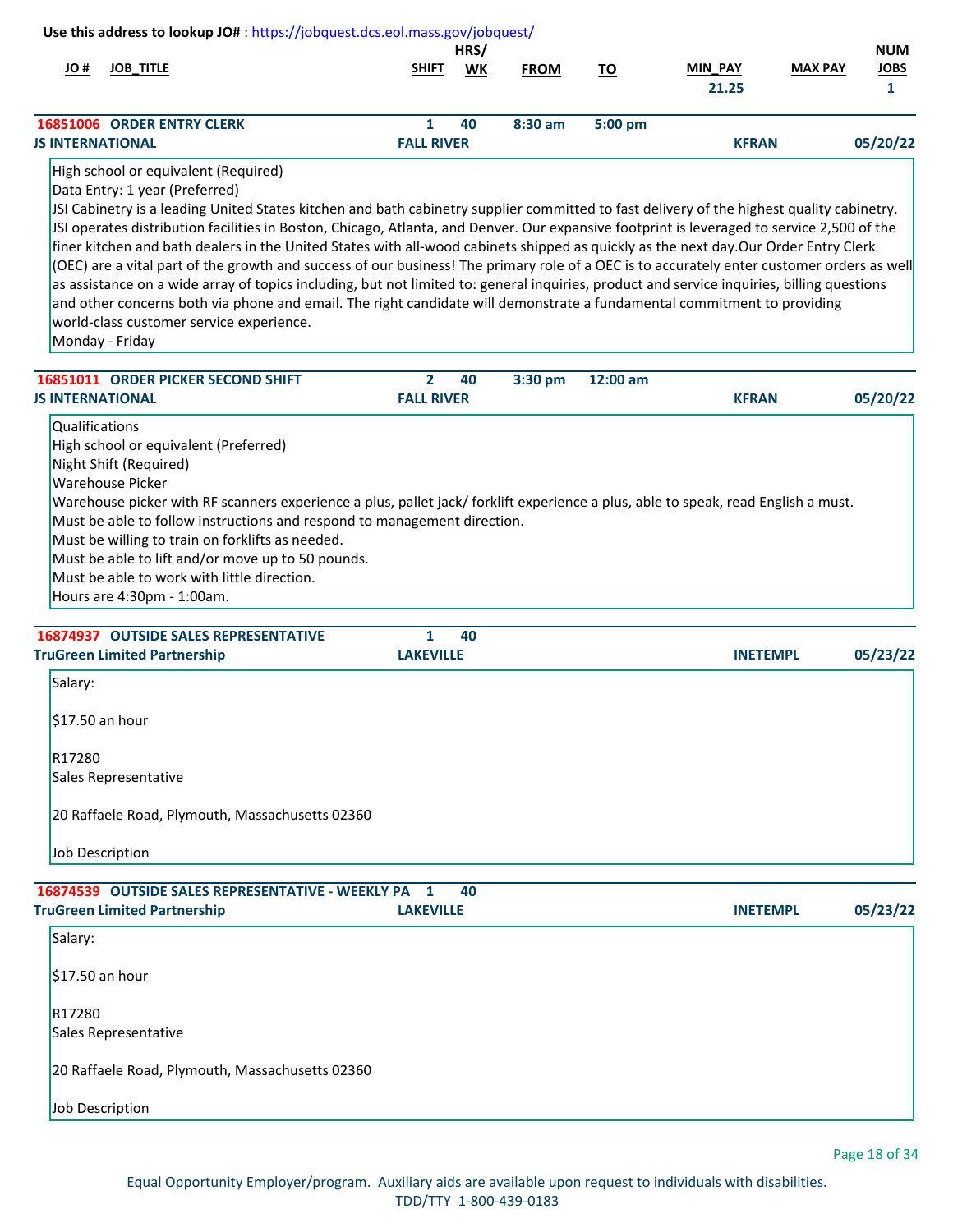|                           |                                                                                                                                                                                                                                                                                                                                                                                                                                                                                                                                                                                                      |                                  | HRS/ |             |           |                 |                | <b>NUM</b>                  |
|---------------------------|------------------------------------------------------------------------------------------------------------------------------------------------------------------------------------------------------------------------------------------------------------------------------------------------------------------------------------------------------------------------------------------------------------------------------------------------------------------------------------------------------------------------------------------------------------------------------------------------------|----------------------------------|------|-------------|-----------|-----------------|----------------|-----------------------------|
| # JO                      | <b>JOB_TITLE</b>                                                                                                                                                                                                                                                                                                                                                                                                                                                                                                                                                                                     | SHIFT                            | WK   | <b>FROM</b> | <u>TO</u> | MIN_PAY         | <b>MAX PAY</b> | <b>JOBS</b><br>$\mathbf{1}$ |
|                           | <b>16828347 PART TIME MERCHANDISER</b><br><b>American Greetings</b>                                                                                                                                                                                                                                                                                                                                                                                                                                                                                                                                  | $\mathbf{1}$<br><b>SWANSEA</b>   | 40   |             |           | <b>INETEMPL</b> |                | 05/17/22                    |
|                           | As a Merchandiser with American Greetings, you'll be a vital part of our company's purpose; to make the world a more thoughtful and<br>caring place. We are looking for motivated, energetic and reliable merchandisers to service our greeting card departments in various<br>retail locations. The starting pay is \$14.40 per hour with paid training and travel time between store locations. Mileage reimbursement<br>in applicable states.                                                                                                                                                     |                                  |      |             |           |                 |                |                             |
|                           | Zip Code(s) for retail location(s): 02777                                                                                                                                                                                                                                                                                                                                                                                                                                                                                                                                                            |                                  |      |             |           |                 |                |                             |
|                           | What are the major functions of our Merchandisers?                                                                                                                                                                                                                                                                                                                                                                                                                                                                                                                                                   |                                  |      |             |           |                 |                |                             |
|                           | *Part Time hours average between 10-15 hrs per week with a potential increase in hours during holidays                                                                                                                                                                                                                                                                                                                                                                                                                                                                                               |                                  |      |             |           |                 |                |                             |
|                           | 16927621 PART TIME RETAIL ASSOCIATE<br><b>Red Wing Brands of America</b>                                                                                                                                                                                                                                                                                                                                                                                                                                                                                                                             | $\mathbf{1}$<br><b>DARTMOUTH</b> | 20   |             |           | <b>INETEMPL</b> |                | 06/02/22                    |
|                           | quality training, and life-friendly retail hours. Sell products you'll be proud to stand behind.<br>We have a great retail culture! Our stores are well organized, clean, and welcoming. Our store hours are better than many retailers and<br>our compensation plus sales incentives are standouts in the market. Red Wing Shoes is the place to start for a great retail career. We<br>offer opportunities for advancement through career development to help you achieve your career goals. Build your legacy at Red Wing                                                                         |                                  |      |             |           |                 |                |                             |
|                           | Shoe Company.Job Description<br>16892957 PART-TIME ASSISTANT MANAGER - FAMOUS F(1                                                                                                                                                                                                                                                                                                                                                                                                                                                                                                                    |                                  | 20   |             |           |                 |                |                             |
| Caleres, Inc.<br>Overview |                                                                                                                                                                                                                                                                                                                                                                                                                                                                                                                                                                                                      | <b>SEEKONK</b>                   |      |             |           | <b>INETEMPL</b> |                |                             |
|                           | At Famous Footwear, we believe everyone deserves to feel a little famous. To us, famous isn't about standing out in the crowd. It's<br>about feeling good where you stand right now. Famous Footwear is your place for athletic and casual shoes for the whole family from<br>hundreds of name brands. Famous Footwear is part of Caleres Inc., a diverse portfolio of global footwear brands. Caleres' legacy<br>includes more than 140-years of craftsmanship, a passion for fit and a business savvy, with a mission to continue to inspire people to<br>feel goodfeet first.<br>Responsibilities |                                  |      |             |           |                 |                |                             |
|                           | As a Part-Time Assistant Sales Manager, you are:                                                                                                                                                                                                                                                                                                                                                                                                                                                                                                                                                     |                                  |      |             |           |                 |                | 05/26/22                    |
|                           | 16923600 PART-TIME RETAIL MERCHANDISER - SWANSEA 1<br><b>Anderson Merchandisers LP</b>                                                                                                                                                                                                                                                                                                                                                                                                                                                                                                               | <b>SWANSEA</b>                   | 20   |             |           | <b>INETEMPL</b> |                |                             |
|                           | We are sure a lot of companies are trying to recruit you. So, how is Anderson Merchandisers different? We value our associates as<br>members of our family and treat all our clients as the VIPs they are!                                                                                                                                                                                                                                                                                                                                                                                           |                                  |      |             |           |                 |                |                             |
|                           | Anderson Merchandisers is a premier retail services company with over 5,000 team members and growing. Our success is attributed to<br>our E3 mission of Execution Excellence Every Day by the dedicated associates that work relentlessly for our clients. We are a<br>family-owned company that has been in business for over 100 years and we know what it takes to get the job right the first time, every<br>time. We are growing fast and will give you the tools and training you need to succeed and grow in your career!                                                                     |                                  |      |             |           |                 |                | 06/01/22                    |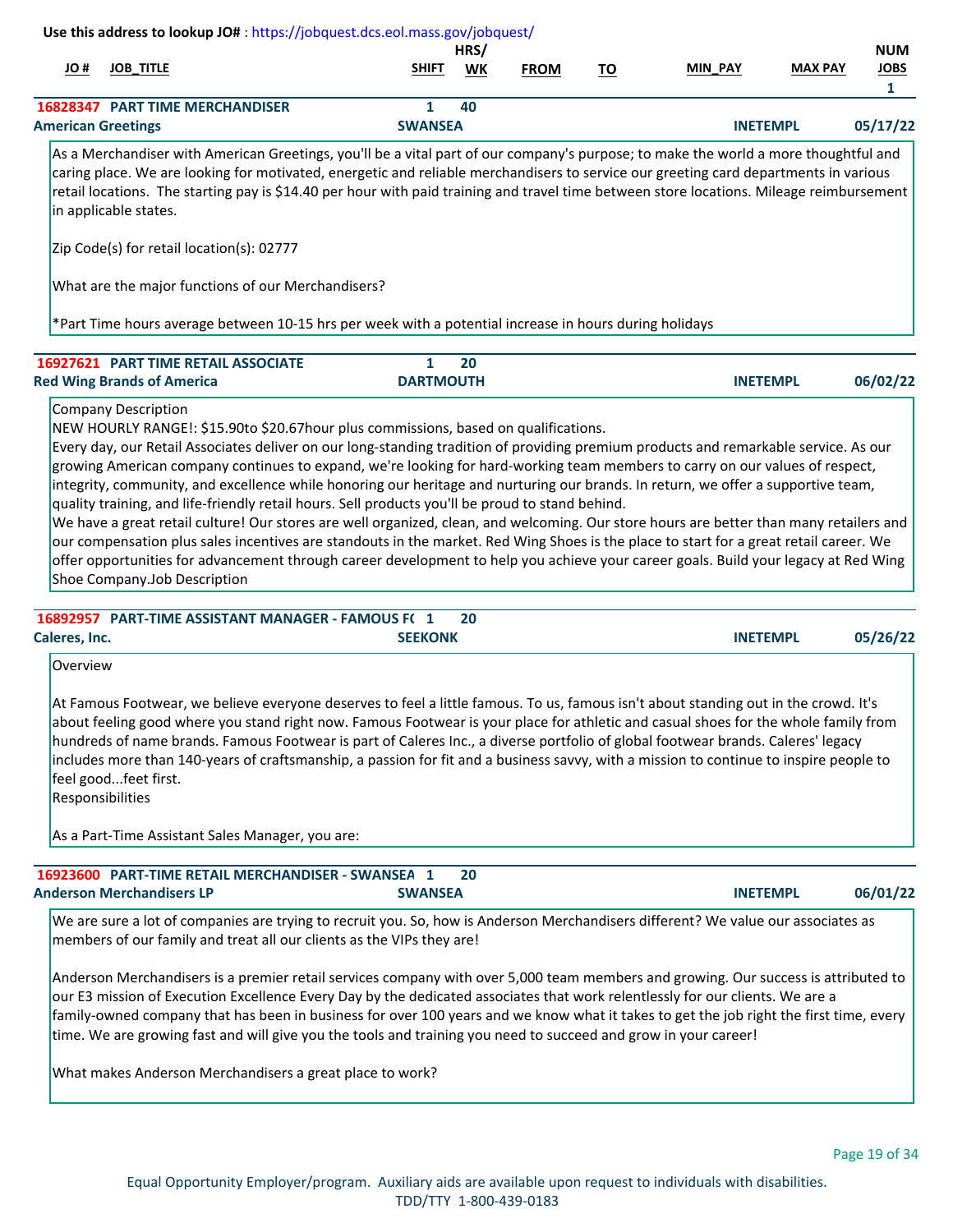| H OL                    | <b>JOB TITLE</b>                          | <b>SHIFT</b>     | HRS/<br>WK | <b>FROM</b> | то | <b>MIN PAY</b>  | <b>MAX PAY</b> | <b>NUM</b><br><b>JOBS</b> |
|-------------------------|-------------------------------------------|------------------|------------|-------------|----|-----------------|----------------|---------------------------|
|                         | 16842334 PATIENT CARE TECHNICIAN I, FLOAT |                  | 40         |             |    |                 |                |                           |
| <b>Total Renal Care</b> |                                           | <b>DARTMOUTH</b> |            |             |    | <b>INETEMPL</b> |                | 05/19/22                  |

237-B State Rd,Dartmouth,Massachusetts,02747-2612,United States of America

Joining DaVita as Patient Care Technician (PCT) is an exciting opportunity to jump start your career in the health care industry. With paid, extensive training, you will gain the skills needed to care for our patients and build a network of other health care professionals across the geography where you live. Once you have successfully completed training, you will join a holistic team of care professionals including nurses, dietitian, social workers, and other experienced PCTs - to care for our patients. It's not a job, it's giving life and a career based on passion and purpose.

Our PCTs also find DaVita professionally fulfilling. To help advance your career, we offer clear paths to higher levels of responsibility and compensation by becoming a PCT II or PCT III. Through DaVita's Bridge to your Dreams program, teammates who have been in their role for six consecutive months and in good standing, are eligible to receive tuition assistance up front to pursue their dream of becoming a

| 16842331 PATIENT CARE TECHNICIAN I, FLOAT |                  | 40 |                 |          |
|-------------------------------------------|------------------|----|-----------------|----------|
| <b>Total Renal Care</b>                   | <b>DARTMOUTH</b> |    | <b>INETEMPI</b> | 05/19/22 |

237-B State Rd,Dartmouth,Massachusetts,02747-2612,United States of America

Joining DaVita as Patient Care Technician (PCT) is an exciting opportunity to jump start your career in the health care industry. With paid, extensive training, you will gain the skills needed to care for our patients and build a network of other health care professionals across the geography where you live. Once you have successfully completed training, you will join a holistic team of care professionals including nurses, dietitian, social workers, and other experienced PCTs - to care for our patients. It's not a job, it's giving life and a career based on passion and purpose.

Our PCTs also find DaVita professionally fulfilling. To help advance your career, we offer clear paths to higher levels of responsibility and compensation by becoming a PCT II or PCT III. Through DaVita's Bridge to your Dreams program, teammates who have been in their role for six consecutive months and in good standing, are eligible to receive tuition assistance up front to pursue their dream of becoming a

| <b>16892949 PEOPLE ANALYTICS &amp; ASSESSMENTS INTERN</b> |                  | 20 |                 |          |
|-----------------------------------------------------------|------------------|----|-----------------|----------|
| <b>Ocean Spray Cranberries, Inc.</b>                      | <b>LAKEVILLE</b> |    | <b>INETEMPL</b> | 05/26/22 |

Ocean Spray is looking for a People Analytics & Assessments Intern to join us for Summer 2022! We take pride in offering internship opportunities are valuable learning experiences that make a significant impact on our cooperative. This role will provide exposure to teams and leadership across the cooperative, ranging from corporate to manufacturing and also have the ability to work in modern technologies, including, PowerBI and Workday. If you're curious, have a passion for data and analytics, and how they can shape people strategies, look no further for a great opportunity to put those passions to great use!

Position location: This is a remote opportunity with a 10-12 week duration. Flexibility for part-time and/or a longer internship duration.

What You'll Support & Learn this Summer: Assessment Project:

| 16834644 PERSONAL CARE LINE HOME HEALTH AIDE |                   |  |                 |          |
|----------------------------------------------|-------------------|--|-----------------|----------|
| <b>Amedisys Holding, LLC</b>                 | <b>FALL RIVER</b> |  | <b>INETEMPL</b> | 05/18/22 |

Caregiving is our Calling

Associated Home Care, an Amedisys company, is the leading provider of personal home care in the state of Massachusetts in addition to its service areas around Jacksonville, Florida and Knoxville, Tennessee. From companionship to around-the-clock in-home care, our customized services are designed to bring peace of mind to individuals needing extra care for their families. Customizing care to each client's need is an important part of the service plan and can always be adjusted as needs change.

Our specially trained nurses and caregivers are available from one to 24 hours a day, seven days a week. After an initial assessment over the phone or in person, our nurse will personally visit with the client and family members to discuss the most beneficial and cost-effective services.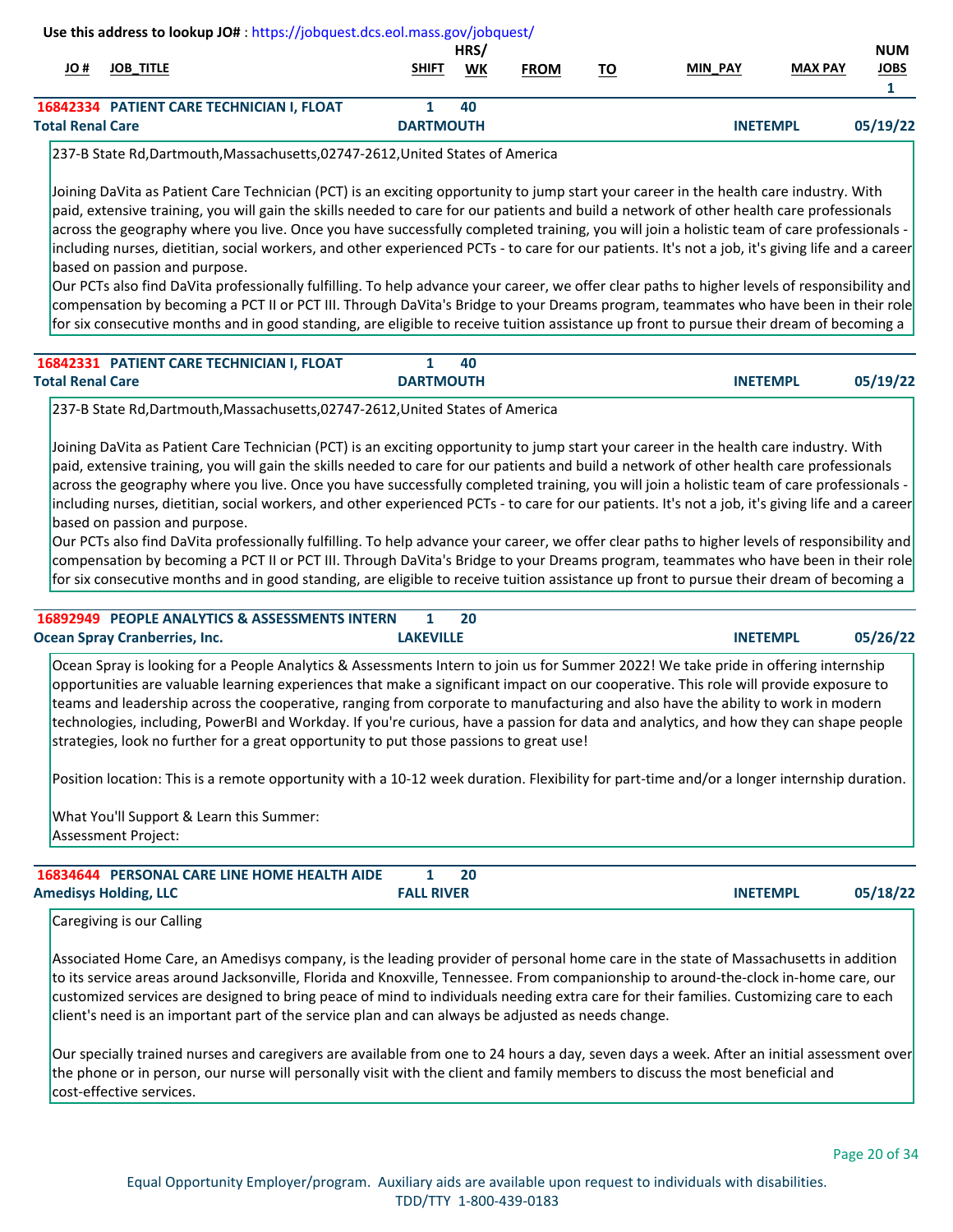|                                                                                                                                                                                                                                                                                                                                                                                                                                                                                                                                                                                                                                                                         | Use this address to lookup JO#: https://jobquest.dcs.eol.mass.gov/jobquest/ | HRS/ |             |           |                 |                | <b>NUM</b>                  |
|-------------------------------------------------------------------------------------------------------------------------------------------------------------------------------------------------------------------------------------------------------------------------------------------------------------------------------------------------------------------------------------------------------------------------------------------------------------------------------------------------------------------------------------------------------------------------------------------------------------------------------------------------------------------------|-----------------------------------------------------------------------------|------|-------------|-----------|-----------------|----------------|-----------------------------|
| # JO<br><b>JOB_TITLE</b>                                                                                                                                                                                                                                                                                                                                                                                                                                                                                                                                                                                                                                                | <b>SHIFT</b>                                                                | WK   | <b>FROM</b> | <u>TO</u> | MIN_PAY         | <b>MAX PAY</b> | <b>JOBS</b><br>$\mathbf{1}$ |
| 16855331 PERSONAL CARE LINE HOMEMAKER<br><b>Amedisys Holding, LLC</b>                                                                                                                                                                                                                                                                                                                                                                                                                                                                                                                                                                                                   | 1<br><b>FALL RIVER</b>                                                      | 20   |             |           | <b>INETEMPL</b> |                | 05/22/22                    |
| Caregiving is our Calling                                                                                                                                                                                                                                                                                                                                                                                                                                                                                                                                                                                                                                               |                                                                             |      |             |           |                 |                |                             |
| Associated Home Care, an Amedisys company, is the leading provider of personal home care in the state of Massachusetts in addition<br>to its service areas around Jacksonville, Florida and Knoxville, Tennessee. From companionship to around-the-clock in-home care, our<br>customized services are designed to bring peace of mind to individuals needing extra care for their families. Customizing care to each<br>client's need is an important part of the service plan and can always be adjusted as needs change.                                                                                                                                              |                                                                             |      |             |           |                 |                |                             |
| Our specially trained nurses and caregivers are available from one to 24 hours a day, seven days a week. After an initial assessment over<br>the phone or in person, our nurse will personally visit with the client and family members to discuss the most beneficial and<br>cost-effective services.                                                                                                                                                                                                                                                                                                                                                                  |                                                                             |      |             |           |                 |                |                             |
| <b>16899658 PERSONAL CARE LINE HOMEMAKER</b>                                                                                                                                                                                                                                                                                                                                                                                                                                                                                                                                                                                                                            | $\mathbf{1}$                                                                | 20   |             |           |                 |                |                             |
| <b>Amedisys Holding, LLC</b><br>Caregiving is our Calling                                                                                                                                                                                                                                                                                                                                                                                                                                                                                                                                                                                                               | <b>FALL RIVER</b>                                                           |      |             |           | <b>INETEMPL</b> |                | 05/27/22                    |
| client's need is an important part of the service plan and can always be adjusted as needs change.<br>Our specially trained nurses and caregivers are available from one to 24 hours a day, seven days a week. After an initial assessment over<br>the phone or in person, our nurse will personally visit with the client and family members to discuss the most beneficial and<br>cost-effective services.<br><b>16901519 PERSONAL CARE LINE HOMEMAKER</b>                                                                                                                                                                                                            | $\mathbf{1}$                                                                | 20   |             |           |                 |                |                             |
| <b>Amedisys Holding, LLC</b>                                                                                                                                                                                                                                                                                                                                                                                                                                                                                                                                                                                                                                            | <b>FALL RIVER</b>                                                           |      |             |           | <b>INETEMPL</b> |                | 05/27/22                    |
| Caregiving is our Calling                                                                                                                                                                                                                                                                                                                                                                                                                                                                                                                                                                                                                                               |                                                                             |      |             |           |                 |                |                             |
| Associated Home Care, an Amedisys company, is the leading provider of personal home care in the state of Massachusetts in addition<br>to its service areas around Jacksonville, Florida and Knoxville, Tennessee. From companionship to around-the-clock in-home care, our<br>customized services are designed to bring peace of mind to individuals needing extra care for their families. Customizing care to each<br>client's need is an important part of the service plan and can always be adjusted as needs change.<br>Our specially trained nurses and caregivers are available from one to 24 hours a day, seven days a week. After an initial assessment over |                                                                             |      |             |           |                 |                |                             |
| the phone or in person, our nurse will personally visit with the client and family members to discuss the most beneficial and<br>cost-effective services.                                                                                                                                                                                                                                                                                                                                                                                                                                                                                                               |                                                                             |      |             |           |                 |                |                             |
|                                                                                                                                                                                                                                                                                                                                                                                                                                                                                                                                                                                                                                                                         |                                                                             |      |             |           |                 |                |                             |
| 16825247 PERSONAL CARE LINE HOMEMAKER<br><b>Amedisys Holding, LLC</b>                                                                                                                                                                                                                                                                                                                                                                                                                                                                                                                                                                                                   | 1<br><b>FALL RIVER</b>                                                      | 20   |             |           | <b>INETEMPL</b> |                | 05/16/22                    |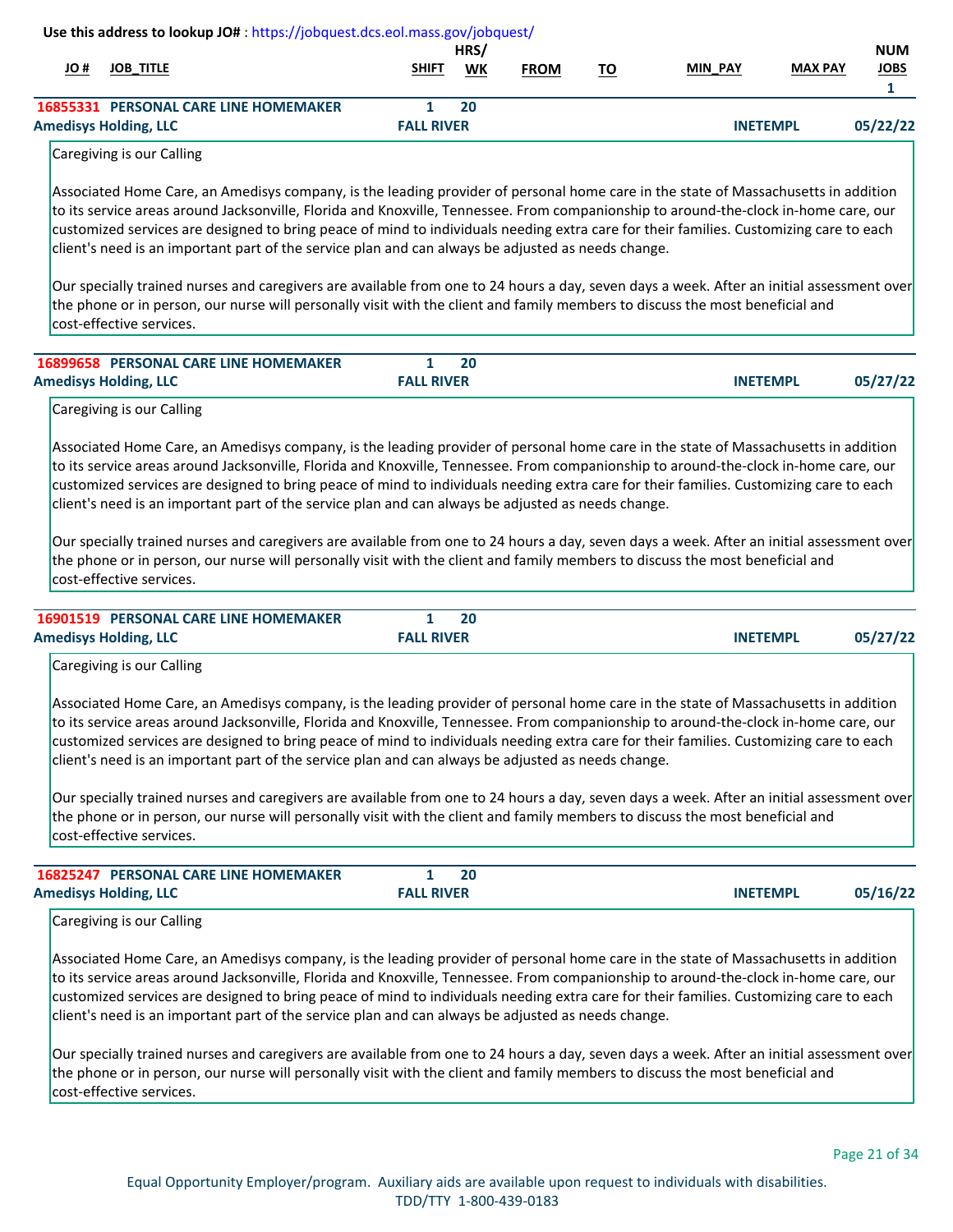|      |                                                           | Use this address to lookup JO#: https://jobquest.dcs.eol.mass.gov/jobquest/                                                                                                                                                                                                                                                                                                                                                                                                                                                                                                                                                                                                                                                                                                                              |                                   | HRS/ |             |           |                 |                | <b>NUM</b>                  |
|------|-----------------------------------------------------------|----------------------------------------------------------------------------------------------------------------------------------------------------------------------------------------------------------------------------------------------------------------------------------------------------------------------------------------------------------------------------------------------------------------------------------------------------------------------------------------------------------------------------------------------------------------------------------------------------------------------------------------------------------------------------------------------------------------------------------------------------------------------------------------------------------|-----------------------------------|------|-------------|-----------|-----------------|----------------|-----------------------------|
| # JO | <b>JOB_TITLE</b>                                          |                                                                                                                                                                                                                                                                                                                                                                                                                                                                                                                                                                                                                                                                                                                                                                                                          | SHIFT                             | WK   | <b>FROM</b> | <u>TO</u> | <b>MIN PAY</b>  | <b>MAX PAY</b> | <b>JOBS</b><br>$\mathbf{1}$ |
|      |                                                           | <b>16913292 PERSONAL CARE LINE HOMEMAKER</b>                                                                                                                                                                                                                                                                                                                                                                                                                                                                                                                                                                                                                                                                                                                                                             | $\mathbf{1}$                      | 20   |             |           |                 |                |                             |
|      | <b>Amedisys Holding, LLC</b>                              |                                                                                                                                                                                                                                                                                                                                                                                                                                                                                                                                                                                                                                                                                                                                                                                                          | <b>FALL RIVER</b>                 |      |             |           | <b>INETEMPL</b> |                | 05/31/22                    |
|      | Caregiving is our Calling                                 |                                                                                                                                                                                                                                                                                                                                                                                                                                                                                                                                                                                                                                                                                                                                                                                                          |                                   |      |             |           |                 |                |                             |
|      |                                                           | Associated Home Care, an Amedisys company, is the leading provider of personal home care in the state of Massachusetts in addition<br>to its service areas around Jacksonville, Florida and Knoxville, Tennessee. From companionship to around-the-clock in-home care, our<br>customized services are designed to bring peace of mind to individuals needing extra care for their families. Customizing care to each<br>client's need is an important part of the service plan and can always be adjusted as needs change.                                                                                                                                                                                                                                                                               |                                   |      |             |           |                 |                |                             |
|      | cost-effective services.                                  | Our specially trained nurses and caregivers are available from one to 24 hours a day, seven days a week. After an initial assessment over<br>the phone or in person, our nurse will personally visit with the client and family members to discuss the most beneficial and                                                                                                                                                                                                                                                                                                                                                                                                                                                                                                                               |                                   |      |             |           |                 |                |                             |
|      |                                                           | <b>16906042 PERSONAL CARE LINE HOMEMAKER</b>                                                                                                                                                                                                                                                                                                                                                                                                                                                                                                                                                                                                                                                                                                                                                             | $\mathbf{1}$                      | 20   |             |           |                 |                |                             |
|      | <b>Amedisys Holding, LLC</b>                              |                                                                                                                                                                                                                                                                                                                                                                                                                                                                                                                                                                                                                                                                                                                                                                                                          | <b>FALL RIVER</b>                 |      |             |           | <b>INETEMPL</b> |                | 05/28/22                    |
|      | Caregiving is our Calling                                 |                                                                                                                                                                                                                                                                                                                                                                                                                                                                                                                                                                                                                                                                                                                                                                                                          |                                   |      |             |           |                 |                |                             |
|      | cost-effective services.                                  | Associated Home Care, an Amedisys company, is the leading provider of personal home care in the state of Massachusetts in addition<br>to its service areas around Jacksonville, Florida and Knoxville, Tennessee. From companionship to around-the-clock in-home care, our<br>customized services are designed to bring peace of mind to individuals needing extra care for their families. Customizing care to each<br>client's need is an important part of the service plan and can always be adjusted as needs change.<br>Our specially trained nurses and caregivers are available from one to 24 hours a day, seven days a week. After an initial assessment over<br>the phone or in person, our nurse will personally visit with the client and family members to discuss the most beneficial and |                                   |      |             |           |                 |                |                             |
|      |                                                           | <b>16906040 PERSONAL CARE LINE HOMEMAKER</b>                                                                                                                                                                                                                                                                                                                                                                                                                                                                                                                                                                                                                                                                                                                                                             | $\mathbf{1}$<br><b>FALL RIVER</b> | 20   |             |           |                 |                |                             |
|      | <b>Amedisys Holding, LLC</b><br>Caregiving is our Calling |                                                                                                                                                                                                                                                                                                                                                                                                                                                                                                                                                                                                                                                                                                                                                                                                          |                                   |      |             |           | <b>INETEMPL</b> |                | 05/28/22                    |
|      | cost-effective services.                                  | Associated Home Care, an Amedisys company, is the leading provider of personal home care in the state of Massachusetts in addition<br>to its service areas around Jacksonville, Florida and Knoxville, Tennessee. From companionship to around-the-clock in-home care, our<br>customized services are designed to bring peace of mind to individuals needing extra care for their families. Customizing care to each<br>client's need is an important part of the service plan and can always be adjusted as needs change.<br>Our specially trained nurses and caregivers are available from one to 24 hours a day, seven days a week. After an initial assessment over<br>the phone or in person, our nurse will personally visit with the client and family members to discuss the most beneficial and |                                   |      |             |           |                 |                |                             |
|      |                                                           | <b>16834658 PERSONAL CARE LINE HOMEMAKER</b>                                                                                                                                                                                                                                                                                                                                                                                                                                                                                                                                                                                                                                                                                                                                                             | 1                                 | 20   |             |           |                 |                |                             |
|      | <b>Amedisys Holding, LLC</b>                              |                                                                                                                                                                                                                                                                                                                                                                                                                                                                                                                                                                                                                                                                                                                                                                                                          | <b>FALL RIVER</b>                 |      |             |           | <b>INETEMPL</b> |                | 05/18/22                    |
|      | Caregiving is our Calling                                 |                                                                                                                                                                                                                                                                                                                                                                                                                                                                                                                                                                                                                                                                                                                                                                                                          |                                   |      |             |           |                 |                |                             |
|      |                                                           | Associated Home Care, an Amedisys company, is the leading provider of personal home care in the state of Massachusetts in addition<br>to its service areas around Jacksonville, Florida and Knoxville, Tennessee. From companionship to around-the-clock in-home care, our<br>customized services are designed to bring peace of mind to individuals needing extra care for their families. Customizing care to each<br>client's need is an important part of the service plan and can always be adjusted as needs change.                                                                                                                                                                                                                                                                               |                                   |      |             |           |                 |                |                             |
|      | cost-effective services.                                  | Our specially trained nurses and caregivers are available from one to 24 hours a day, seven days a week. After an initial assessment over<br>the phone or in person, our nurse will personally visit with the client and family members to discuss the most beneficial and                                                                                                                                                                                                                                                                                                                                                                                                                                                                                                                               |                                   |      |             |           |                 |                |                             |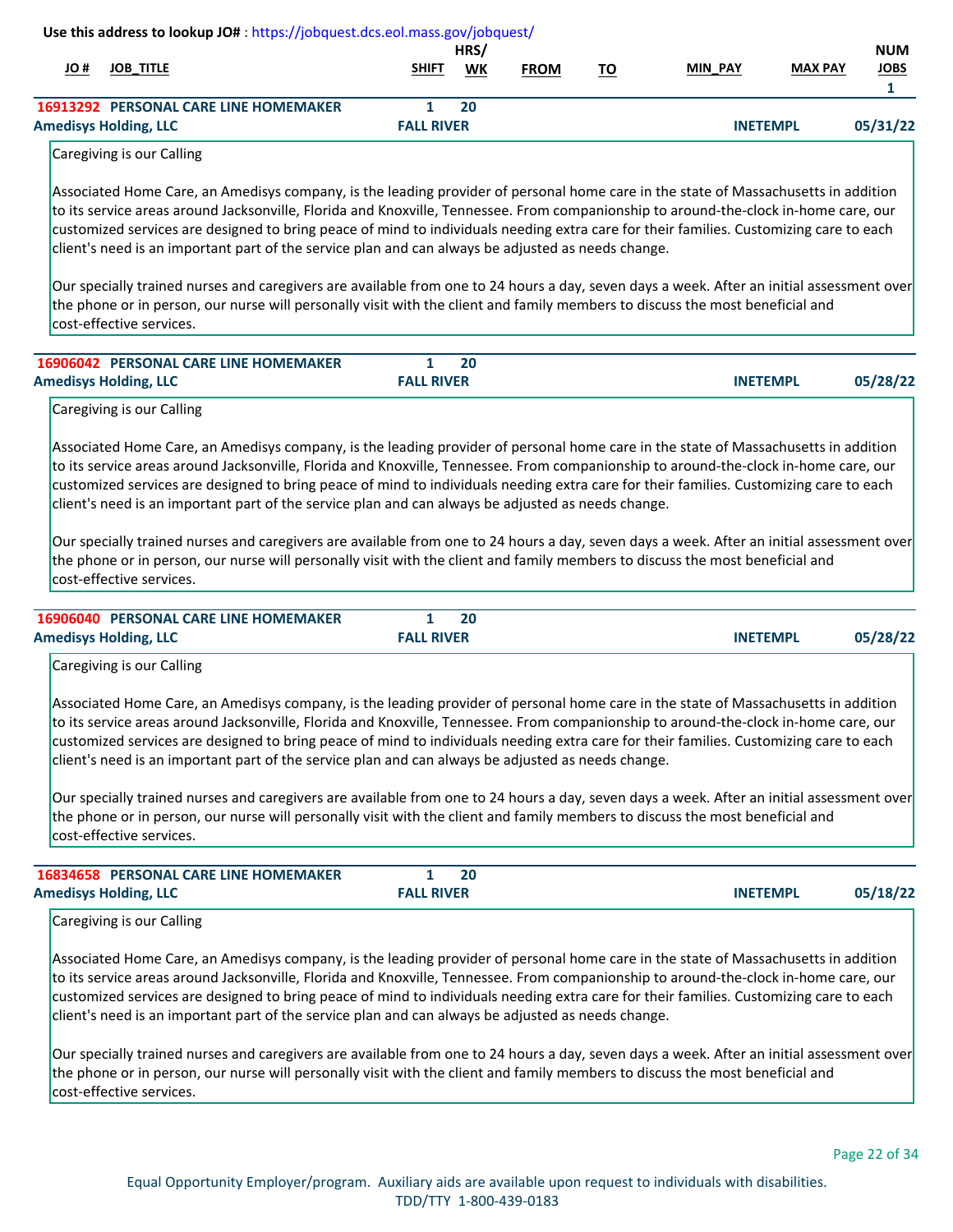|      |                              | Use this address to lookup JO#: https://jobquest.dcs.eol.mass.gov/jobquest/                                                                                                                                                                                                                                                                                                                                                                                                                                                                                                                                                                                                                                                                                                                              |                                   |            |             |           |                 |                |                                           |
|------|------------------------------|----------------------------------------------------------------------------------------------------------------------------------------------------------------------------------------------------------------------------------------------------------------------------------------------------------------------------------------------------------------------------------------------------------------------------------------------------------------------------------------------------------------------------------------------------------------------------------------------------------------------------------------------------------------------------------------------------------------------------------------------------------------------------------------------------------|-----------------------------------|------------|-------------|-----------|-----------------|----------------|-------------------------------------------|
| H OL | <b>JOB_TITLE</b>             |                                                                                                                                                                                                                                                                                                                                                                                                                                                                                                                                                                                                                                                                                                                                                                                                          | <b>SHIFT</b>                      | HRS/<br>WK | <b>FROM</b> | <u>TO</u> | MIN_PAY         | <b>MAX PAY</b> | <b>NUM</b><br><b>JOBS</b><br>$\mathbf{1}$ |
|      | <b>Amedisys Holding, LLC</b> | 16953442 PERSONAL CARE LINE HOMEMAKER                                                                                                                                                                                                                                                                                                                                                                                                                                                                                                                                                                                                                                                                                                                                                                    | $\mathbf{1}$<br><b>FALL RIVER</b> | 20         |             |           | <b>INETEMPL</b> |                | 06/04/22                                  |
|      | Caregiving is our Calling    |                                                                                                                                                                                                                                                                                                                                                                                                                                                                                                                                                                                                                                                                                                                                                                                                          |                                   |            |             |           |                 |                |                                           |
|      |                              | Associated Home Care, an Amedisys company, is the leading provider of personal home care in the state of Massachusetts in addition<br>to its service areas around Jacksonville, Florida and Knoxville, Tennessee. From companionship to around-the-clock in-home care, our<br>customized services are designed to bring peace of mind to individuals needing extra care for their families. Customizing care to each<br>client's need is an important part of the service plan and can always be adjusted as needs change.                                                                                                                                                                                                                                                                               |                                   |            |             |           |                 |                |                                           |
|      | cost-effective services.     | Our specially trained nurses and caregivers are available from one to 24 hours a day, seven days a week. After an initial assessment over<br>the phone or in person, our nurse will personally visit with the client and family members to discuss the most beneficial and                                                                                                                                                                                                                                                                                                                                                                                                                                                                                                                               |                                   |            |             |           |                 |                |                                           |
|      | <b>Amedisys Holding, LLC</b> | 16953434 PERSONAL CARE LINE HOMEMAKER                                                                                                                                                                                                                                                                                                                                                                                                                                                                                                                                                                                                                                                                                                                                                                    | $\mathbf{1}$<br><b>FALL RIVER</b> | 20         |             |           | <b>INETEMPL</b> |                | 06/04/22                                  |
|      | Caregiving is our Calling    |                                                                                                                                                                                                                                                                                                                                                                                                                                                                                                                                                                                                                                                                                                                                                                                                          |                                   |            |             |           |                 |                |                                           |
|      | cost-effective services.     | to its service areas around Jacksonville, Florida and Knoxville, Tennessee. From companionship to around-the-clock in-home care, our<br>customized services are designed to bring peace of mind to individuals needing extra care for their families. Customizing care to each<br>client's need is an important part of the service plan and can always be adjusted as needs change.<br>Our specially trained nurses and caregivers are available from one to 24 hours a day, seven days a week. After an initial assessment over<br>the phone or in person, our nurse will personally visit with the client and family members to discuss the most beneficial and                                                                                                                                       |                                   |            |             |           |                 |                |                                           |
|      | <b>Amedisys Holding, LLC</b> | <b>16829456 PERSONAL CARE LINE HOMEMAKER</b>                                                                                                                                                                                                                                                                                                                                                                                                                                                                                                                                                                                                                                                                                                                                                             | $\mathbf{1}$<br><b>FALL RIVER</b> | 20         |             |           | <b>INETEMPL</b> |                | 05/18/22                                  |
|      | Caregiving is our Calling    |                                                                                                                                                                                                                                                                                                                                                                                                                                                                                                                                                                                                                                                                                                                                                                                                          |                                   |            |             |           |                 |                |                                           |
|      | cost-effective services.     | Associated Home Care, an Amedisys company, is the leading provider of personal home care in the state of Massachusetts in addition<br>to its service areas around Jacksonville, Florida and Knoxville, Tennessee. From companionship to around-the-clock in-home care, our<br>customized services are designed to bring peace of mind to individuals needing extra care for their families. Customizing care to each<br>client's need is an important part of the service plan and can always be adjusted as needs change.<br>Our specially trained nurses and caregivers are available from one to 24 hours a day, seven days a week. After an initial assessment over<br>the phone or in person, our nurse will personally visit with the client and family members to discuss the most beneficial and |                                   |            |             |           |                 |                |                                           |
|      |                              | <b>16834647 PERSONAL CARE LINE HOMEMAKER</b>                                                                                                                                                                                                                                                                                                                                                                                                                                                                                                                                                                                                                                                                                                                                                             | $\mathbf{1}$                      | 20         |             |           |                 |                |                                           |
|      | <b>Amedisys Holding, LLC</b> |                                                                                                                                                                                                                                                                                                                                                                                                                                                                                                                                                                                                                                                                                                                                                                                                          | <b>FALL RIVER</b>                 |            |             |           | <b>INETEMPL</b> |                | 05/18/22                                  |
|      | Caregiving is our Calling    | Associated Home Care, an Amedisys company, is the leading provider of personal home care in the state of Massachusetts in addition<br>to its service areas around Jacksonville, Florida and Knoxville, Tennessee. From companionship to around-the-clock in-home care, our                                                                                                                                                                                                                                                                                                                                                                                                                                                                                                                               |                                   |            |             |           |                 |                |                                           |
|      |                              | customized services are designed to bring peace of mind to individuals needing extra care for their families. Customizing care to each<br>client's need is an important part of the service plan and can always be adjusted as needs change.                                                                                                                                                                                                                                                                                                                                                                                                                                                                                                                                                             |                                   |            |             |           |                 |                |                                           |
|      | cost-effective services.     | Our specially trained nurses and caregivers are available from one to 24 hours a day, seven days a week. After an initial assessment over<br>the phone or in person, our nurse will personally visit with the client and family members to discuss the most beneficial and                                                                                                                                                                                                                                                                                                                                                                                                                                                                                                                               |                                   |            |             |           |                 |                |                                           |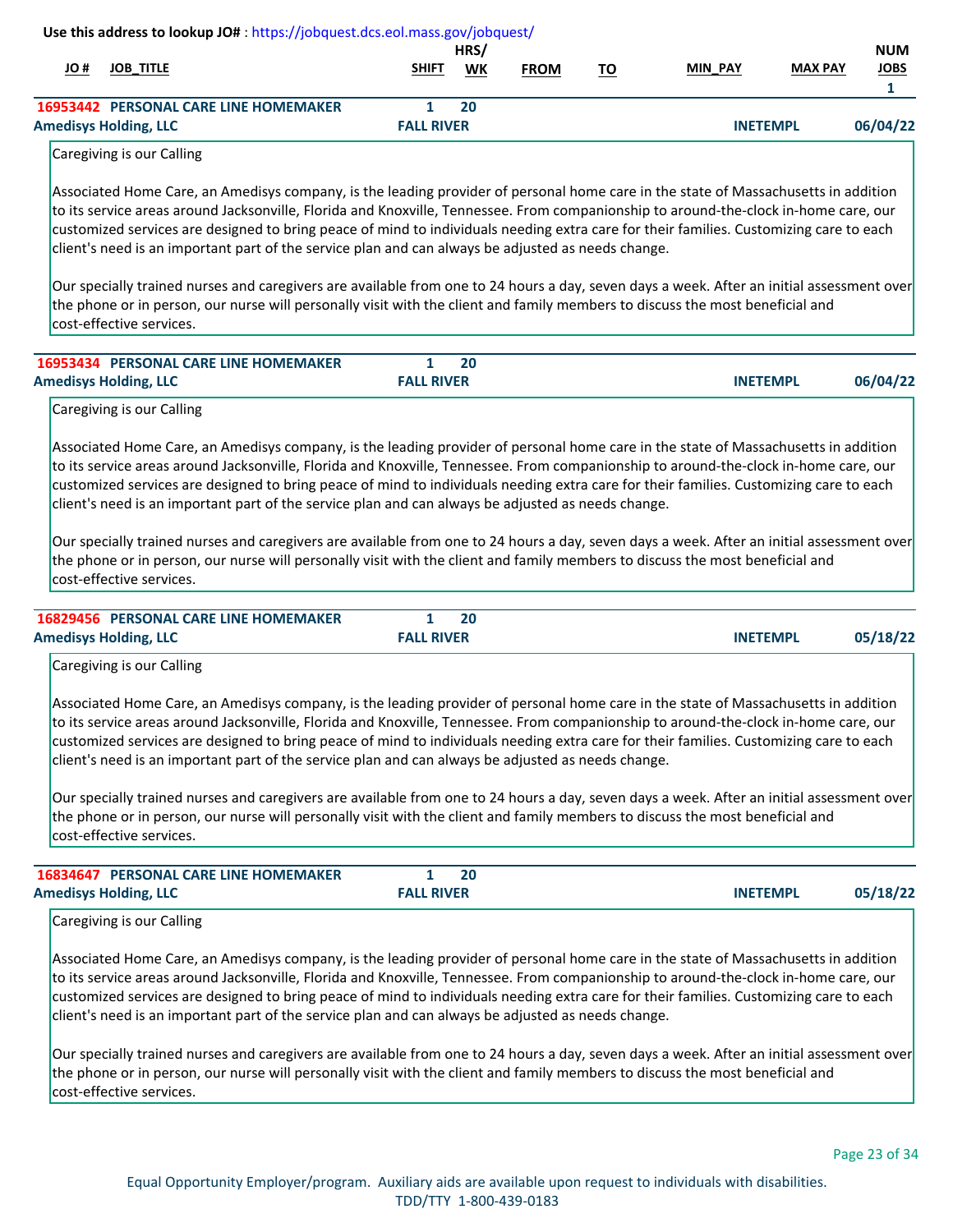|      |                              | Use this address to lookup JO#: https://jobquest.dcs.eol.mass.gov/jobquest/                                                        |                   |      |             |           |                 |                |             |
|------|------------------------------|------------------------------------------------------------------------------------------------------------------------------------|-------------------|------|-------------|-----------|-----------------|----------------|-------------|
|      |                              |                                                                                                                                    |                   | HRS/ |             |           |                 |                | <b>NUM</b>  |
| # JO | <b>JOB TITLE</b>             |                                                                                                                                    | <b>SHIFT</b>      | WK   | <b>FROM</b> | <u>TO</u> | <b>MIN PAY</b>  | <b>MAX PAY</b> | <b>JOBS</b> |
|      |                              |                                                                                                                                    |                   |      |             |           |                 |                |             |
|      |                              | <b>16829450 PERSONAL CARE LINE PERSONAL CARE HOMEM</b>                                                                             |                   | 20   |             |           |                 |                |             |
|      | <b>Amedisys Holding, LLC</b> |                                                                                                                                    | <b>FALL RIVER</b> |      |             |           | <b>INETEMPL</b> |                | 05/18/22    |
|      | Caregiving is our Calling    |                                                                                                                                    |                   |      |             |           |                 |                |             |
|      |                              | Associated Home Care, an Amedisys company, is the leading provider of personal home care in the state of Massachusetts in addition |                   |      |             |           |                 |                |             |

to its service areas around Jacksonville, Florida and Knoxville, Tennessee. From companionship to around-the-clock in-home care, our customized services are designed to bring peace of mind to individuals needing extra care for their families. Customizing care to each client's need is an important part of the service plan and can always be adjusted as needs change.

Our specially trained nurses and caregivers are available from one to 24 hours a day, seven days a week. After an initial assessment over the phone or in person, our nurse will personally visit with the client and family members to discuss the most beneficial and cost-effective services.

| 16829444 PERSONAL CARE LINE SUPPORTIVE HOME CARE 1 |                   |  |                 |          |
|----------------------------------------------------|-------------------|--|-----------------|----------|
| <b>Amedisys Holding, LLC</b>                       | <b>FALL RIVER</b> |  | <b>INETEMPL</b> | 05/18/22 |

Caregiving is our Calling

Associated Home Care, an Amedisys company, is the leading provider of personal home care in the state of Massachusetts in addition to its service areas around Jacksonville, Florida and Knoxville, Tennessee. From companionship to around-the-clock in-home care, our customized services are designed to bring peace of mind to individuals needing extra care for their families. Customizing care to each client's need is an important part of the service plan and can always be adjusted as needs change.

Our specially trained nurses and caregivers are available from one to 24 hours a day, seven days a week. After an initial assessment over the phone or in person, our nurse will personally visit with the client and family members to discuss the most beneficial and cost-effective services.

| <b>16922579 PERSONAL LINES ACCOUNT MANAGER</b> |         | 40 |                 |          |
|------------------------------------------------|---------|----|-----------------|----------|
| <b>BayCoast Bank</b>                           | SWANSEA |    | <b>INETEMP'</b> | 06/01/22 |

Are you ready for a change and an exciting opportunity? Come work with Partners Insurance Group LLC as a Personal Lines Account Manager. Our team oriented approach creates a fun and friendly work environment. This environment allows for everyone to excel at their strengths while having a great team as a support system in areas they need help.

Partners Insurance Group LLC is a wholly owned subsidiary of BayCoast Bank. Partners Insurance Group and BayCoast Bank are committed to heavily investing into the communities we serve while providing them with exceptional customer service. Partners Insurance Group LLC has 8 locations spread across South Coast, MA and RI and we're rapidly growing and creating new opportunities for growth. Partners Insurance Group is a MAIA 5 Star Agency with a strong focus on your professional development. Partners Insurance Group funds 100% of your continuing education not only for your insurance license but for college as well. In addition to our education benefits we have a very lucrative benefits plan that is almost unrivaled in the industry.

| <b>16922581 PERSONAL LINES CSR LICENSED</b> |                | 40 |                 |          |
|---------------------------------------------|----------------|----|-----------------|----------|
| <b>BayCoast Bank</b>                        | <b>SWANSEA</b> |    | <b>INETEMPL</b> | 06/01/22 |

Are you ready for a change and an exciting opportunity? Come work with Partners Insurance Group LLC as a Personal Lines Customer Service Rep. Our team oriented approach creates a fun and friendly work environment. This environment allows for everyone to excel at their strengths while having a great team as a support system in areas they need help.

Partners Insurance Group LLC is a wholly owned subsidiary of BayCoast Bank. Partners Insurance Group and BayCoast Bank are committed to heavily investing into the communities we serve while providing them with exceptional customer service. Partners Insurance Group LLC has 8 locations spread across South Coast, MA and RI and we're rapidly growing and creating new opportunities for growth. Partners Insurance Group is a MAIA 5 Star Agency with a strong focus on your professional development. Partners Insurance Group funds 100% of your continuing education not only for your insurance license but for college as well. In addition to our education benefits we have a very lucrative benefits plan that is almost unrivaled in the industry.

We're looking to bring on a new Personal Lines Customer Service Rep. onto our rapidly growing team. After receiving a warm welcome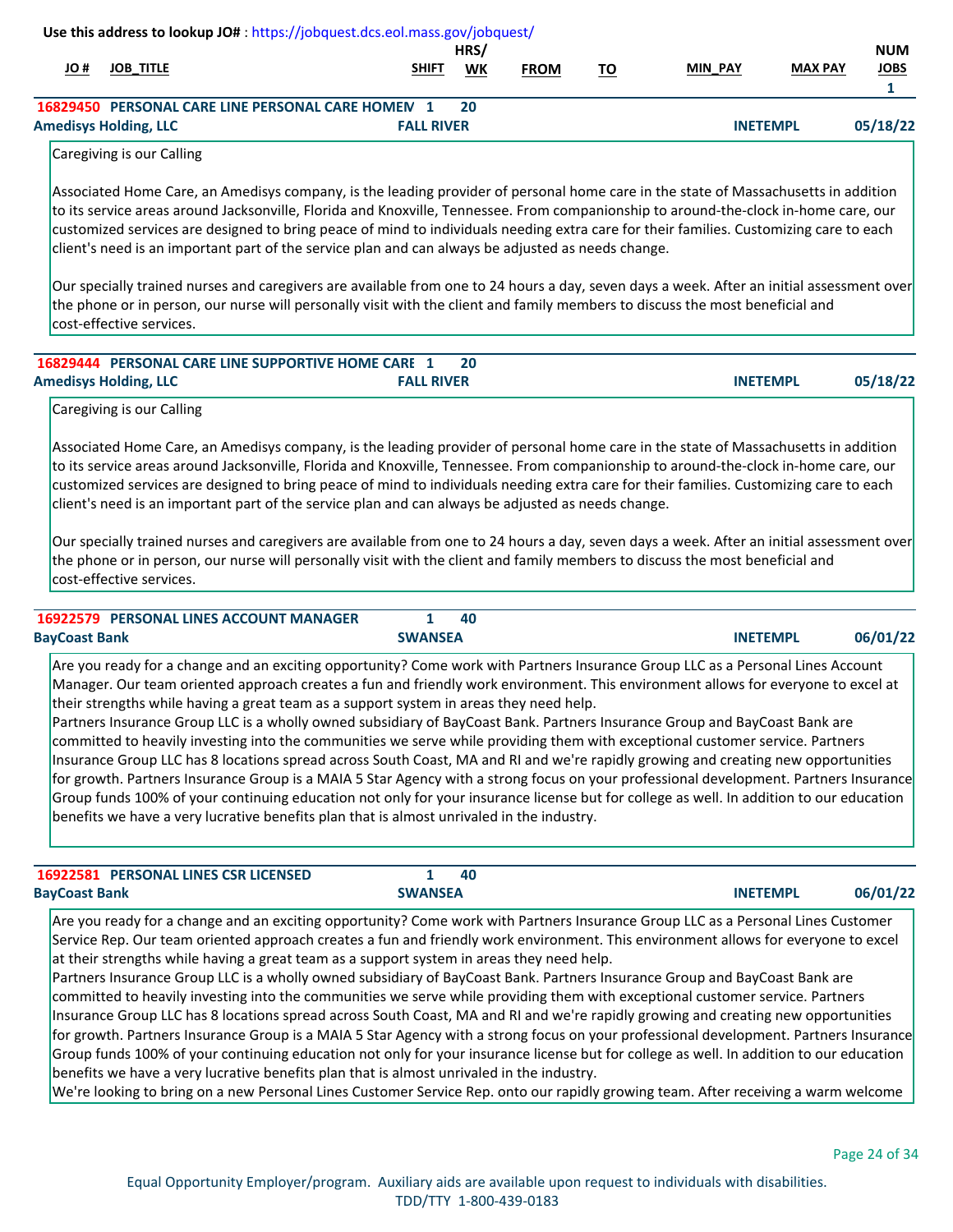|                            | Use this address to lookup JO#: https://jobquest.dcs.eol.mass.gov/jobquest/                                                                                                                                                                                                                                                                                                                                                                                                                                                                                                                                                                                                                                                                                                         |                                   |            |             |           |                 |                |                                |
|----------------------------|-------------------------------------------------------------------------------------------------------------------------------------------------------------------------------------------------------------------------------------------------------------------------------------------------------------------------------------------------------------------------------------------------------------------------------------------------------------------------------------------------------------------------------------------------------------------------------------------------------------------------------------------------------------------------------------------------------------------------------------------------------------------------------------|-----------------------------------|------------|-------------|-----------|-----------------|----------------|--------------------------------|
| H OL                       | <b>JOB_TITLE</b>                                                                                                                                                                                                                                                                                                                                                                                                                                                                                                                                                                                                                                                                                                                                                                    | SHIFT                             | HRS/<br>WK | <b>FROM</b> | <u>TO</u> | <b>MIN PAY</b>  | <b>MAX PAY</b> | <b>NUM</b><br><b>JOBS</b><br>1 |
| <b>Ashland, LLC</b>        | 16815434 PRODUCTION OPERATOR-2022 - 612                                                                                                                                                                                                                                                                                                                                                                                                                                                                                                                                                                                                                                                                                                                                             | 1<br><b>ASSONET</b>               | 40         |             |           | <b>INETEMPL</b> |                | 05/15/22                       |
| Supervisor.                | ISP Freetown Fine Chemicals Inc<br>Are you the kind of person that is always thinking, sketching, seeking, and adjusting? Who needs to understand how things work and<br>then figure out how they can work better? Are you a passionate, tenacious, solver who loves to work with others who share your drive?<br>Are you positive, constructive, and ingenious?<br>Are you always solving? Then wed like to meet you and bet youd like to meet us.<br>Ashland has an exciting opportunity for a Production Operator to join our ISP Freetown Fine Chemicals business at our Freetown, MA.<br>This is a very visible, significant role within the Company and the Operations function. This position will report to the Production<br>Benefits & Perks:<br>Sign on Bonus of \$3,000 |                                   |            |             |           |                 |                |                                |
| <b>JS INTERNATIONAL</b>    | 16851005 PURCHASING ASSISTANT                                                                                                                                                                                                                                                                                                                                                                                                                                                                                                                                                                                                                                                                                                                                                       | $\mathbf{1}$<br><b>FALL RIVER</b> | 40         | 8:30 am     | 5:00 pm   | <b>KFRAN</b>    |                | 05/20/22                       |
|                            | Negotiate domestic prices and optimize overall purchasing strategy.<br>Purchase all office, janitorial, and warehouse supplies for all locations.<br>Ensure all ordered items were delivered in full and on time.<br>Update domestic purchasing logs for all orders and services performed at the warehouses.<br>Maintain inventory records and reports for all facilities.<br>Track and maintain records of credit card purchases and payments for supplies bought for all facilities.<br>Other tasks as assigned.                                                                                                                                                                                                                                                                 |                                   |            |             |           |                 |                |                                |
| <b>SAS Retail Services</b> | 16880191 REBOTICS MERCHANDISER                                                                                                                                                                                                                                                                                                                                                                                                                                                                                                                                                                                                                                                                                                                                                      | 1<br><b>FALL RIVER</b>            | 32         | 7:00 am     | 3:30 pm   | <b>ABORG</b>    |                | 05/24/22                       |
|                            | Shaw's Markets Rebotics Merchandiser<br>As a Data Collector/ Merchandiser, you will help ensure customer satisfaction by:<br>Collecting and Recording Retail Data<br>Scan Tags, Re-tag shelves in the store/ check inventory<br>Upload pictures to workload site<br>Visit multiple locations<br>Safely and efficiently stock new or changing products<br>Clean, straighten or assemble shelves/racks and display cases following measurement guidelines<br>Check code dates, rotate products that may be old or slow moving and remove<br>unsaleable items                                                                                                                                                                                                                          |                                   |            |             |           |                 |                |                                |
|                            | 16828752 REGIONAL BUSINESS MANAGER                                                                                                                                                                                                                                                                                                                                                                                                                                                                                                                                                                                                                                                                                                                                                  | 1                                 | 40         |             |           |                 |                |                                |
|                            | <b>Ocean Spray Cranberries, Inc.</b><br>Our Sales Team is looking for a Regional Business Manager!                                                                                                                                                                                                                                                                                                                                                                                                                                                                                                                                                                                                                                                                                  | <b>LAKEVILLE</b>                  |            |             |           | <b>INETEMPL</b> |                | 05/17/22                       |
| profit targets.            | Position location: We're all about flexibility! This will be a remote role with ideal location being Chicago-West.<br>A Day in the Life of a Regional Business Manager:<br>Responsible for growing sales within the Foodservice non-commercial segment to deliver monthly, quarterly, and annual volume and<br>Build and sell against an opportunity pipeline for continuous grow and expansion of OSC business<br>Cross Functional collaboration with Marketing, Revenue Management, and the commercialization team to develop strategies and<br>tactics that deliver the annual operating volume and profit plan                                                                                                                                                                  |                                   |            |             |           |                 |                |                                |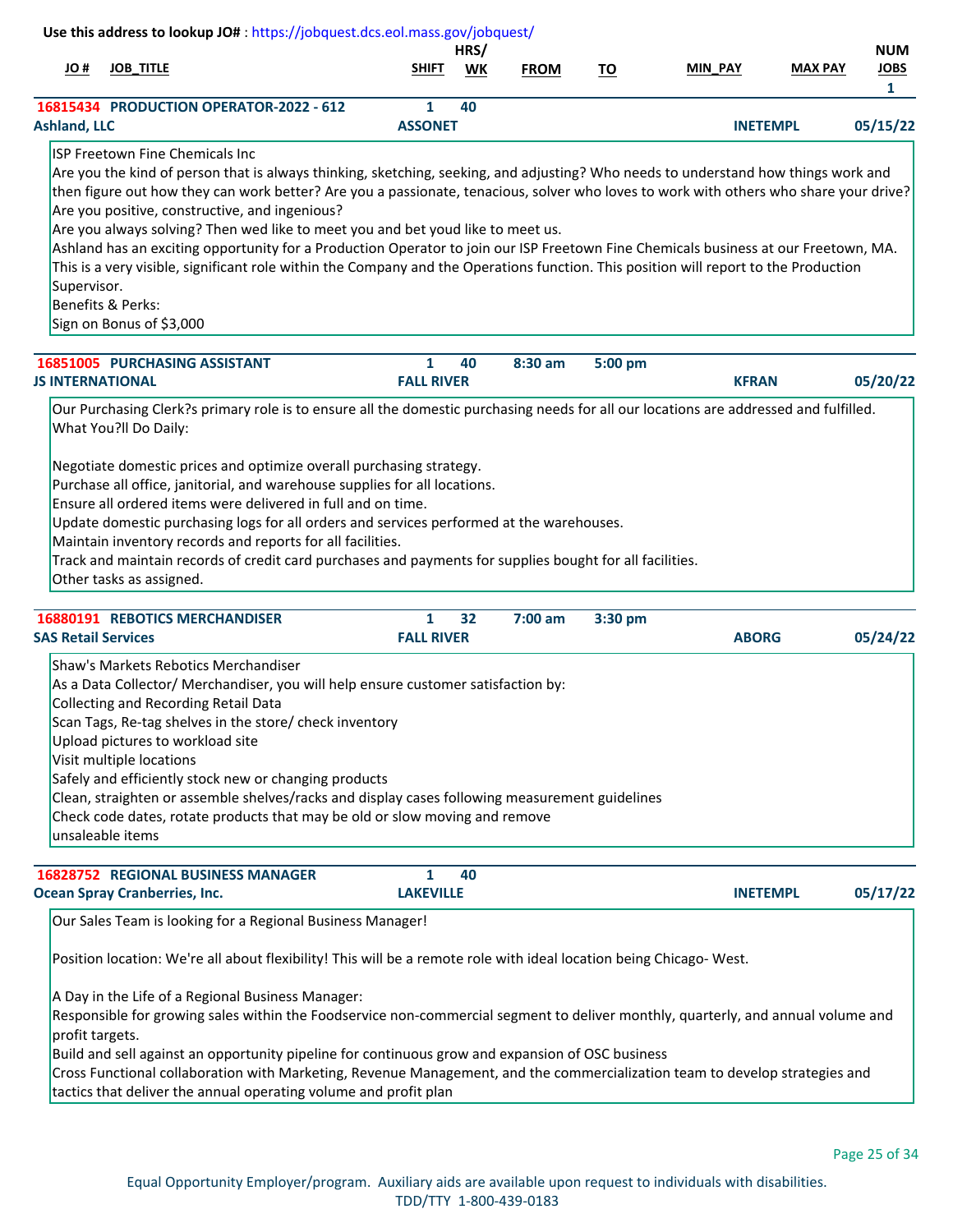#### **JO # JOB\_TITLE SHIFT WK MIN\_PAY MAX PAY JOBS HRS/ NUM FROM Use this address to lookup JO#** [: https://jobquest.dcs.eol.mass.gov/jobquest/](https://jobquest.dcs.eol.mass.gov/jobquest/)   **1 16901448 1 REGISTERED NURSE 05/27/22 40 Total Renal Care DARTMOUTH INETEMPL**

237-B State Rd,Dartmouth,Massachusetts,02747-2612,United States of America

DaVita is seeking a Registered Nurse who is looking to give life in an outpatient dialysis center. You can make an exceptional difference in the lives of our patients and their families dealing with end-stage renal failure or chronic kidney disease.

If you haven't considered Nephrology before, read on as we think that you should. Dialysis Experience is NOT required. What you can expect:

Long term patient relationships. Build meaningful relationship with patients and their family in an intimate outpatient setting.

A team that feels and functions like a family. Staff RNs are a central part of a small interdisciplinary team of clinicians. Work alongside and support technicians, other nurses, dietitians, social workers, physicians and the center manager.

Fun is one of our core values. Happier nurses = healthier patients.

| <b>16901437 REGISTERED NURSE</b> | 40               |                 |          |
|----------------------------------|------------------|-----------------|----------|
| <b>Total Renal Care</b>          | <b>DARTMOUTH</b> | <b>INETEMPL</b> | 05/27/22 |

237-B State Rd,Dartmouth,Massachusetts,02747-2612,United States of America

DaVita is seeking a Registered Nurse who is looking to give life in an outpatient dialysis center. You can make an exceptional difference in the lives of our patients and their families dealing with end-stage renal failure or chronic kidney disease.

If you haven't considered Nephrology before, read on as we think that you should. Dialysis Experience is NOT required. What you can expect:

Long term patient relationships. Build meaningful relationship with patients and their family in an intimate outpatient setting. A team that feels and functions like a family. Staff RNs are a central part of a small interdisciplinary team of clinicians. Work alongside and support technicians, other nurses, dietitians, social workers, physicians and the center manager. Fun is one of our core values. Happier nurses = healthier patients.

 **16901441 1 REGISTERED NURSE 05/27/22 40** 237-B State Rd,Dartmouth,Massachusetts,02747-2612,United States of America DaVita is seeking a Registered Nurse who is looking to give life in an outpatient dialysis center. You can make an exceptional difference in the lives of our patients and their families dealing with end-stage renal failure or chronic kidney disease. If you haven't considered Nephrology before, read on as we think that you should. Dialysis Experience is NOT required. What you can expect: Long term patient relationships. Build meaningful relationship with patients and their family in an intimate outpatient setting. A team that feels and functions like a family. Staff RNs are a central part of a small interdisciplinary team of clinicians. Work alongside **Total Renal Care DARTMOUTH INETEMPL**

and support technicians, other nurses, dietitians, social workers, physicians and the center manager.

Fun is one of our core values. Happier nurses = healthier patients.

| <b>REMODEL TRAVELING MERCHANDISER</b><br>16880188                                                                                                                                                                                |                   | 32 | $6:00$ am | $3:00$ pm |              |          |
|----------------------------------------------------------------------------------------------------------------------------------------------------------------------------------------------------------------------------------|-------------------|----|-----------|-----------|--------------|----------|
| <b>SAS Retail Services</b>                                                                                                                                                                                                       | <b>FALL RIVER</b> |    |           |           | <b>ABORG</b> | 05/24/22 |
| Shaw's Markets New and Remodel Traveling Merchandiser<br>As a Grocery Stocker/ Merchandiser, you will help ensure customer satisfaction by:                                                                                      |                   |    |           |           |              |          |
| Safely and efficiently stock new or changing products onto shelves<br>Clean, straighten or assemble shelves/racks and display cases following measurement guidelines                                                             |                   |    |           |           |              |          |
| Check code dates, rotate products that may be old or slow moving and remove unsaleable items<br>Re-tag shelves in the store/ check inventory                                                                                     |                   |    |           |           |              |          |
| With this position you can expect to travel to all Shaws or Star Markets in MA, VT, NH, ME and RI Store locations consistently vary! You<br>must be able to commute, and some projects may be close or further away than others. |                   |    |           |           |              |          |
| Please expect to be scheduled anywhere up to 90 minutes from home on a daily basis. You must be comfortable working out of any<br>area depending where work is needed.                                                           |                   |    |           |           |              |          |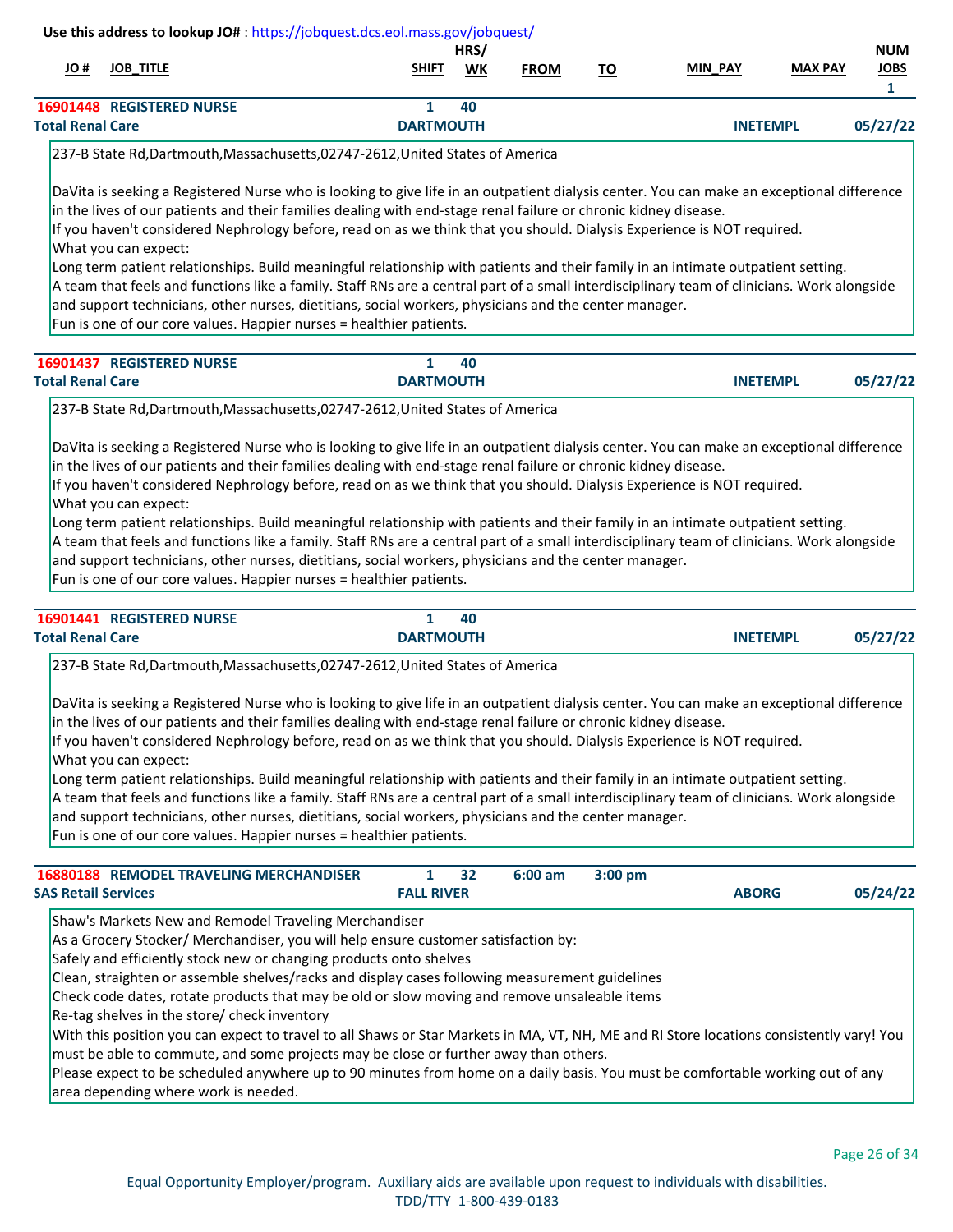| # OL                                                     | Use this address to lookup JO#: https://jobquest.dcs.eol.mass.gov/jobquest/<br><b>JOB TITLE</b>                                                                                                                                                                                                                                                                                                                                                                                                                                                                                                                                                                                                                                                                                                                                                                                                                                         | SHIFT                             | HRS/<br>WK | <b>FROM</b> | <u>TO</u> | <b>MIN PAY</b>  | <b>MAX PAY</b> | <b>NUM</b><br><b>JOBS</b> |
|----------------------------------------------------------|-----------------------------------------------------------------------------------------------------------------------------------------------------------------------------------------------------------------------------------------------------------------------------------------------------------------------------------------------------------------------------------------------------------------------------------------------------------------------------------------------------------------------------------------------------------------------------------------------------------------------------------------------------------------------------------------------------------------------------------------------------------------------------------------------------------------------------------------------------------------------------------------------------------------------------------------|-----------------------------------|------------|-------------|-----------|-----------------|----------------|---------------------------|
| <b>Dematic Corp.</b>                                     | 16947823 RESIDENT MAINTENANCE TECHNICIAN 3 (S&S)- 1                                                                                                                                                                                                                                                                                                                                                                                                                                                                                                                                                                                                                                                                                                                                                                                                                                                                                     | <b>ASSONET</b>                    | 40         |             |           | <b>INETEMPL</b> |                | $\mathbf{1}$<br>06/04/22  |
| 6pm - 6am.                                               | The Resident Maintenance Technician Level III is responsible for the day-to-day troubleshooting and preventative/predictive<br>maintenance. Acts as a material handling technician on all equipment that is installed at the Assonet, MA site location. Shift will be 2nd                                                                                                                                                                                                                                                                                                                                                                                                                                                                                                                                                                                                                                                               |                                   |            |             |           |                 |                |                           |
| What we offer:                                           |                                                                                                                                                                                                                                                                                                                                                                                                                                                                                                                                                                                                                                                                                                                                                                                                                                                                                                                                         |                                   |            |             |           |                 |                |                           |
| What we offer:                                           | Career Development<br><b>Competitive Compensation and Benefits</b><br>Pay Transparency                                                                                                                                                                                                                                                                                                                                                                                                                                                                                                                                                                                                                                                                                                                                                                                                                                                  |                                   |            |             |           |                 |                |                           |
|                                                          | 16829175 RETAIL SALES REPRESENTATIVE                                                                                                                                                                                                                                                                                                                                                                                                                                                                                                                                                                                                                                                                                                                                                                                                                                                                                                    | $\mathbf{1}$                      | 40         |             |           |                 |                |                           |
| <b>Verizon</b>                                           | When you join Verizon                                                                                                                                                                                                                                                                                                                                                                                                                                                                                                                                                                                                                                                                                                                                                                                                                                                                                                                   | <b>SEEKONK</b>                    |            |             |           | <b>INETEMPL</b> |                | 05/17/22                  |
|                                                          | Verizon is one of the world's leading providers of technology and communications services, transforming the way we connect across the<br>globe. We're a diverse network of people driven by our shared ambition to shape a better future. Here, we have the ability to learn and<br>grow at the speed of technology, and the space to create within every role. Together, we are moving the world forward - and you can<br>too. Dream it. Build it. Do it here.<br>What you'll be doing<br>As a Verizon Retail Specialist, you'll have the power to control your own career in one of our retail stores. You'll apply your unique<br>talents, passion for technology, and customer service skills to create the ultimate in-store experience. In this role you will be:<br>Providing customers with products and solutions which helps to simplify and organize their lives.<br>Creating personal connections to make tech look simple. |                                   |            |             |           |                 |                |                           |
| AccentCare, Inc.                                         | 16905556 RN CASE MANAGER \$15K BONUS                                                                                                                                                                                                                                                                                                                                                                                                                                                                                                                                                                                                                                                                                                                                                                                                                                                                                                    | $\mathbf{1}$<br><b>FALL RIVER</b> | 40         |             |           | <b>INETEMPL</b> |                | 05/28/22                  |
| Description<br>Description                               | AccentCare is looking for passionate clinicians committed to delivering exceptional care in the home.<br>We are committed to quality patient outcomes-delivering evidence-based care in the home-and providing comprehensive training to<br>further develop our staff along with continuing education and promotional opportunities.<br>Come join the AccentCare team and Make A Difference every day.<br>Position: RN Case Manager<br>Reports to: Director of Patient Care Services<br>Job Description/Requirements:<br>As an RN Case Manager, you will have the ability to work at the top of your licensure while working one-on-one with your clients to                                                                                                                                                                                                                                                                            |                                   |            |             |           |                 |                |                           |
|                                                          | <b>16874423 SALES REPRESENTATIVE</b>                                                                                                                                                                                                                                                                                                                                                                                                                                                                                                                                                                                                                                                                                                                                                                                                                                                                                                    | 1                                 | 40         |             |           |                 |                |                           |
|                                                          | <b>TruGreen Limited Partnership</b>                                                                                                                                                                                                                                                                                                                                                                                                                                                                                                                                                                                                                                                                                                                                                                                                                                                                                                     | <b>LAKEVILLE</b>                  |            |             |           | <b>INETEMPL</b> |                | 05/23/22                  |
| Salary:<br>$$17.50$ an hour<br>R17280<br>Job Description | Sales Representative<br>20 Raffaele Road, Plymouth, Massachusetts 02360                                                                                                                                                                                                                                                                                                                                                                                                                                                                                                                                                                                                                                                                                                                                                                                                                                                                 |                                   |            |             |           |                 |                |                           |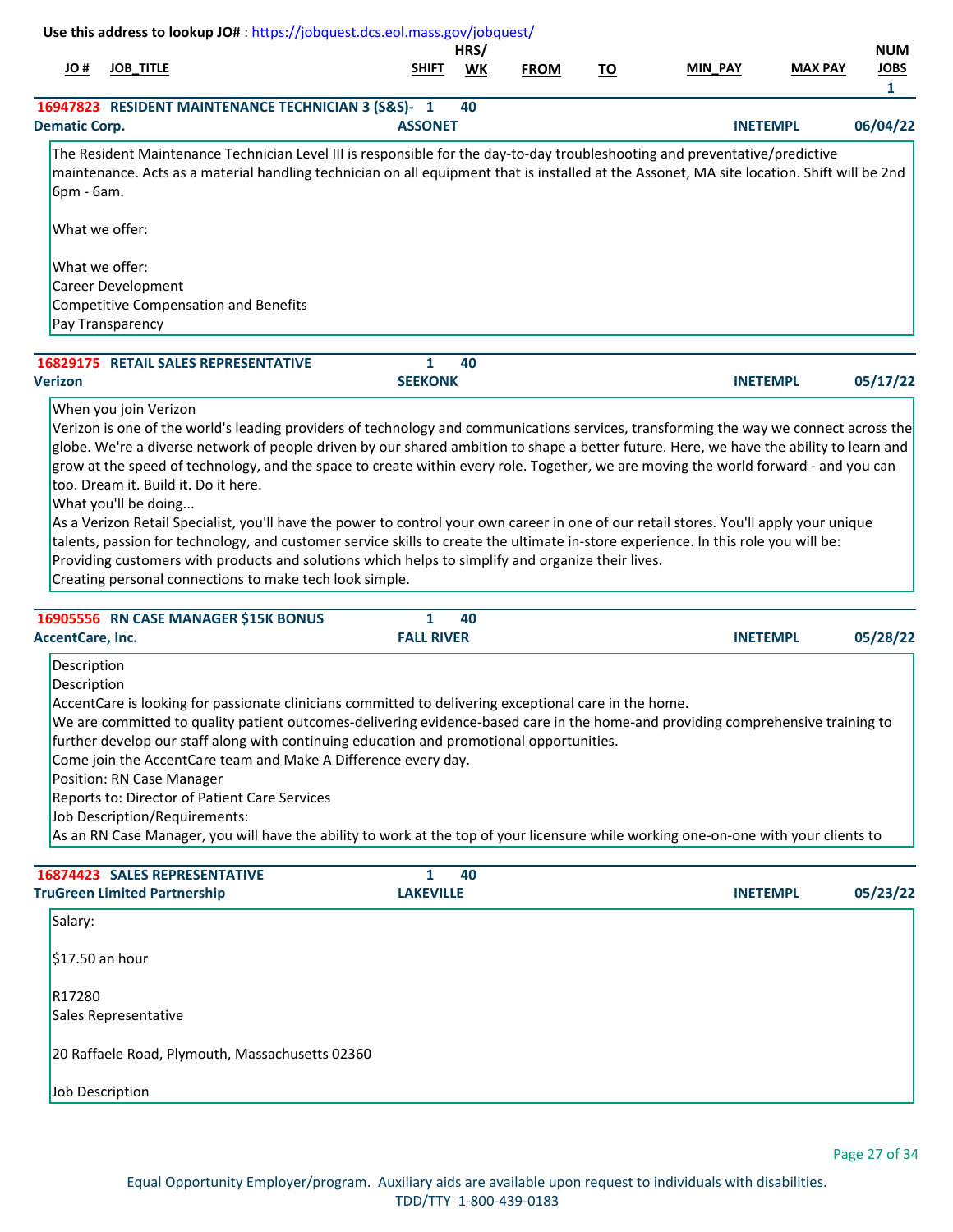|                            |                                                                             | Use this address to lookup JO#: https://jobquest.dcs.eol.mass.gov/jobquest/                                                                                                                                                                                                                                                                                                                                                                                                                                                                                                                                                                                                                                                                                                                                                                                                                                                                                                                                                 |                                   |            |             |           |                 |                |                                           |
|----------------------------|-----------------------------------------------------------------------------|-----------------------------------------------------------------------------------------------------------------------------------------------------------------------------------------------------------------------------------------------------------------------------------------------------------------------------------------------------------------------------------------------------------------------------------------------------------------------------------------------------------------------------------------------------------------------------------------------------------------------------------------------------------------------------------------------------------------------------------------------------------------------------------------------------------------------------------------------------------------------------------------------------------------------------------------------------------------------------------------------------------------------------|-----------------------------------|------------|-------------|-----------|-----------------|----------------|-------------------------------------------|
| # OL                       | <b>JOB_TITLE</b>                                                            |                                                                                                                                                                                                                                                                                                                                                                                                                                                                                                                                                                                                                                                                                                                                                                                                                                                                                                                                                                                                                             | SHIFT                             | HRS/<br>WK | <b>FROM</b> | <u>TO</u> | MIN PAY         | <b>MAX PAY</b> | <b>NUM</b><br><b>JOBS</b><br>$\mathbf{1}$ |
|                            | <b>TruGreen Limited Partnership</b>                                         | 16874836 SALES REPRESENTATIVE - HIRING IMMEDIATEL                                                                                                                                                                                                                                                                                                                                                                                                                                                                                                                                                                                                                                                                                                                                                                                                                                                                                                                                                                           | -1<br><b>LAKEVILLE</b>            | 40         |             |           | <b>INETEMPL</b> |                | 05/23/22                                  |
| Salary:                    |                                                                             |                                                                                                                                                                                                                                                                                                                                                                                                                                                                                                                                                                                                                                                                                                                                                                                                                                                                                                                                                                                                                             |                                   |            |             |           |                 |                |                                           |
| \$17.50 an hour            |                                                                             |                                                                                                                                                                                                                                                                                                                                                                                                                                                                                                                                                                                                                                                                                                                                                                                                                                                                                                                                                                                                                             |                                   |            |             |           |                 |                |                                           |
| R17280                     | Sales Representative                                                        |                                                                                                                                                                                                                                                                                                                                                                                                                                                                                                                                                                                                                                                                                                                                                                                                                                                                                                                                                                                                                             |                                   |            |             |           |                 |                |                                           |
|                            |                                                                             | 20 Raffaele Road, Plymouth, Massachusetts 02360                                                                                                                                                                                                                                                                                                                                                                                                                                                                                                                                                                                                                                                                                                                                                                                                                                                                                                                                                                             |                                   |            |             |           |                 |                |                                           |
|                            | Job Description                                                             |                                                                                                                                                                                                                                                                                                                                                                                                                                                                                                                                                                                                                                                                                                                                                                                                                                                                                                                                                                                                                             |                                   |            |             |           |                 |                |                                           |
|                            | <b>TruGreen Limited Partnership</b>                                         | 16874324 SALES REPRESENTATIVE - WEEKLY PAY + BENE                                                                                                                                                                                                                                                                                                                                                                                                                                                                                                                                                                                                                                                                                                                                                                                                                                                                                                                                                                           | 1<br><b>LAKEVILLE</b>             | 40         |             |           | <b>INETEMPL</b> |                | 05/23/22                                  |
| Salary:                    |                                                                             |                                                                                                                                                                                                                                                                                                                                                                                                                                                                                                                                                                                                                                                                                                                                                                                                                                                                                                                                                                                                                             |                                   |            |             |           |                 |                |                                           |
| \$17.50 an hour            |                                                                             |                                                                                                                                                                                                                                                                                                                                                                                                                                                                                                                                                                                                                                                                                                                                                                                                                                                                                                                                                                                                                             |                                   |            |             |           |                 |                |                                           |
| R17280                     | Sales Representative                                                        | 20 Raffaele Road, Plymouth, Massachusetts 02360                                                                                                                                                                                                                                                                                                                                                                                                                                                                                                                                                                                                                                                                                                                                                                                                                                                                                                                                                                             |                                   |            |             |           |                 |                |                                           |
|                            | Job Description                                                             |                                                                                                                                                                                                                                                                                                                                                                                                                                                                                                                                                                                                                                                                                                                                                                                                                                                                                                                                                                                                                             |                                   |            |             |           |                 |                |                                           |
|                            | <b>Rockland Trust Company</b>                                               | 16899638 SEASONAL TELLER TRAINEE SOMERSET FLOAT A 1                                                                                                                                                                                                                                                                                                                                                                                                                                                                                                                                                                                                                                                                                                                                                                                                                                                                                                                                                                         | <b>SOMERSET</b>                   | 40         |             |           | <b>INETEMPL</b> |                | 05/27/22                                  |
| Description<br>sales goals | Sales and Service:                                                          | Rockland Trust is currently seeking aSeasonal Teller.<br>As a Teller you will make important contributions to our success by personally representing the bank to our customers. You will provide<br>information about banking services and identify opportunities for the sale of bank products and services. You will research and answer<br>questions about customers' accounts and solve banking problems. The job also requires you to process transactions such as cashing<br>checks, accepting deposits and selling Travelers Checks. This position has a focus on:<br>Recognize/Identify cross sell and up sell opportunities and contribute to successful achievement of all customer service standards and<br>Actively develop new customers and strengthen existing relationships                                                                                                                                                                                                                                 |                                   |            |             |           |                 |                |                                           |
|                            | 16927876 SENIOR SYSTEMS ENGINEER<br><b>Southcoast Hospitals Group, Inc.</b> |                                                                                                                                                                                                                                                                                                                                                                                                                                                                                                                                                                                                                                                                                                                                                                                                                                                                                                                                                                                                                             | $\mathbf{1}$<br><b>FALL RIVER</b> | 40         |             |           | <b>INETEMPL</b> |                | 06/02/22                                  |
|                            |                                                                             | Develop, test and successful deploy software applications to all applicable SCCM supported platforms deployed using SCCM and<br>Windows Installer technologies. Install, configure and maintain server-side applications such as SQL Server, back-up software, system<br>monitoring software, etc. Plan, install, implement and document security patching of all server applications as well as operating systems<br>across the Petitioner. Administer and specialize in Microsoft SCCM capabilities to ensure large enterprise network patch management,<br>distribution and compliance. Use logs, and other debugging tools to analyze problems and develop solutions to meet customer needs.<br>Help establish standards for patch management deployment strategies. Design and install Microsoft System Configuration Manager<br>2008-2016. Create SCCM management reports as required to support daily operations and staff tasks on the state of the information<br>technology enterprise. Other duties as assigned. |                                   |            |             |           |                 |                |                                           |

Must possess at least a bachelor's degree or its equivalent in Computer Science or a related field and at least seven years of prior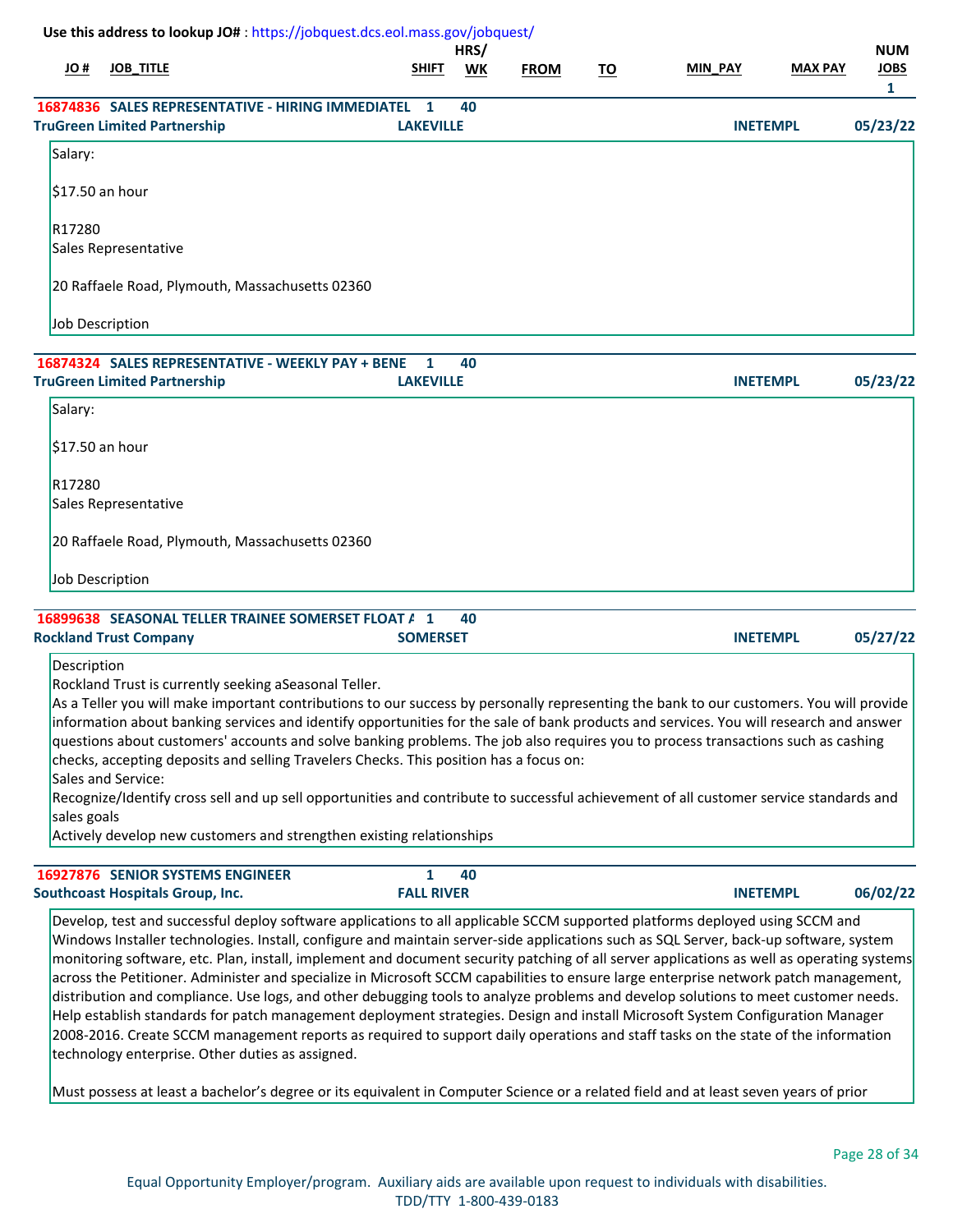|         | Use this address to lookup JO#: https://jobquest.dcs.eol.mass.gov/jobquest/ |                   |      |             |    |                |                 |             |
|---------|-----------------------------------------------------------------------------|-------------------|------|-------------|----|----------------|-----------------|-------------|
|         |                                                                             |                   | HRS/ |             |    |                |                 | <b>NUM</b>  |
| # JO    | <b>JOB TITLE</b>                                                            | <b>SHIFT</b>      | WK   | <b>FROM</b> | то | <b>MIN_PAY</b> | <b>MAX PAY</b>  | <b>JOBS</b> |
|         |                                                                             |                   |      |             |    |                |                 |             |
|         | 16923696 SENIOR, ANALYST                                                    |                   | 40   |             |    |                |                 |             |
| Verizon |                                                                             | <b>FALL RIVER</b> |      |             |    |                | <b>INETEMPL</b> | 06/01/22    |
|         |                                                                             |                   |      |             |    |                |                 |             |

### When you join Verizon

Verizon is one of the world's leading providers of technology and communications services, transforming the way we connect across the globe. We're a diverse network of people driven by our shared ambition to shape a better future. Here, we have the ability to learn and grow at the speed of technology, and the space to create within every role. Together, we are moving the world forward - and you can too. Dream it. Build it. Do it here.

What you'll be doing...

In this position you will join a team supporting Employee Communications, Social Responsibility (Volunteerism Events) and general Employee Engagement activities andevents for a team of 7K employees.You are able to work well without supervision and can approach new problems with creative solutions. Communicating complex information in a simplified manner to leaders of various levels comes easily to you. You enjoy digging into details to make observations and recommendations. You're able to tailor your presentation

| <b>16873969 SERVICE COORDINATOR</b> | 40                |              |          |
|-------------------------------------|-------------------|--------------|----------|
| <b>Key Program</b>                  | <b>FALL RIVER</b> | <b>KFRAN</b> | 05/23/22 |

Qualifications: The Family Networks Service Coordinator requires a Bachelor?s (BA/BS) Degree in related human service/clinical field and one (1) year of case management or direct care experience. Bilingual/bicultural applicants are strongly encouraged to apply. All positions require applicants who are at least 21 years of age or older and have a car and valid driver?s license for work use. Responsibilities: As the Family Networks Service Coordinator, you are responsible for the coordination and case management of services between families and providers to ensure the appropriate level of placement, to include :

Responsible for the coordination and case management of services between families and providers to ensure the appropriate level of placement.

Conducts intakes, interviews and assesses clients in preparation for referral to the network.

Coordinates and facilitates treatment plan review meetings, initial diagnostic conferences and discharge planning meetings.

| <b>16928104 SOCIAL WORKER</b>    | 40               |                 |          |
|----------------------------------|------------------|-----------------|----------|
| <b>American Renal Associates</b> | <b>DARTMOUTH</b> | <b>INETEMPL</b> | 06/02/22 |

## Description

Master Social Worker (MSW)

Social Workers help patients understand their right and responsibilities, and guide them in managing the physical, mental, emotional and financial demands of End Stage Renal Disease. Responsibilities include assessing, educating, and collaborating with patients on care planning. Master's degree or LCSW and at least one year of clinical experience required. Dialysis experience is preferred. Why Choose American Renal Associates:

We offer starting salaries above the industry average and do not cap salaries.

Our annual raises are significantly above the industry standard.

We recognize your most recent dialysis experience in calculating your paid time off accrual allowing your transition to ARA to be easy

| <b>16912799 SOFTWARE ENGINEER</b>      | 40                |                 |          |
|----------------------------------------|-------------------|-----------------|----------|
| <b>Innovative Defense Technologies</b> | <b>FALL RIVER</b> | <b>INETEMPL</b> | 05/31/22 |

Description

Background Information:

Innovative Defense Technologies (IDT), a rapidly growing provider of automated software testing, data analysis, and cybersecurity solutions for complex, mission-critical systems in the US Department of Defense (DOD), is seeking a Software Engineer to be based out of one of IDT's offices. This person will work with a fast-paced team of mission-focused engineers by working with and developing cutting edge technology to solve customer problems. Initiative, creativity, reliability, and efficient teamwork will be required to successfully deliver innovative solutions in this dynamic customer space.

Overview: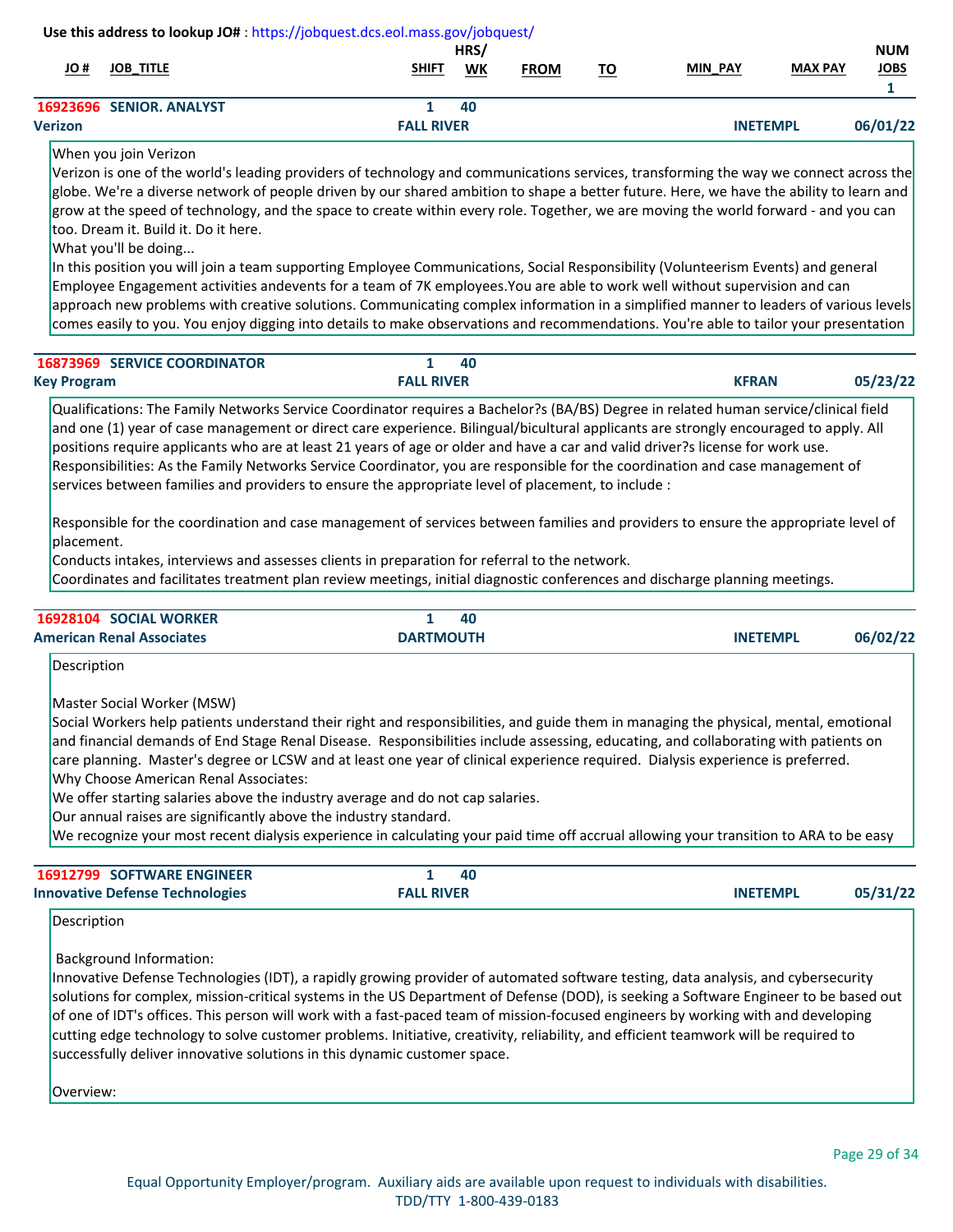| Use this address to lookup JO#: https://jobquest.dcs.eol.mass.gov/jobquest/<br>HRS/ |                                                                                                                                                                                                                                                                                                                      |                         |    |             |           |                |                 |                           |  |
|-------------------------------------------------------------------------------------|----------------------------------------------------------------------------------------------------------------------------------------------------------------------------------------------------------------------------------------------------------------------------------------------------------------------|-------------------------|----|-------------|-----------|----------------|-----------------|---------------------------|--|
| H OL                                                                                | <b>JOB TITLE</b>                                                                                                                                                                                                                                                                                                     | <b>SHIFT</b>            | WK | <b>FROM</b> | <u>TO</u> | <b>MIN PAY</b> | <b>MAX PAY</b>  | <b>NUM</b><br><b>JOBS</b> |  |
|                                                                                     | <b>16912821 SOFTWARE ENGINEER</b><br><b>Innovative Defense Technologies</b>                                                                                                                                                                                                                                          | 40<br><b>FALL RIVER</b> |    |             |           |                | <b>INETEMPL</b> | 05/31/22                  |  |
| Description                                                                         | Background information:<br>Innovative Defense Technologies (IDT), provider of automated software testing, data analysis, and cybersecurity solutions for complex,<br>mission-critical systems in the US Department of Defense (DOD), is seeking a Software Engineer to be based in any office.                       |                         |    |             |           |                |                 |                           |  |
| Overview:                                                                           | We are looking for mid- to senior-level Software Engineers to be critical members of the ATRT Enterprise Platform (AEP) Test Execution<br>team to drive the design and implementation of the software components that enable the execution of both automated and manual<br>tests of systems deployed within the AEP. |                         |    |             |           |                |                 |                           |  |

| <b>16912800 SOFTWARE ENGINEER</b>      |                   | -40 |                 |          |
|----------------------------------------|-------------------|-----|-----------------|----------|
| <b>Innovative Defense Technologies</b> | <b>FALL RIVER</b> |     | <b>INETEMPL</b> | 05/31/22 |

Description

Background information:

Innovative Defense Technologies (IDT), provider of automated software testing, data analysis, and cybersecurity solutions for complex, mission-critical systems in the US Department of Defense (DOD), is seeking a software engineer to be based in any office.

Overview:

We are looking for mid- to senior-level Software Engineers to be critical members of the AEP Test Bay as a Service team to drive the design and implementation of the software components that provide collaborative access to and connectivity of virtualized systems within the ATRT Enterprise Platform (AEP).

| 16825272 SR. MANAGER IT PMO, PLANNING & GOVERNA 1                                                                                           | 40               |                 |          |
|---------------------------------------------------------------------------------------------------------------------------------------------|------------------|-----------------|----------|
| <b>Ocean Spray Cranberries, Inc.</b>                                                                                                        | <b>LAKEVILLE</b> | <b>INETEMPL</b> | 05/16/22 |
| The Office of the CDTO is seeking an individual that will provide hands on leadership across a number of related areas, this is an exciting |                  |                 |          |
| role for someone to join a Tech LT reporting into the Chief Digital & Technology area and act as the glue that connects and guides our      |                  |                 |          |

Position location: We're all about flexibility! This will be a hybrid role based out of our corporate headquarters in Lakeville, MA or our Seaport Boston, MA location with Mondays & Fridays remote.

Sr. Manager PMO, Governance and Planning

efforts to modernize and advance our Cooperative forward.

With your background rooted in PMO you will review our existing methodology and continue to evolve our governance framework

| 16912785 SR. SOFTWARE\/SYSTEMS ENGINEER<br><b>Innovative Defense Technologies</b>                                                                                                                                                                                                                                                                                                                                  | <b>FALL RIVER</b> | 40 | <b>INETEMPL</b> | 05/31/22 |
|--------------------------------------------------------------------------------------------------------------------------------------------------------------------------------------------------------------------------------------------------------------------------------------------------------------------------------------------------------------------------------------------------------------------|-------------------|----|-----------------|----------|
|                                                                                                                                                                                                                                                                                                                                                                                                                    |                   |    |                 |          |
| bDescription/b                                                                                                                                                                                                                                                                                                                                                                                                     |                   |    |                 |          |
| lbr                                                                                                                                                                                                                                                                                                                                                                                                                |                   |    |                 |          |
| lbr                                                                                                                                                                                                                                                                                                                                                                                                                |                   |    |                 |          |
| strongCall For Resumes:br                                                                                                                                                                                                                                                                                                                                                                                          |                   |    |                 |          |
| brOverview:/strong                                                                                                                                                                                                                                                                                                                                                                                                 |                   |    |                 |          |
| lbr                                                                                                                                                                                                                                                                                                                                                                                                                |                   |    |                 |          |
| brinnovative Defense Technologies (IDT), provider of automated software testing, data analysis, and cybersecurity solutions for<br>complex defense systems, is currently accepting applications for an anticipated Software/Systems Engineer role requiring 7+ years of<br>experience for a position in support of its innovative automated solutions. This position offers an engineer the opportunity to utilize |                   |    |                 |          |
| his/her knowledge and talents as part of a collaborative team developing software for a growing company.br                                                                                                                                                                                                                                                                                                         |                   |    |                 |          |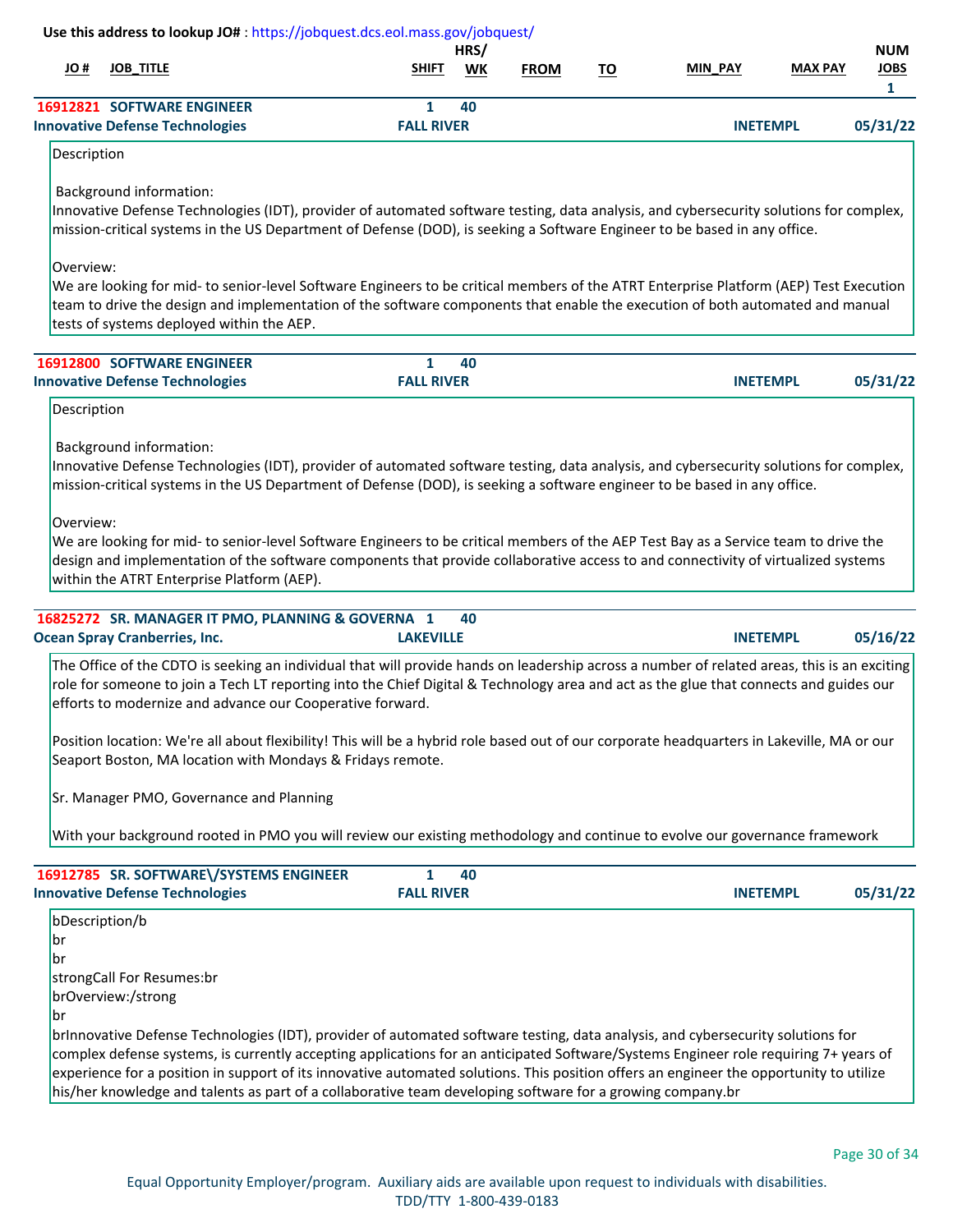|                                            | Use this address to lookup JO#: https://jobquest.dcs.eol.mass.gov/jobquest/                                                                                                                                                                                                                                                                                                                                                                                                                                                                                                                                                                                                                                                                                                                                                                                                                                           |                                   |            |             |           |                 |                |                                           |
|--------------------------------------------|-----------------------------------------------------------------------------------------------------------------------------------------------------------------------------------------------------------------------------------------------------------------------------------------------------------------------------------------------------------------------------------------------------------------------------------------------------------------------------------------------------------------------------------------------------------------------------------------------------------------------------------------------------------------------------------------------------------------------------------------------------------------------------------------------------------------------------------------------------------------------------------------------------------------------|-----------------------------------|------------|-------------|-----------|-----------------|----------------|-------------------------------------------|
| # OL                                       | <b>JOB_TITLE</b>                                                                                                                                                                                                                                                                                                                                                                                                                                                                                                                                                                                                                                                                                                                                                                                                                                                                                                      | SHIFT                             | HRS/<br>WK | <b>FROM</b> | <u>TO</u> | <b>MIN PAY</b>  | <b>MAX PAY</b> | <b>NUM</b><br><b>JOBS</b><br>$\mathbf{1}$ |
|                                            | 16841421 STUD MACHINE<br><b>Whirlpool Corporation</b>                                                                                                                                                                                                                                                                                                                                                                                                                                                                                                                                                                                                                                                                                                                                                                                                                                                                 | 1<br><b>FALL RIVER</b>            | 40         | 6:45 am     | 3:15 pm   | <b>KFRAN</b>    |                | 05/19/22                                  |
|                                            | Whirlpool is seeking qualified candidates for a Stud Machine Operator. This role is for our Fall River, MA location. The Stud Machine<br>Operator will setup and safely operate Stud Press to process/produce highest quality products.<br>Your responsibilities will include<br>Setup and document tooling and safe practices for Stud Press operations<br>Verify accuracy of machine settings to confirm accurate tolerances and machine functions.<br>Operators will be required to maintain accurate parts and motivation on routine repetitive jobs.<br>During operations Operator will be required to maintain cleanliness of the machine.<br>In process checks will be required by the operator to maintain all required tolerances and quality.<br>Completes all required safety procedures prior to and during operations.<br>16901361 SUPERVISOR, CUSTOMER SERVICE<br><b>N.E. Gas Company Corp</b>          | 1<br><b>FALL RIVER</b>            | 40         |             |           | <b>INETEMPL</b> |                | 05/27/22                                  |
| achieve it.<br>Purpose<br>Accountabilities | Our purpose is sustaining energy and water for life, and it is demonstrated in everything we do as a business, and as an employee team.<br>At Liberty, we hire passionate people who care about doing the right thing for our customers. We are entrepreneurial, creative, and<br>outcome-focused. Here, your natural talent and achievements will flourish in an inclusive environment of teamwork, trust and<br>continuous learning. We are always pursuing excellence to exceed our ambitions goals, rewarding both the goal outcome and how we                                                                                                                                                                                                                                                                                                                                                                    |                                   |            |             |           |                 |                |                                           |
|                                            |                                                                                                                                                                                                                                                                                                                                                                                                                                                                                                                                                                                                                                                                                                                                                                                                                                                                                                                       |                                   |            |             |           |                 |                |                                           |
|                                            | 16912792 SYSTEMS ENGINEER<br><b>Innovative Defense Technologies</b>                                                                                                                                                                                                                                                                                                                                                                                                                                                                                                                                                                                                                                                                                                                                                                                                                                                   | $\mathbf{1}$<br><b>FALL RIVER</b> | 40         |             |           | <b>INETEMPL</b> |                | 05/31/22                                  |
| Description<br>Overview:                   | <b>Background Information:</b><br>Innovative Defense Technologies (IDT), a rapidly growing provider of automated software testing, data analysis, and cybersecurity<br>solutions for complex, mission-critical systems in the US Department of Defense (DOD), is seeking a Systems Engineer to be based out of<br>one of IDT's offices. This person will work with a fast-paced team of mission-focused engineers by working with and developing cutting<br>edge technology to solve customer problems. Initiative, creativity, reliability, and efficient teamwork will be required to successfully<br>deliver innovative solutions in this dynamic customer space.                                                                                                                                                                                                                                                  |                                   |            |             |           |                 |                |                                           |
|                                            | 16875064 TEACHER @ PALMER RIVER-220002M6<br><b>KinderCare Education LLC</b>                                                                                                                                                                                                                                                                                                                                                                                                                                                                                                                                                                                                                                                                                                                                                                                                                                           | 1<br><b>REHOBOTH</b>              | 40         |             |           | <b>INETEMPL</b> |                | 05/23/22                                  |
| Description                                | KinderCare Education is the nation's leader in early childhood education. We nourish curiosity through purposeful experiences to create<br>a future full of lifelong learners. From our National Support Center, to the classrooms where learning comes to life, we're united by a<br>passion to create a world of learning, joy and adventure for more than 161,000 children ages six-weeks through 12 years every day.<br>Our Teachers bring warmth, patience, and understanding to the classroom every day, encouraging children to learn and grow. They<br>inspire children to be lifelong learners using our nationally recognized curriculum that promotes social, physical, verbal, and cognitive<br>development. Our Teachers are committed to making their center successful and know that creating meaningful relationships with<br>children, families, and their team play a crucial role in that success. |                                   |            |             |           |                 |                |                                           |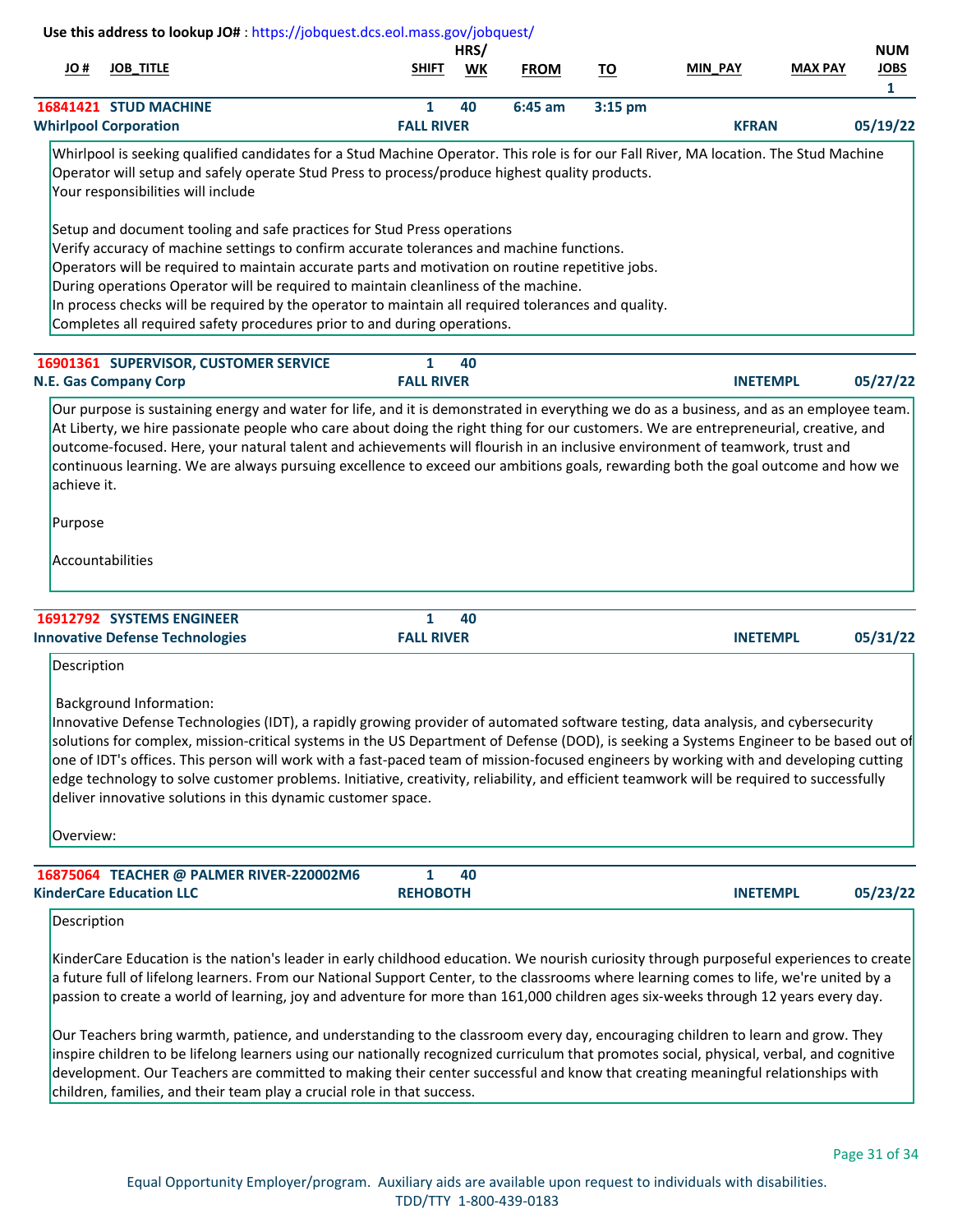| # OL                                       | <b>JOB_TITLE</b>                                                                                                                                                                                                                                                                                                                                                                                                                                                                                                                                                                                                                                                                                                                                                                                  | SHIFT                                | HRS/<br>WK | <b>FROM</b> | <u>TO</u> | MIN_PAY         | <b>MAX PAY</b> | <b>NUM</b><br><b>JOBS</b><br>1 |
|--------------------------------------------|---------------------------------------------------------------------------------------------------------------------------------------------------------------------------------------------------------------------------------------------------------------------------------------------------------------------------------------------------------------------------------------------------------------------------------------------------------------------------------------------------------------------------------------------------------------------------------------------------------------------------------------------------------------------------------------------------------------------------------------------------------------------------------------------------|--------------------------------------|------------|-------------|-----------|-----------------|----------------|--------------------------------|
|                                            | 16825383 TEACHERS AT FALL RIVER KINDERCARE-220516<br><b>KinderCare Education LLC</b>                                                                                                                                                                                                                                                                                                                                                                                                                                                                                                                                                                                                                                                                                                              | 1<br><b>FALL RIVER</b>               | 40         |             |           | <b>INETEMPL</b> |                | 05/16/22                       |
| Description                                |                                                                                                                                                                                                                                                                                                                                                                                                                                                                                                                                                                                                                                                                                                                                                                                                   |                                      |            |             |           |                 |                |                                |
|                                            | Our Teachers bring warmth, patience, and understanding to the classroom every day, encouraging children to learn and grow. They<br>inspire children to be lifelong learners using our nationally recognized curriculum that promotes social, physical, verbal, and cognitive<br>development. Our Teachers are committed to making their center successful and know that creating meaningful relationships with<br>children, families, and their team play a crucial role in that success.                                                                                                                                                                                                                                                                                                         |                                      |            |             |           |                 |                |                                |
|                                            | As a member of our teaching staff, you will:                                                                                                                                                                                                                                                                                                                                                                                                                                                                                                                                                                                                                                                                                                                                                      |                                      |            |             |           |                 |                |                                |
|                                            | Create a safe, nurturing environment where children can play and learn                                                                                                                                                                                                                                                                                                                                                                                                                                                                                                                                                                                                                                                                                                                            |                                      |            |             |           |                 |                |                                |
|                                            | 16824498 TEAM MEMBER                                                                                                                                                                                                                                                                                                                                                                                                                                                                                                                                                                                                                                                                                                                                                                              | 1                                    | 40         |             |           |                 |                |                                |
|                                            | <b>Tractor Supply Company</b>                                                                                                                                                                                                                                                                                                                                                                                                                                                                                                                                                                                                                                                                                                                                                                     | <b>SWANSEA</b>                       |            |             |           | <b>ABORG</b>    |                | 05/16/22                       |
| Overview                                   | Text TSC to 25000 to Apply                                                                                                                                                                                                                                                                                                                                                                                                                                                                                                                                                                                                                                                                                                                                                                        |                                      |            |             |           |                 |                |                                |
|                                            | Must be at least 18 years of age.                                                                                                                                                                                                                                                                                                                                                                                                                                                                                                                                                                                                                                                                                                                                                                 |                                      |            |             |           |                 |                |                                |
|                                            | This position is responsible for interacting with customers and team members, supporting selling initiatives and performing assigned<br>tasks, while providing legendary customer service.                                                                                                                                                                                                                                                                                                                                                                                                                                                                                                                                                                                                        |                                      |            |             |           |                 |                |                                |
| Responsibilities                           | As a Team Member, it is essential that you be available, flexible, adaptable and service-oriented, as you must be able to fulfill all of the                                                                                                                                                                                                                                                                                                                                                                                                                                                                                                                                                                                                                                                      |                                      |            |             |           |                 |                |                                |
|                                            | <b>16912790 UX DESIGNER</b><br><b>Innovative Defense Technologies</b>                                                                                                                                                                                                                                                                                                                                                                                                                                                                                                                                                                                                                                                                                                                             | $\mathbf{1}$<br><b>FALL RIVER</b>    | 40         |             |           | <b>INETEMPL</b> |                | 05/31/22                       |
| bDescription/b<br>lbr<br>lbr.              | br<br>brInnovative Defense Technologies (IDT), provider of automated software testing, data analysis, and cybersecurity solutions for<br>complex, mission-critical systems in the US Department of Defense (DOD), is seeking an UX Designer to be based in our Mount Laurel,<br>Fall River, or Arlington office. They will work with senior leadership and a fast-paced team of mission-focused engineers to solve some<br>of our customers' toughest challenges. Initiative, creativity, reliability, and efficient teamwork will be required to successfully deliver<br>innovative solutions in this dynamic customer space.br<br>strongOverview:/strong<br>brWill work under IDT's principle UX Designer to deploy and maintain our growing design system. The designer will take customer use | strongBackground information:/strong |            |             |           |                 |                |                                |
|                                            | 16901287 WAREHOUSE ASSOCIATE                                                                                                                                                                                                                                                                                                                                                                                                                                                                                                                                                                                                                                                                                                                                                                      | 1                                    | 20         |             |           |                 |                |                                |
|                                            |                                                                                                                                                                                                                                                                                                                                                                                                                                                                                                                                                                                                                                                                                                                                                                                                   |                                      |            |             |           |                 |                |                                |
| <b>Fastenal Company</b>                    |                                                                                                                                                                                                                                                                                                                                                                                                                                                                                                                                                                                                                                                                                                                                                                                                   | <b>FALL RIVER</b>                    |            |             |           | <b>INETEMPL</b> |                | 05/27/22                       |
| <b>Job Description</b><br><b>OVERVIEW:</b> | Warehouse Associate<br>565 Commerce Dr., Fall River, MA 02720<br><b>MAFAL Public Store</b><br>Part-Time Shift(s):<br>MON TUE WED THU FRI 7:00 am-5:00 pm10 - 28 hours/week<br>Working as Part-Time Warehouse Associate, you will facilitate the movement of product through our branch and customer facilities.                                                                                                                                                                                                                                                                                                                                                                                                                                                                                   |                                      |            |             |           |                 |                |                                |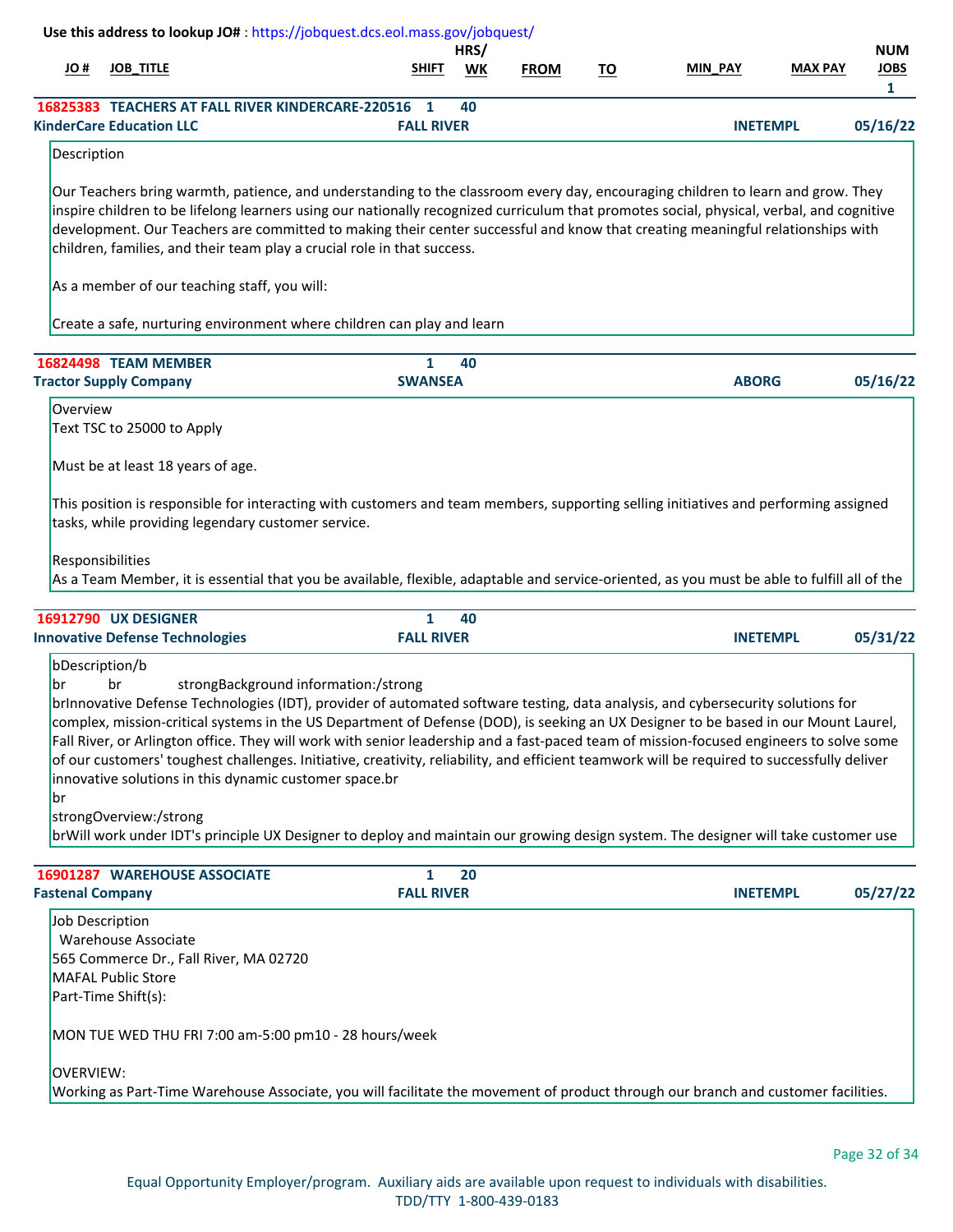|                                |                   | HRS/ |             |           |                |                | <b>NUM</b>  |
|--------------------------------|-------------------|------|-------------|-----------|----------------|----------------|-------------|
| <b>JOB TITLE</b><br>JO#        | <b>SHIFT</b>      | WK   | <b>FROM</b> | <u>TO</u> | <b>MIN PAY</b> | <b>MAX PAY</b> | <b>JOBS</b> |
|                                |                   |      |             |           | 18.00          |                |             |
| <b>16851028 WAREHOUSE LEAD</b> |                   | 40   |             |           |                |                |             |
| <b>JS INTERNATIONAL</b>        | <b>FALL RIVER</b> |      |             |           | <b>KFRAN</b>   |                | 05/20/22    |
|                                |                   |      |             |           |                |                |             |

Qualifications Warehouse: 1 year (Preferred) Warehouse Lead

Work in tandem with the Department Manager to determine production goals, daily operational tasks, monitor performance, and strategically adjust team member work assignments as needed.

Initiate and direct training, coach, and develop team members while holding them accountable on their job performance and productivity. This includes observing team members to ensure correct processes and policies are being followed, as demonstrated in their training.

Knowledge of WMS applications or ability to learn in order to audit, research, and resolve inventory variances; as well as, respond to

| <b>16851007 WAREHOUSE MANAGER</b>                                                                              | 40                |              |          |
|----------------------------------------------------------------------------------------------------------------|-------------------|--------------|----------|
| <b>JS INTERNATIONAL</b>                                                                                        | <b>FALL RIVER</b> | <b>KFRAN</b> | 05/20/22 |
| <b>Qualifications</b>                                                                                          |                   |              |          |
| Bachelor's (Preferred)                                                                                         |                   |              |          |
| <b>Responsibilities for Warehouse Manager</b>                                                                  |                   |              |          |
| Responsible for receiving, warehousing and distribution operations in a 125,000 square foot warehouse facility |                   |              |          |
| Enforces operational and personnel procedures and policies                                                     |                   |              |          |
| Monitors and enforces safety procedures and policies                                                           |                   |              |          |
| Proactively recommends procedural improvements to increase operational efficiency                              |                   |              |          |
| Plans for and implements improvements to the warehouse layout to increase efficiency                           |                   |              |          |
| Responsible for managing inventory and ensuring inventory accuracy                                             |                   |              |          |
| Manages and develops warehouse team / personnel (recruiting and training)                                      |                   |              |          |

| <b>16850629 WATER MAINTENANCE WORKER</b> | 40                |              |          |
|------------------------------------------|-------------------|--------------|----------|
| <b>City of Fall River</b>                | <b>FALL RIVER</b> | <b>ABORG</b> | 05/20/22 |

The City of Fall River Water Maintenance Division has the following vacancy:

JOB DESCRIPTION:

Under the direction of the Chief Water Service Worker as delegated by the Mayor to the City Administrator to the Administrator of Public Utilities to the Director of Water Distribution and Maintenance, to the Supervisor of Water Distribution and Maintenance, to perform and/or supervise work in the construction maintenance and operation of water systems and/or sewer systems; to perform related tasks as required.

ESSENTIAL FUNCTIONS:

Work involves providing timely and efficient service to the people of the City for a variety of duties which include performing and/or

| <b>16850525 WATER TREATMENT PLANT OPERATOR II-</b> |                   | 40 |              |          |
|----------------------------------------------------|-------------------|----|--------------|----------|
| <b>City of Fall River</b>                          | <b>FALL RIVER</b> |    | <b>ABORG</b> | 05/20/22 |

The City of Fall River Water Treatment Division has the following vacancy: Water Treatment Plant Operator II-IV, \$1,609.83-\$2,360.00 biweekly

General Statement of Duties:

Under the supervision of the chief Water Treatment Plant Operator, as delegated by the Watuppa Water Board to the Director of Treatment & Resources, the WTP operator will perform technical work involved in the day-t-day and shift-t-shift operation of water treatment facility, including responsible charge of the designated work shift as operator of record and if the need arises, as a skilled technician for the repair, adjustment or replacement of WTP equipment and/or related systems. Fall River?s water supply is a surface water source and as such, the operator should be familiar with the US EPA?s Enhanced Surface Water Treatment Rule (ESWTR), as a minimum. This does not exclude having or developing a working knowledge of their applicable State and Federal requirements through